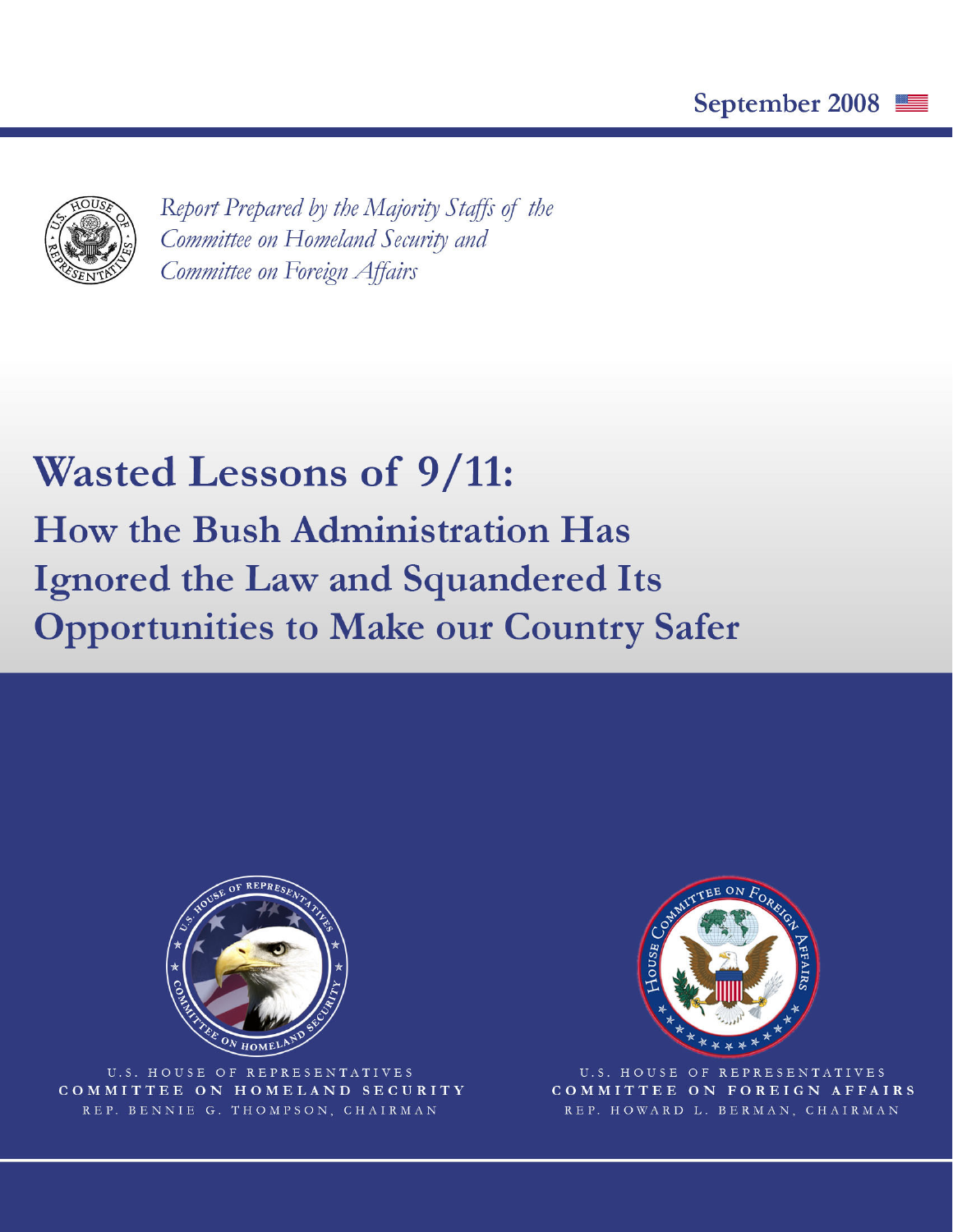On September 11, 2001, this country suffered the most devastating terrorist attacks ever experienced on our soil. The series of coordinated attacks, perpetrated by 19 hijackers affiliated with al Qaida, killed 3,000 people, inflicted hundreds of millions of dollars of economic damage, brought commercial aviation to a standstill, and opened the eyes of the American people to the threat of terrorism as never before.

To establish how the perpetrators were able to execute their deadly plot, Congress chartered the independent, bipartisan National Commission on Terrorist Attacks Upon the United States (9/11 Commission). In addition to providing a full account of the circumstances surrounding the attacks, Congress directed the 9/11 Commission to develop recommendations for corrective measures that could be taken to prevent future acts of terrorism.<sup>1</sup> On July 22, 2004, the  $9/11$  Commission issued its final report, which included 41 wide-ranging recommendations to help prevent future terrorist attacks. Many of these proposals were put in place in 2004 with the passage of the Intelligence Reform and Terrorism Prevention  $\text{Act}^2$ , which brought about the most significant reorganization of the intelligence community since 1947. Among the key provisions of that law was the establishment of a Director of National Intelligence to oversee the intelligence community and the creation of a National Counterterrorism Center to analyze domestic and international threats, share that information, and integrate activities to ensure unity of effort against terrorism.

Yet, a year after it was issued, the lead authors of the 9/11 Commission Report, Governor Thomas H. Kean and Representative Lee H. Hamilton, asked "[a]s a result of these and other reforms, are we safe? We are safer – no terrorist attacks have occurred inside the United States since  $9/11 - \text{but we are not as safe as we need to be... [There] }$ is so much more to be done. . . . Many obvious steps that the American people assume have been completed, have not been. . . . Some of these failures are shocking."<sup>3</sup> The 9/11 Commission concluded that "the 9/11 attacks revealed four kinds of failures: in imagination, policy, capabilities, and management.<sup>"4</sup>

Determined to fill the gaps left by the Bush Administration and the Republicancontrolled Congress, and to provide the American people the security they deserve, the House of Representatives under the new Democratic leadership passed H.R. 1, the "Implementing the 9/11 Commission Recommendations Act of 2007" within the first 100 hours of the  $110<sup>th</sup>$  Congress. This comprehensive homeland security legislation included provisions to strengthen the nation's security against terrorism by requiring screening of all cargo placed on passenger aircraft; securing mass transit, rail and bus systems; assuring the scanning of all U.S.-bound maritime cargo; distributing homeland security grants based on risk; creating a dedicated grant program to improve interoperable radio communications; creating a coordinator for U.S. non-proliferation programs and improving international cooperation for interdiction of weapons of mass destruction; developing better mechanisms for modernizing education in Muslim communities and Muslim-majority countries, and creating a new forum for reform-minded members of those countries; formulating coherent strategies for key countries; establishing a common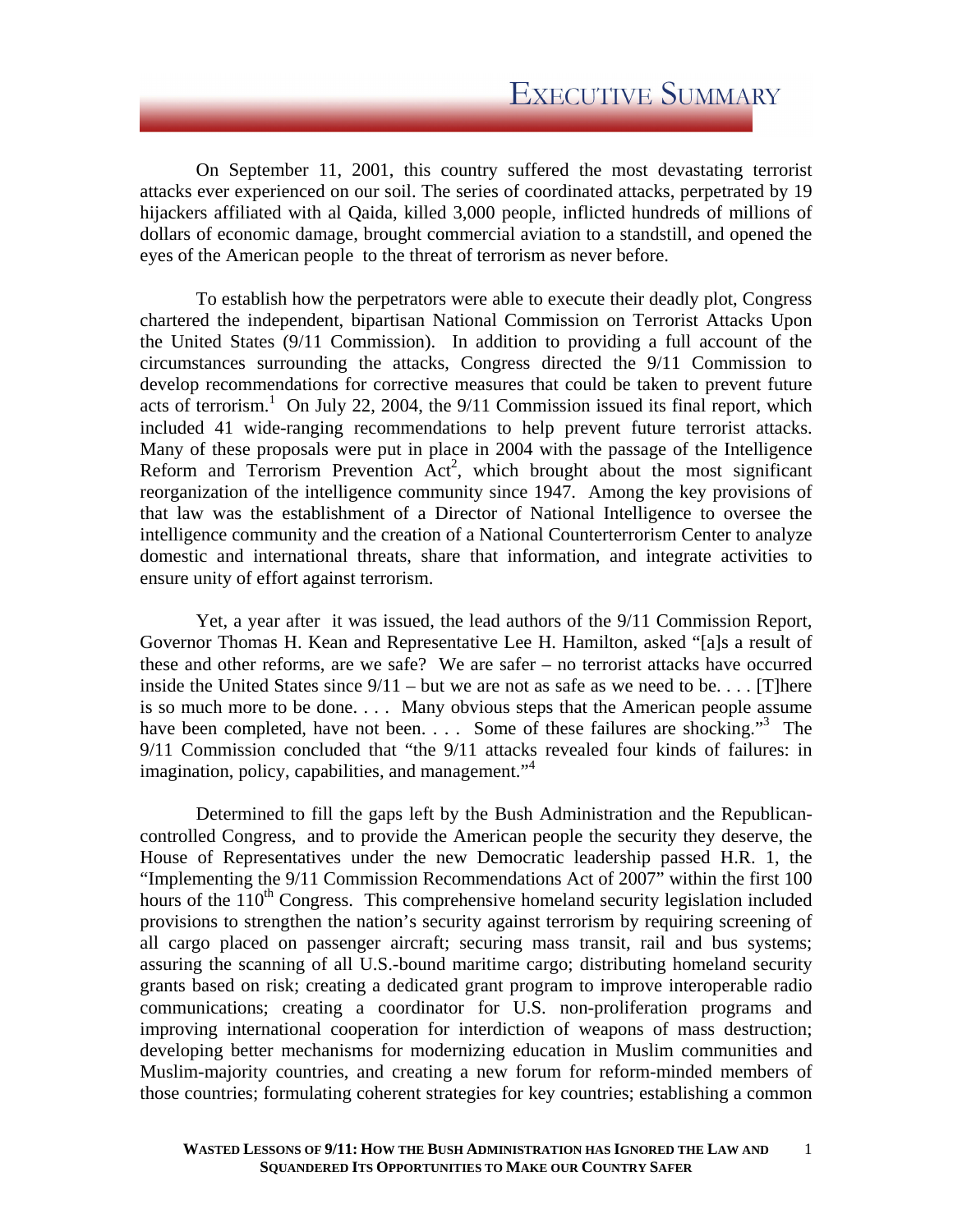coalition approach on the treatment of detainees; and putting resources into making democratic reform an international effort, rather than a unilaterally U.S. one.

When President George W. Bush signed H.R. 1 into law on August 3, 2007 without any limiting statement, it seemed that the unfulfilled security recommendations of the 9/11 Commission would finally be implemented. To ensure that they were, over the past year the Majority staffs of the Committees on Homeland Security and Foreign Affairs have conducted extensive oversight to answer the question, *How is the Bush Administration doing on fulfilling the requirements of the "Implementing the 9/11 Commission Recommendations Act of 2007" (P.L. 110-53)?* The Majority staffs of the two Committees prepared this report to summarize their findings. While the Majority staffs of the Committees found that the Bush Administration has taken some steps to carry out the provisions of the Act, this report focuses on the Administration's performance with respect to key statutory requirements in the following areas: (1) aviation security; (2) rail and public transportation security; (3) port security; (4) border security; (5) information sharing; (6) privacy and civil liberties; (7) emergency response; (8) biosurveillance; (9) private sector preparedness; and (10) national security. In each of the 25 individual assessments in this report, a status update is provided on the Bush Administration's performance on these key provisions. The table below sets forth the status of the key provisions identified in the report and help explain why the report is entitled "WASTED LESSONS OF 9/11: HOW THE BUSH ADMINISTRATION HAS IGNORED THE LAW AND SOUANDERED ITS OPPORTUNITIES TO MAKE OUR COUNTRY SAFER."

| <b>PROVISION OF P.L. 110-53</b>                                                                                                                                                                                              | <b>STATUS UPDATE</b>                                                    |
|------------------------------------------------------------------------------------------------------------------------------------------------------------------------------------------------------------------------------|-------------------------------------------------------------------------|
| <b>Aviation Security: Advanced Passenger</b><br>Prescreening System (Sec. 1605)                                                                                                                                              | Plan transmitted but little progress on the program                     |
| Aviation Security: Screening of Air Cargo Aboard<br>Passenger Aircraft (Sec. 1602)                                                                                                                                           | Missed opportunities                                                    |
| Aviation Security: General Aviation Security (Sec.<br>1617)                                                                                                                                                                  | Failure to take action                                                  |
| Rail & Public Transportation Security: National<br>Strategy for Public Transportation Security (Sec.<br>1404) and Security Assessments and Plans (Sec.<br>1405)                                                              | Incomplete, putting public transportation at risk                       |
| Rail & Public Transportation Security: Public<br>Transportation Security Training Program (Sec.<br>1408), Railroad Security Training Program (Sec.<br>1517), and Over-the-Road Bus Security Training<br>Program. (Sec. 1534) | Missed opportunities                                                    |
| Rail & Public Transportation Security: Railroad<br>Transportation Security Risk Assessment and<br>National Strategy (Sec. 1511)                                                                                              | Incomplete; limited progress                                            |
| <i>Port Security:</i> Maritime Cargo Security (Sec. 1701)                                                                                                                                                                    | No progress                                                             |
| <b>Border Security: Modernizing the Visa Waiver</b><br>Program (Sec. 711)                                                                                                                                                    | Initial steps taken but significant implementation<br>challenges remain |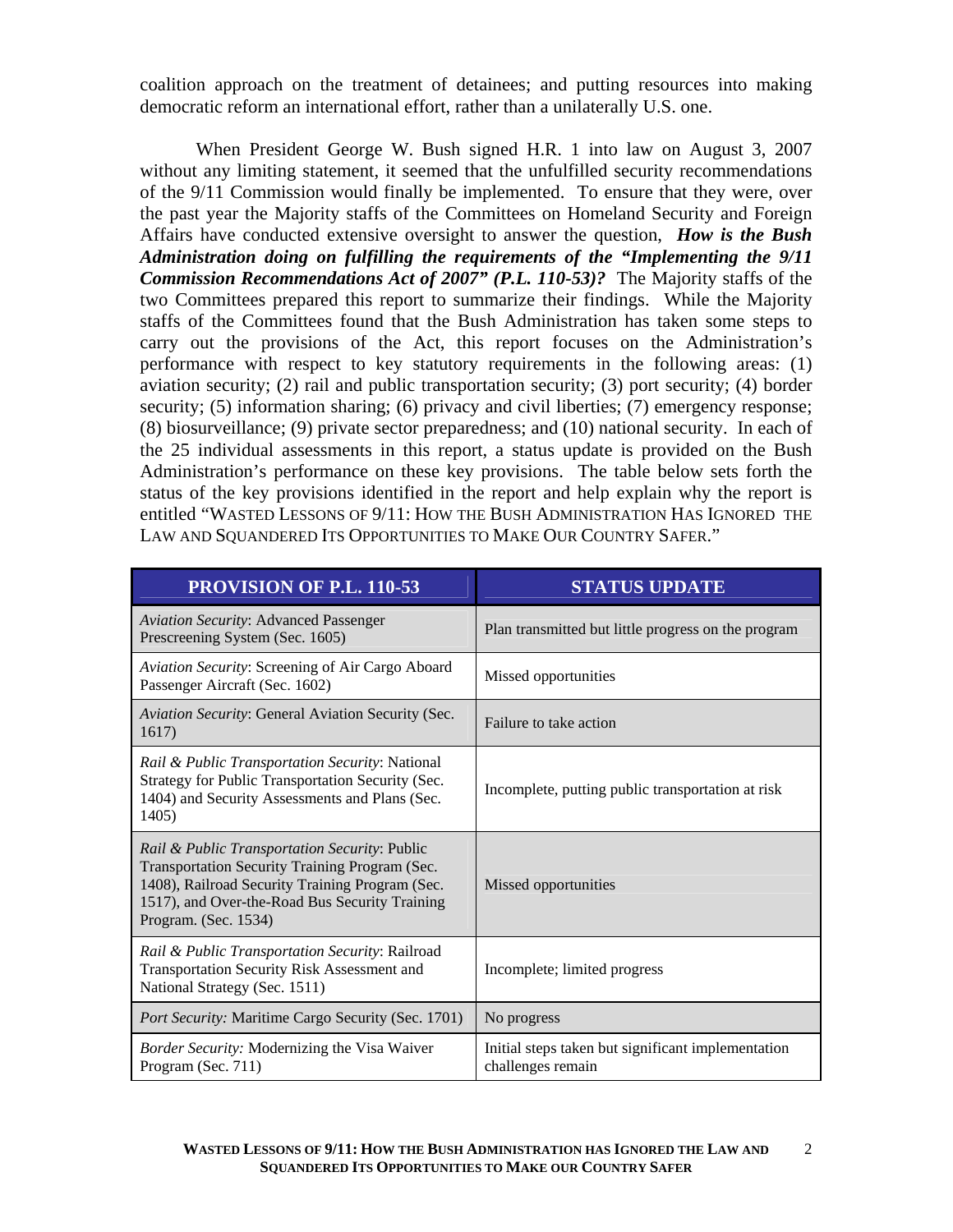| Information Sharing: Department of Homeland<br>Security State, Local, and Regional Fusion Center<br>Program (Sec. 511) | Failure to take action                                             |
|------------------------------------------------------------------------------------------------------------------------|--------------------------------------------------------------------|
| <b>Information Sharing: Homeland Security Grants</b><br>For Intelligence Analysts (Sec. 101)                           | Acted in a manner inconsistent with the intent of the<br>provision |
| Privacy and Civil Liberties: Federal Agency Data<br>Mining Reporting Act of 2007 (Sec. 804)                            | Some progress but required reports have not been<br>submitted      |
| <b>Emergency Response: Interoperable Emergency</b><br>Communications Grant Program (Sec. 301)                          | Delivery of key plan late; risks delays in grants                  |
| <b>Emergency Response: Credentialing and Typing</b><br>(Sec. 408)                                                      | No progress                                                        |
| <i>Biosurveillance:</i> National Biosurveillance<br>Integration Center (Sec. 1101)                                     | Initial steps taken but little progress                            |
| Private Sector Preparedness: Private Sector<br>Preparedness (Sec. 901).                                                | Limited progress                                                   |
| Private Sector Preparedness: National Asset<br>Database (Sec. 1001)                                                    | Some progress but little use of the National Asset<br>Database     |
| National Security: Interdicting Weapons of Mass<br>Destruction (Sec. 1821)                                             | Failure to take action                                             |
| National Security: Coordinating U.S.<br>Nonproliferation Programs (Sec. 1841)                                          | Failure to take action                                             |
| National Security: International Muslim Youth<br>Opportunity Fund (Sec. 2012)                                          | Failure to take action                                             |
| National Security: Establishment of a Middle East<br>Foundation (Sec. 2021)                                            | Missed opportunities                                               |
| National Security: United States Policy Towards<br>Detainees (Sec. 2033)                                               | Progress is slow and uncertain                                     |
| National Security: Strategy For the United States<br>Relationship with Pakistan (Sec. 2042)                            | Lack of comprehensive strategy yields disastrous<br>results        |
| National Security: Strategy for the United States<br>Relationship with Afghanistan (Sec. 2041)                         | Still diverted from the crisis in Afghanistan                      |
| National Security: United States Policy Towards<br>Saudi Arabia (Sec. 2043)                                            | Progress is slow and uncertain                                     |
| National Security: Advancing Democracy Around<br>The World (Title XXI)                                                 | Key elements unmet                                                 |

As this report demonstrates, the Bush Administration has not delivered on myriad critical homeland and national security mandates set forth in the "Implementing the 9/11 Commission Recommendations Act of 2007" (P.L. 110-53). Democratic Members of the Committees are alarmed that the Bush Administration has not made more progress on implementing these key provisions. Without them, the Administration has failed to provide the American people the security they expect and deserve. This report is intended as a wake-up call to the Bush Administration. In the short time left in office, the President should redouble his efforts to make America more secure by acting expeditiously to make progress as identified in this report. Fulfilling the unfinished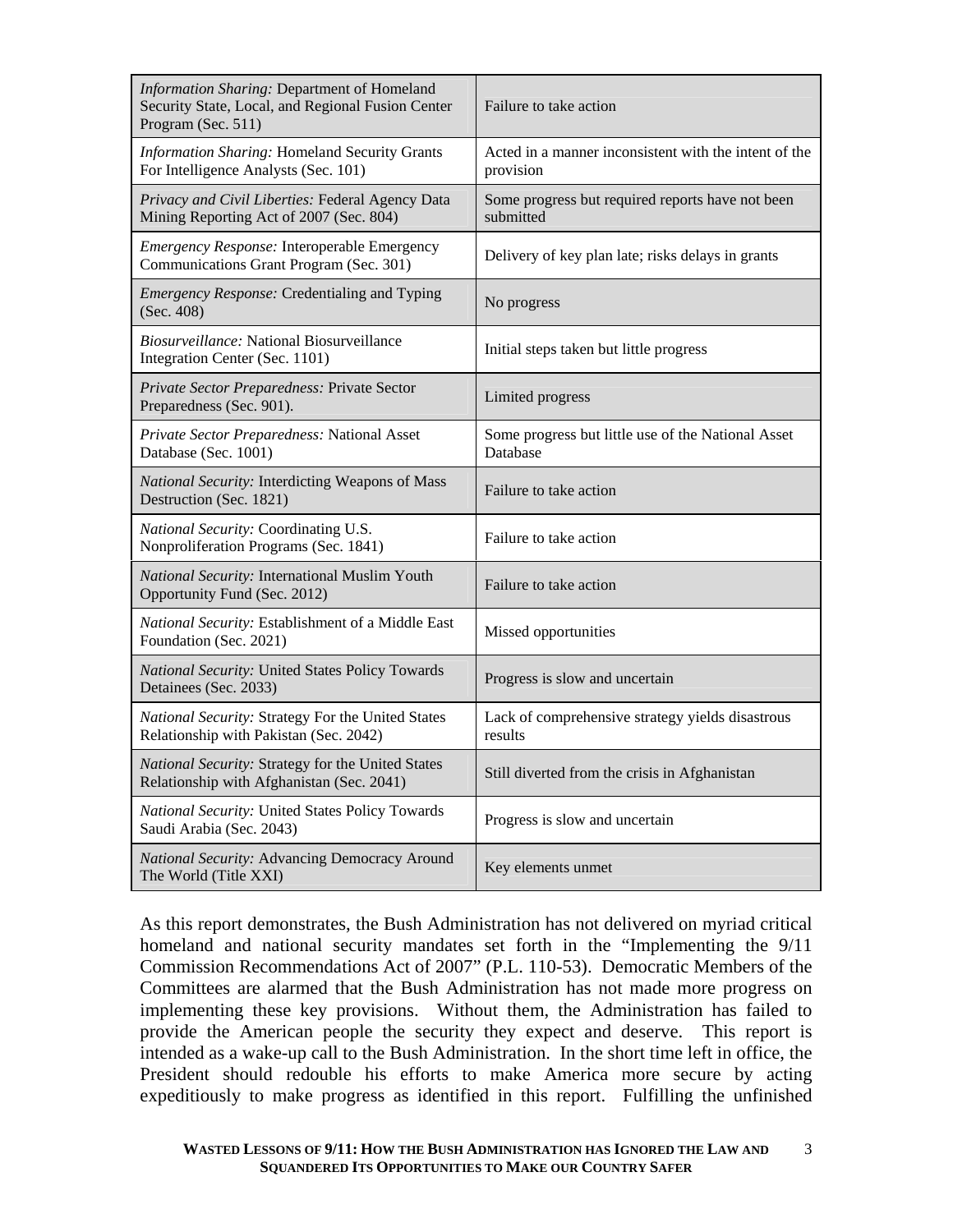business of the 9/11 Commission will most certainly be a major focus of President Bush's successor, as many of the statutory requirements are to be met in stages, with the final implementation deadlines occurring during the Administration of 44<sup>th</sup> President. However, for the next President to succeed in implementing this critical law, this President needs to deliver on the commitment he made on August 3, 2007 and fulfill the statutory requirements of this major homeland security law.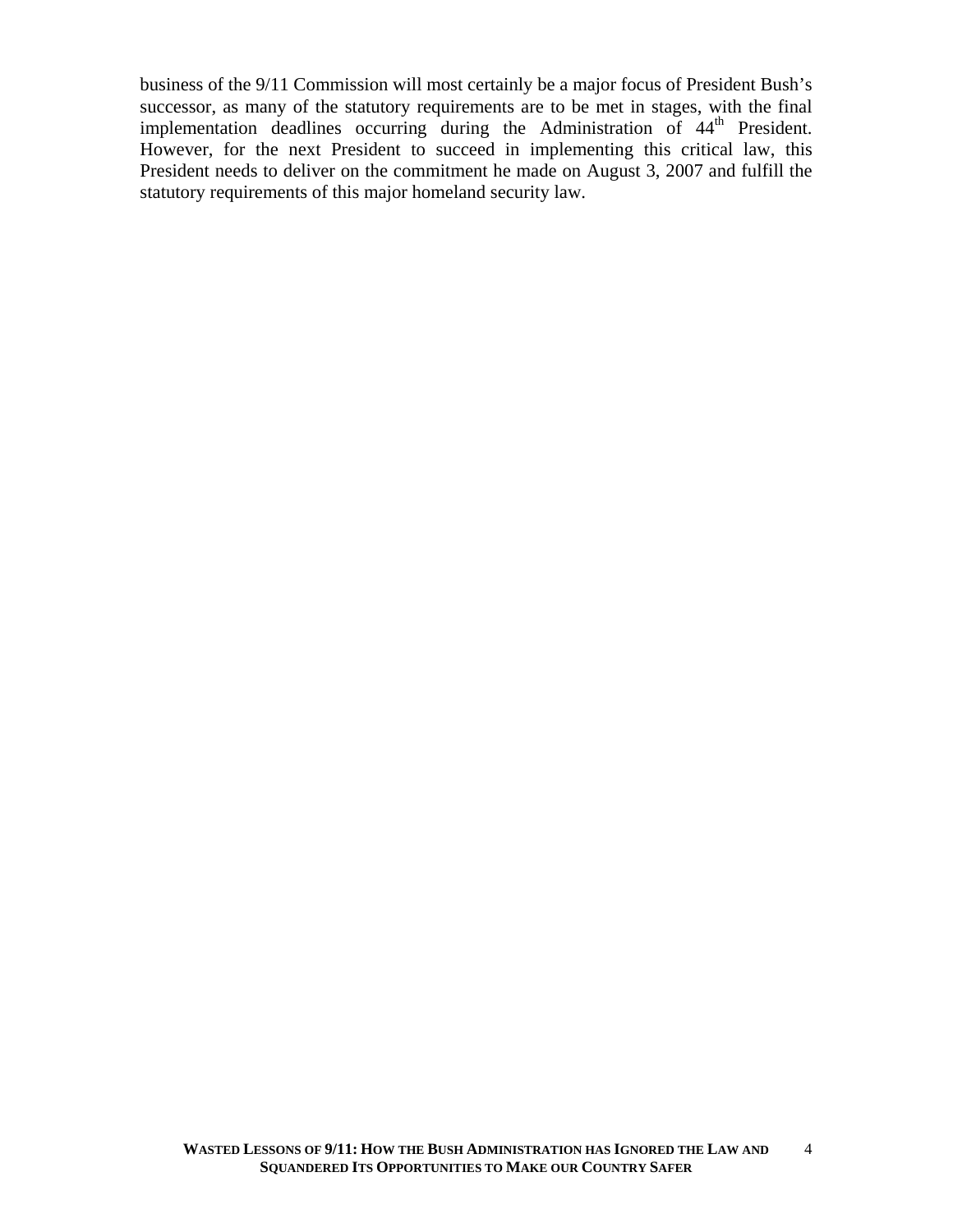## **TABLE OF CONTENTS**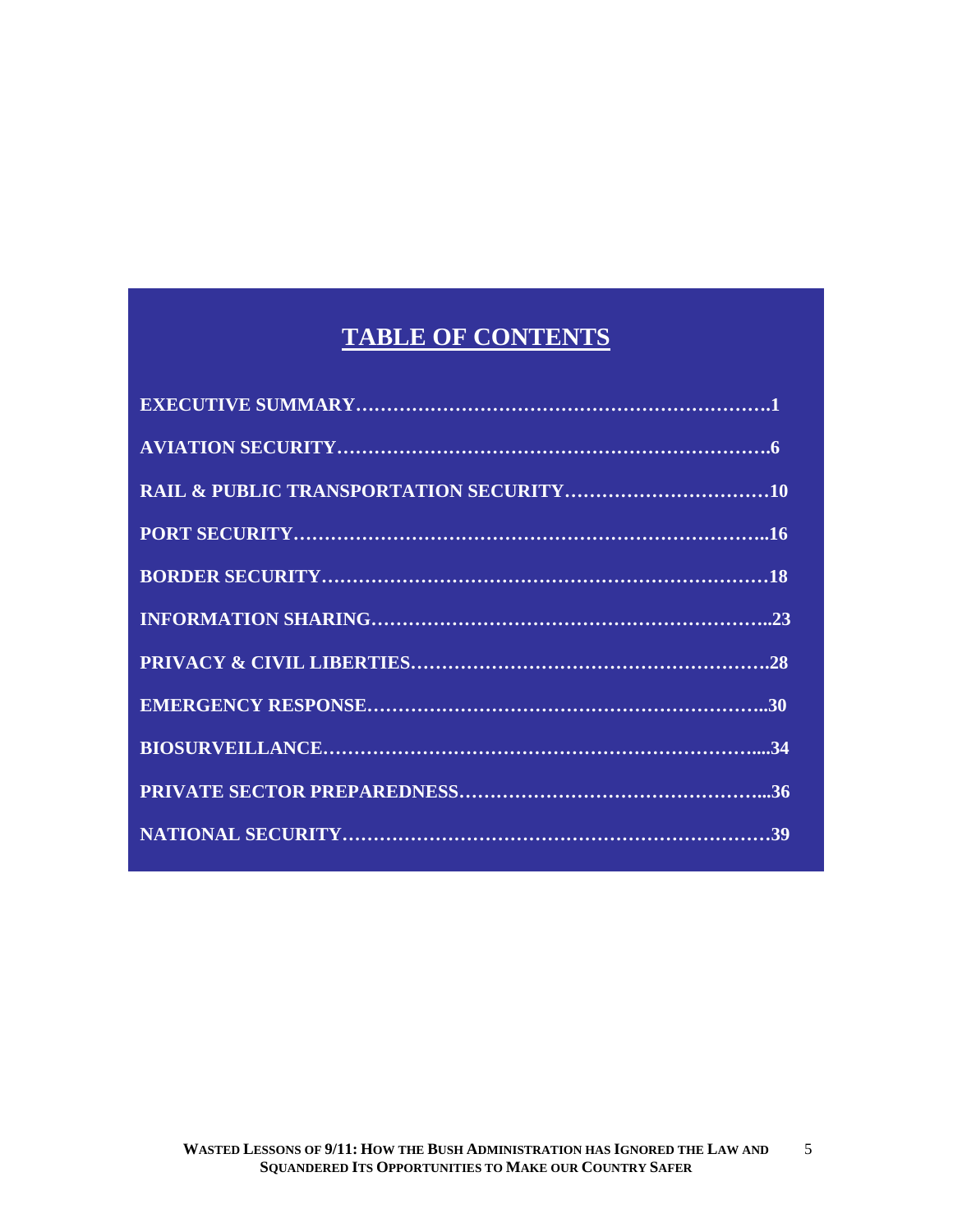### **SEC. 1605: ADVANCED PASSENGER SCREENING SYSTEM**

### **Statutory Requirement**

Section 1605 of the Implementing Recommendations of the 9/11 Commission Act of 2007 (P.L. 110-53) requires the Department of Homeland Security (DHS) to develop a strategic plan to test and implement advanced passenger prescreening system for all flights into or out of the United States. The strategic plan for DHS to shift the responsibility for checking passengers against the terrorist watch list from air carriers to DHS was due December 3, 2007.

### **Status Update: PLAN TRANSMITTED BUT LITTLE PROGRESS ON THE PROGRAM**

While the strategic plan was submitted to Congress in December 2007, Secure Flight, the program, announced in August of 2004 as the platform for DHS to conduct watch list checks, is years behind schedule. DHS initially projected the Secure Flight system would be tested and verified in an operational environment by July 15, 2005 $^9$  but today, because of repeated delays, the agency expect to fully assume the watch list matching function from air carriers in fiscal year 2010.<sup>10</sup> The December 2007 strategic plan, though it did provide some information on scheduling and testing, lacked essential risk management information and failed to provide the specificity that Congress needs to closely monitor whether progress is being achieved.

Interestingly, on April 15, 2008, a Committee on Homeland Security subcommittee held a hearing where Members of the subcommittee were told that – notwithstanding the lack of deliverables on this \$200 million program – the Transportation Security Administration (TSA) was optimistic about approaching the final planning stages for implementation of Secure Flight by the start of  $2009$ .<sup>11</sup> Given that TSA has not begun testing Secure Flight in an operational environment, it is difficult to believe that Secure Flight will be in operation in a matter of months.

### **National Significance**

One of the most critical recommendations in aviation security made by the 9/11 Commission addressed the operational management of intelligence information.<sup>12</sup> Since the inception of DHS, Congress has repeatedly stated that operational management of intelligence information be strengthened at DHS. Such programs include TSA's Secure Flight Initiative, which would collect passenger information and match the data against watch lists to better identify suspected terrorists attempting to board commercial aircraft, while facilitating legitimate passenger air travel and protecting the privacy rights of individuals.

The 9/11 Commission recommended that the passenger watchlist screening function "be performed by the TSA, and it should utilize the larger set of watchlists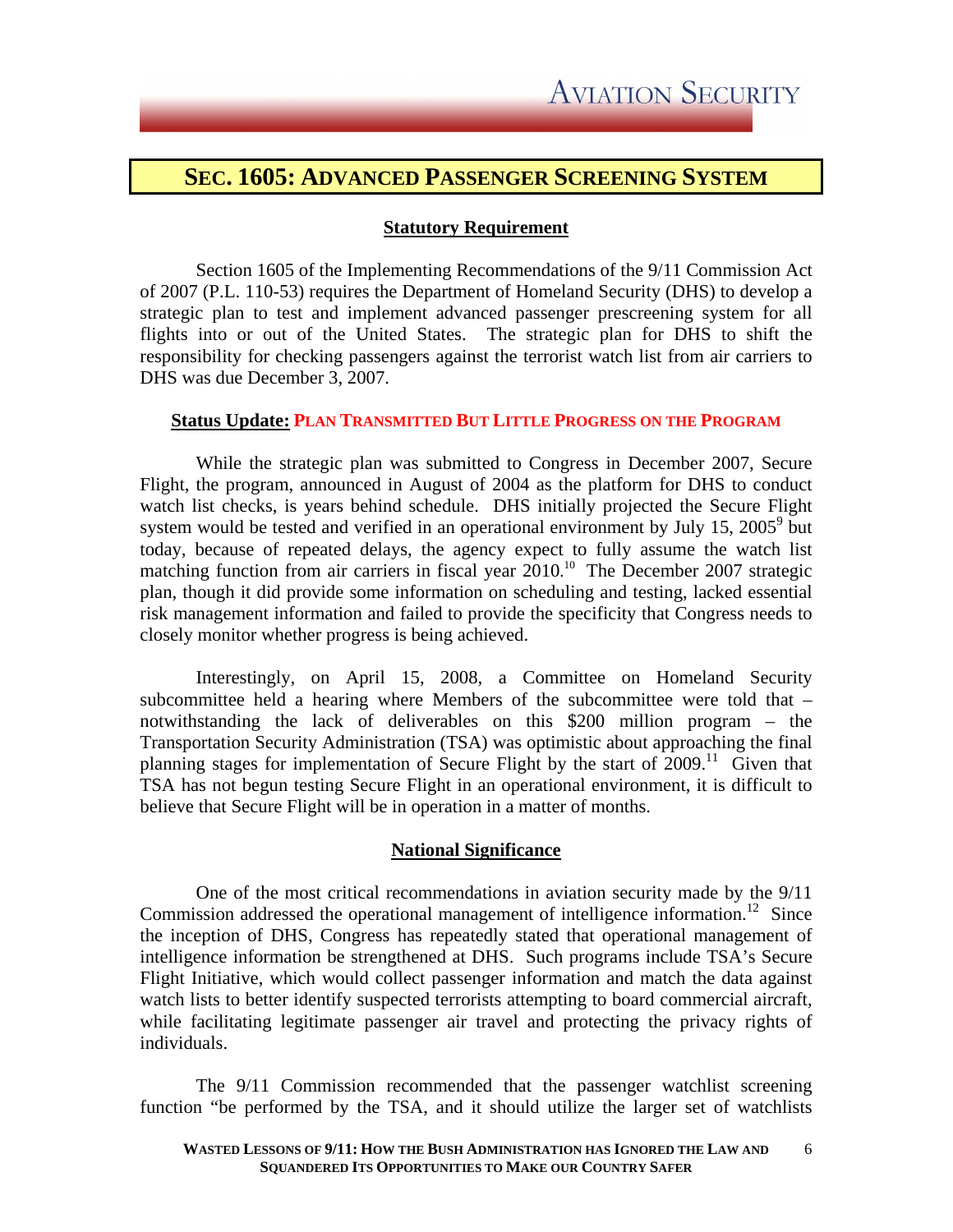maintained by the federal government. Air carriers should be required to supply the information needed to test and implement this new system."13Secure Flight has been touted as a program resolve problems with improper passenger identification against the terrorist watchlist, and ensure that the Federal government – and not the private sector – takes the lead in administering this critical screening activity. TSA has stated that Secure Flight will remove inconsistencies caused by the various methods used by air carriers to match passenger information against the watchlist, reduce and possibly eliminate misidentifications, and alleviate the frustrations of passengers without compromising security. However, the Government Accountability Office (GAO) testified before the Committee on Homeland Security that TSA has not fully addressed program management issues, nor has TSA implemented a risk management plan for Secure Flight.<sup>14</sup> GAO also commented that TSA lacks a comprehensive testing strategy and recommended that TSA ensure that information security requirements be fully implemented in the system. These recommendations addressed the need to incorporate end-to-end testing requirements in the program and to incorporate a test and evaluation master plan for Secure Flight. Additionally, GAO recommended that TSA incorporate best practices into the development of Secure Flight program cost and schedule estimates. These programmatic recommendations would ensure that DHS timeline is feasible.

 Section 1605 was included in P.L. 110-53 in an effort to bring about progress on improving passenger prescreening. While the report required under Section 1605 was transmitted, actual progress on Secure Flight implementation remains elusive.

### **SEC. 1602: SCREENING OF AIR CARGO ABOARD PASSENGER AIRCRAFT**

### **Statutory Requirement**

Section 1602 of the Implementing Recommendations of the 9/11 Commission Act of 2007 (P.L. 110-53) requires the Department of Homeland Security (DHS) to screen 100 percent of cargo transported on passenger planes in the United States by foreign and domestic air carriers within three years. Under the law, the Transportation Security Administration (TSA) must screen at least 50 percent of all cargo transported by passenger planes in the United States by February 3, 2009 and all cargo aboard passenger aircraft by August 3, 2010. In recognition of the tight timeline, the law grants TSA the authority to issue an interim final rule on air cargo and bypass the standard lengthy rulemaking process.

### **Status Update: MISSED OPPORTUNITIES**

 Though the first deadline for the 100% air cargo mandate is not until February 3, 2009, recent testimony before the Committee on Homeland Security makes it clear that there has been little progress on this critical homeland security mandate.<sup>15</sup> For the better part of a year, TSA has been developing the Certified Cargo Screening Program (CCSP), a new program to screen air cargo earlier in the supply chain-- well before the cargo is loaded on a plane for shipment. However, TSA only commenced a pilot program to test CCSP this past August, a full year after enactment of P.L. 110-53. At the Committee on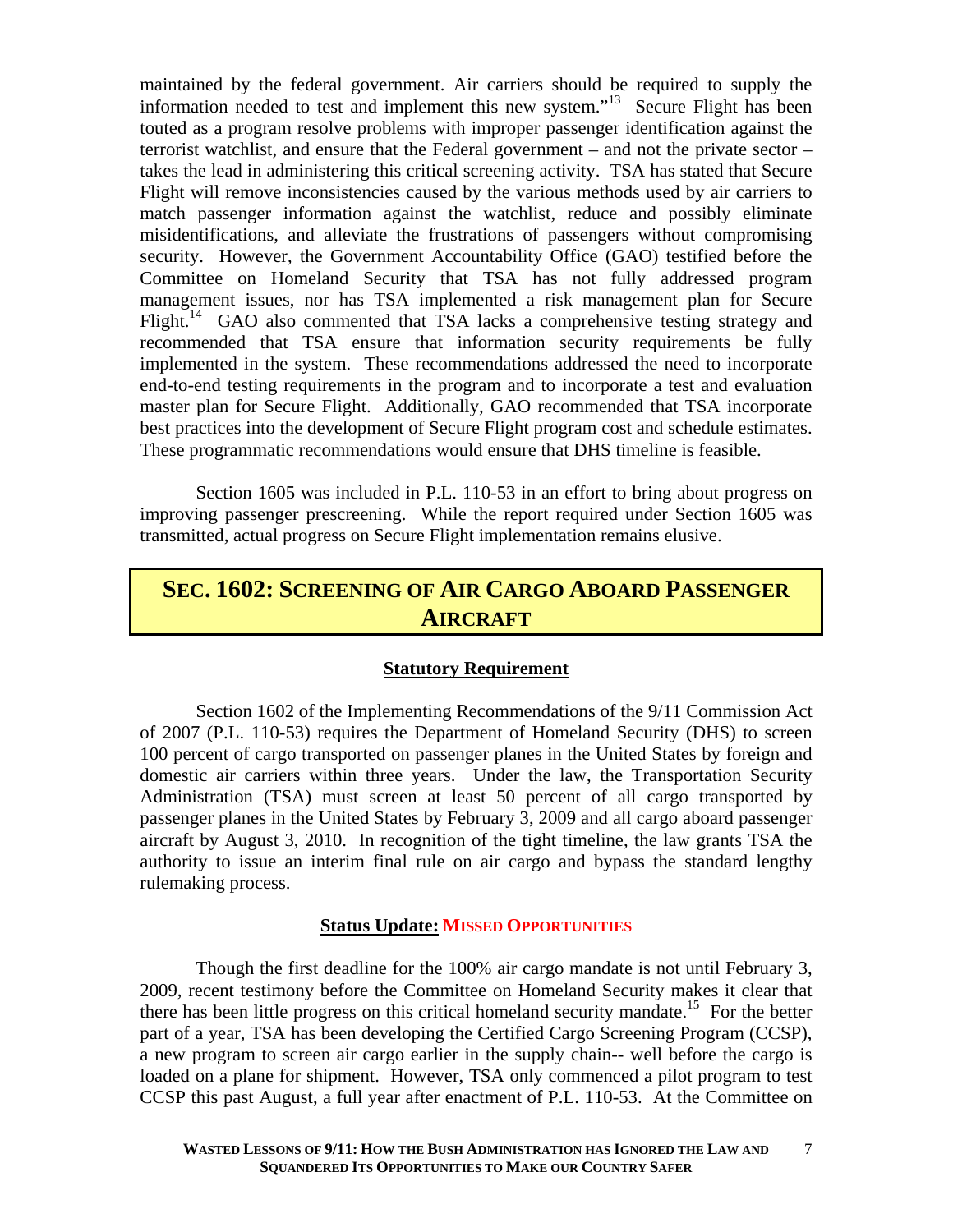Homeland Security hearing, stakeholders representing airline pilots and flight attendants testified that they have not been consulted by TSA since completion of the conceptual plan for CCSP in May of 2008. Furthermore, certain industry stakeholders, such as air carriers and air freight forwarders, claim that, beyond a short list of technology items that have been approved for screening in the program, there has been no guidance or best practices issued on how to screen cargo within the CCSP.

 General provisions requiring the screening of all mail and cargo carried aboard passenger aircraft have been in law since the passage of the Aviation Transportation Security Act of 2002 (P.L. 107-71) and Congress has appropriated over \$500 million to DHS to specifically address air cargo security during fiscal years 2003 through  $2008^{16}$ Given that TSA has been working on this program long before the enactment of P.L. 110- 53, failure to meet the first deadline of 50% screening of air cargo by February 3, 2009 would be unacceptable.

#### **National Significance**

On December 28, 1988, Pan Am Flight 103 –traveling from London Heathrow International Airport to New York John F. Kennedy International Airport—exploded over Lockerbie, Scotland. Subsequent investigations concluded that the blast was triggered by explosives hidden in checked luggage. The attack on Pan Am Flight 103 resulted in the deaths of 259 passengers and crew as well as 11 residents of Lockerbie.

There is evidence of interest within al Qaida to disrupt aviation through a cargobased attack. In fact, according to the 9/11 Commission, in the fall of 2000, Zacarias Moussaoui, one of the chief architects of the September  $11<sup>th</sup>$  attacks, was sent to Malaysia for flight training but when he did not find a school he liked he "worked instead on other terrorist schemes, such as buying four tons of ammonium nitrate for bombs to be planted on cargo planes flying to the United States."17 The 9/11 Commission concluded that "major vulnerabilities still exist in cargo"18 and recommended that "TSA also needs to intensify its efforts to identify, track, and appropriately screen potentially dangerous cargo in both the aviation and maritime sectors."<sup>19</sup>

A report released by the Center for American Progress released in May 2007 highlighted the efforts and plotting by terrorists to plant explosives in air cargo shipped to the United States. The report specifically highlights that:

> "At a recent hearing at Guantanamo, Khalid Sheikh Muhammad took responsibility for the so called Bojinka plot, a plan to use terrorists posing as passengers to blow up a dozen 747s simultaneously in 1995. Less well known is what the 9/11 mastermind's nephew, Ramzi Yousef (and the operational director of Bojinka), did when this first plot was foiled. He tried twice to place bombs in cargo shipments on airliners bound for the United States before he was arrested."<sup>20</sup>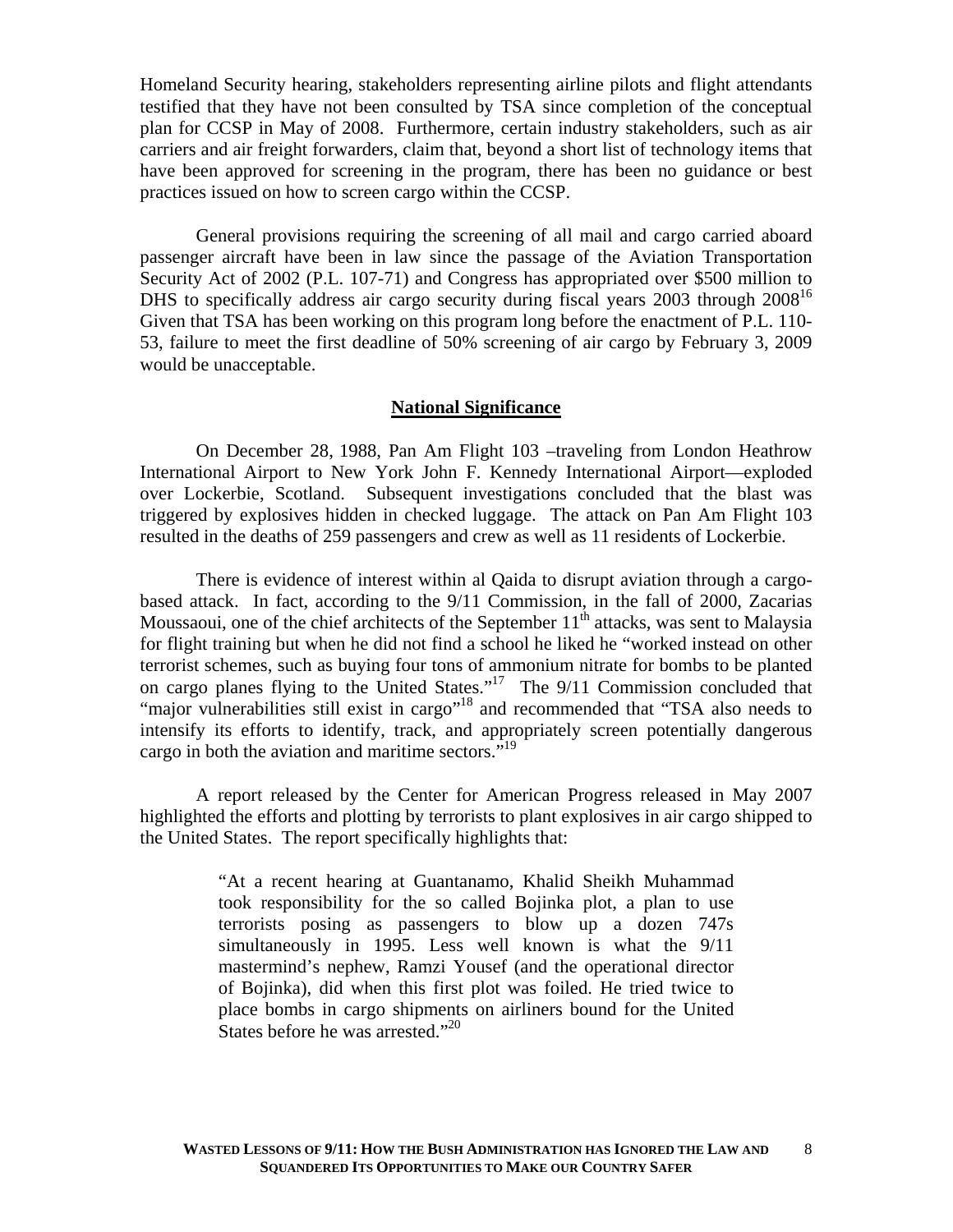### **SEC. 1617: GENERAL AVIATION SECURITY**

#### **Statutory Requirement**

Section 1617 of the Implementing Recommendations of the 9/11 Commission Act of 2007 (P.L. 110-53) directs the Transportation Security Administration (TSA) to develop a standardized threat and vulnerability assessment program for general aviation (GA) airports. A GA airport is defined as any airport that is not a commercial airport. Section 1617 also requires TSA to conduct such assessments on a "risk-managed basis" at GA airports. Six months following the implementation of such program, TSA is required to initiate and complete a study of the feasibility of a program to provide grants to operators of GA airports to upgrade GA airport security projects. The first step in the GA security provision—the development and implementation of a standardized threat and vulnerability assessment program for GA—was due August 3, 2008.

### **Status Update: FAILURE TO TAKE ACTION**

TSA missed the August 3, 2008 deadline. TSA admitted its failure to meet the deadline in a letter to the Committee on Homeland Security.<sup>21</sup> According to TSA, it is working with industry stakeholders, such as the National Association of State Aviation Officials and National Air Transportation Association, to develop a survey that will be sent to the GA membership later this year. TSA stated that the survey is a precursor to the overdue standardized threat and vulnerability assessment program.

### **National Significance**

The 9/11 Commission found that "major vulnerabilities" still exist in general aviation.<sup>22</sup> The vulnerabilities present in the  $\tilde{G}A$  sector should have hit close to home when, in the fall of 1994, a small aircraft flown by an individual with a history of mental illness targeted the White House and wrecked the stolen single-engine aircraft on the South Lawn.<sup>23</sup> Then, four months after the attacks of September 11, 2001, a student pilot crashed a small single-engine aircraft into a skyscraper in downtown Tampa, Florida.<sup>24</sup> Although the student pilot acted alone and had no known connections with terrorist groups, he had previously expressed support for the 9/11 terrorist attacks on Americans. Concerns were also raised in October of 2005, when a 22-year old male stole a Cessna Citation VII business jet from the St. Augustine, Florida airport.<sup>25</sup> The aircraft was used for "late-night joyride" and landed safely at Briscoe Field near Atlanta Georgia. These incidents highlight the evolving vulnerabilities that TSA must address to assure that GA airports and aircraft are properly secured.

Congress acknowledged the unique security challenges posed by GA assets and infrastructure, and instituted the recommendation of the 9/11 Commission in Section 1617 of P.L. 110-53. In this provision, the standardized threat and vulnerability assessment program was intended to require TSA to adopt a risk-based approach to assess the threats and vulnerabilities of GA airports. Key elements that could be tailored to a facility, based on risk, include surveillance and monitoring of airports and aircraft; vetting of aircraft pilots and airport workers, and proper access controls to facilities and aircraft. As a consequence, this program would provide much needed security grants to the operators of GA airports, and other infrastructure, to upgrade their security projects.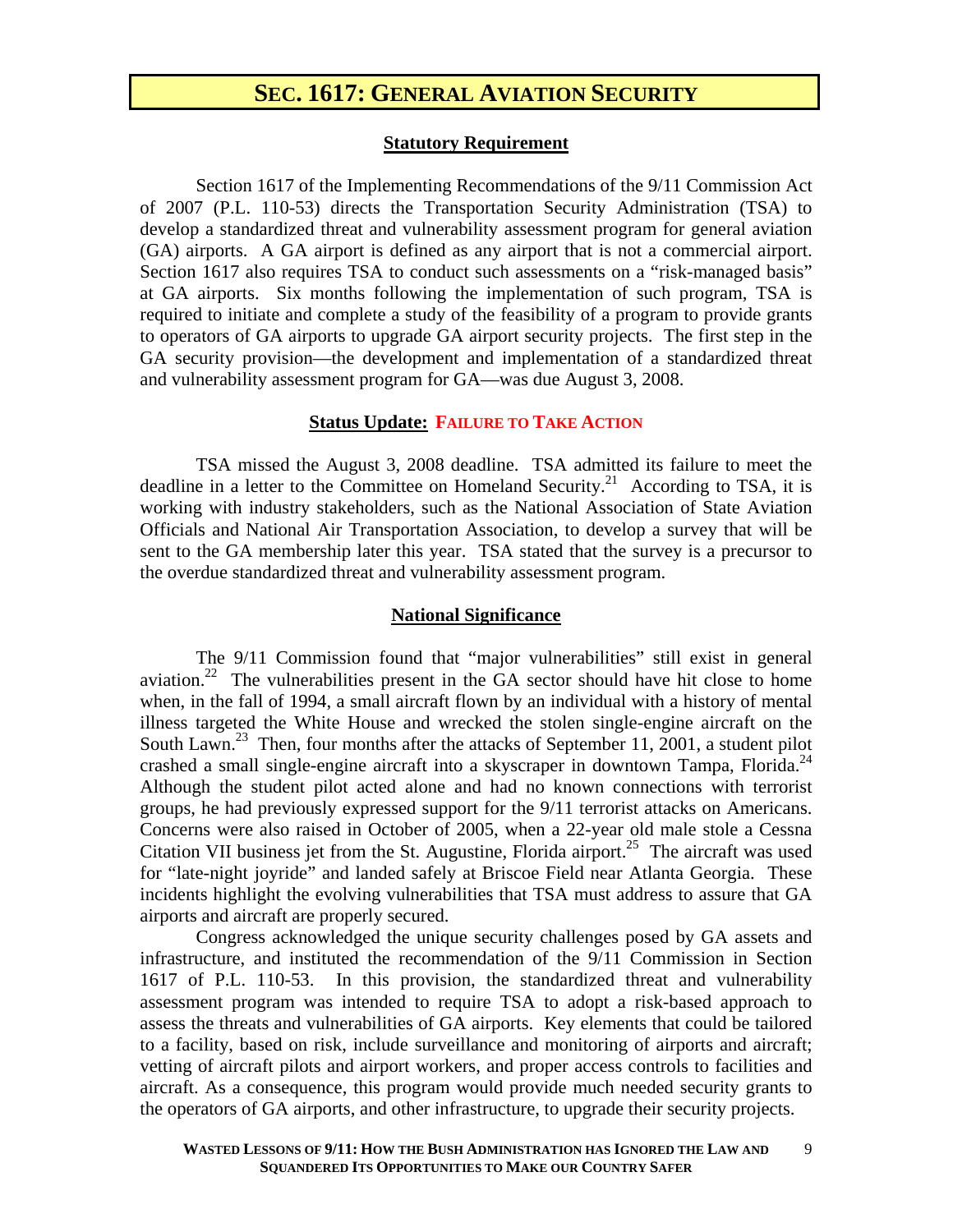# RAIL & PUBLIC TRANSPORTATION SECURITY

### **SEC. 1404: NATIONAL STRATEGY FOR PUBLIC TRANSPORTATION SECURITY AND**

### **SEC. 1405: SECURITY ASSESSMENTS AND PLANS**

### **Statutory Requirement**

Section 1404 of the Implementing Recommendations of the 9/11 Commission Act of 2007 (P.L. 110-53) directs the Department of Homeland Security (DHS) to develop and implement a modal plan for public transportation-- the National Strategy for Public Transportation Security.<sup>26</sup> It also requires DHS to establish guidelines that minimize security threats to public transportation systems and maximize the abilities of public transportation systems to mitigate damages resulting from a terrorist attack or other major incident. Section 1404 requires DHS to consult with relevant stakeholders and include in the National Strategy a description of the prioritized goals, objectives, and schedules as well as the roles, responsibilities, and authorities of Federal, State, and local agencies, tribal governments, and appropriate stakeholders. Additionally, the National Strategy must include the identification of gaps and unnecessary overlaps in the roles, responsibilities, and authorities of Federal agencies; a plan to address such gaps and overlaps; and a process for coordinating existing or future security strategies and plans. Under Section 1404, the deadline for developing and implementing the National Strategy for Public Transportation Security was May 3, 2008.

Section 1405 of P.L. 110-53 requires the Federal Transit Administrator to submit all public transportation security assessments and other relevant information to DHS. It also requires DHS to review these assessments and conduct additional assessments, as necessary, to ensure that all high-risk public transportation agencies are fully assessed. The provision also directs DHS to conduct security assessments, based on a representative sample, to determine the specific needs of local bus-only public transportation systems and systems that receive formula grants for non-urbanized areas. It also requires DHS to make these representative assessments available for use by similarly situated systems and requires operators of high-risk public transportation systems to develop a comprehensive security plan. In addition, Section 1405 establishes plan and review requirements and generally prohibits DHS from requiring an operator to develop a plan if it does not receive Federal homeland security funding.

### **Status Update: INCOMPLETE, PUTTING PUBLIC TRANSPORTATION AT RISK**

DHS missed the May 3, 2008 deadline but, according to the Transportation Security Administration (TSA), the first draft of the National Strategy will be available for comment this fall.<sup>27</sup> TSA has stated that, because the National Strategy required under Section 1404 covers much of the same issues as the mass transit annex of the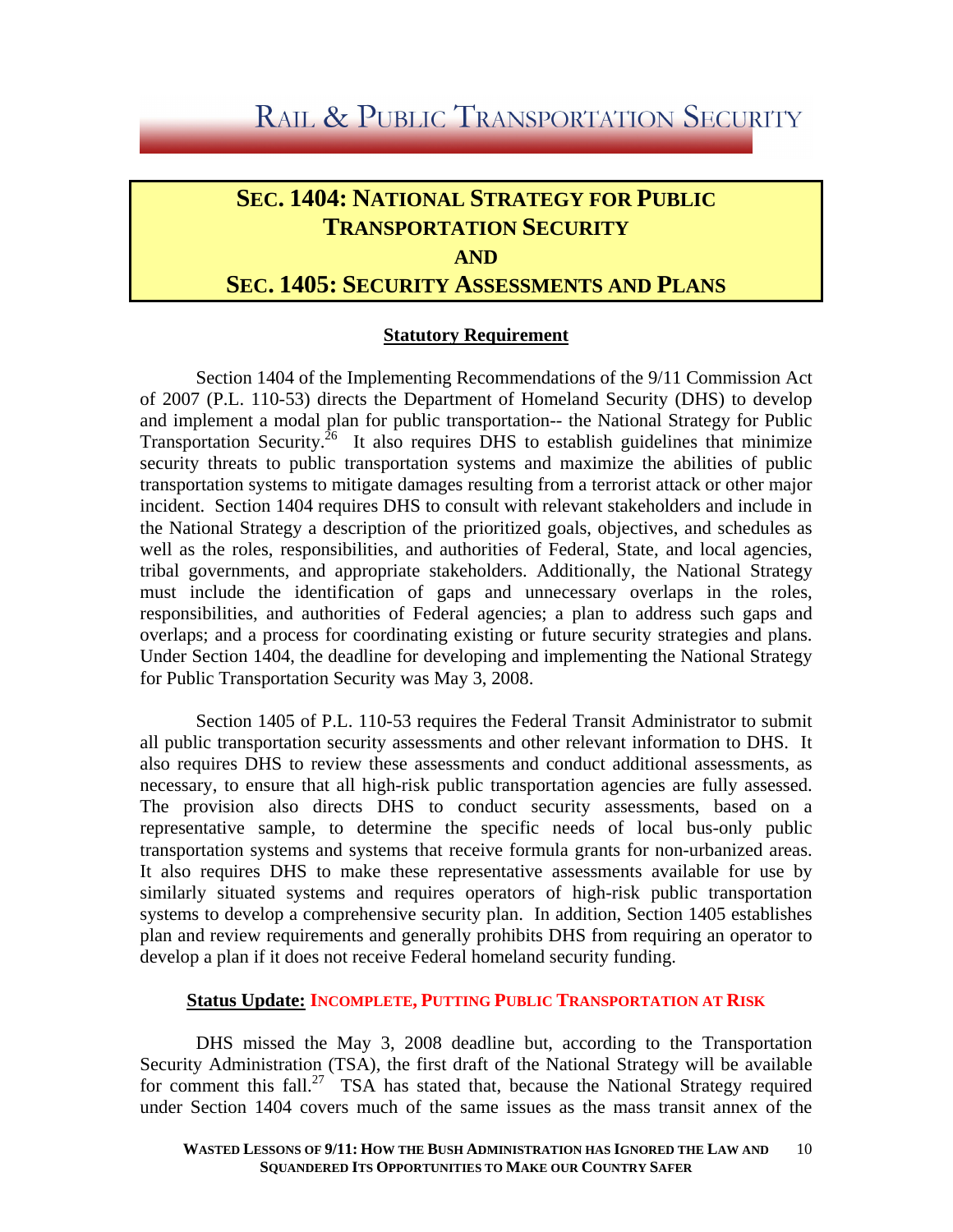Transportation Sector-Specific Plan under the National Infrastructure Protection Plan,<sup>28</sup> progress on this requirement will be expeditious.

Section 1405 of the provision required the assessments and plans for public transportation to be submitted 30 days after the enactment of P.L. 110-53. This requirement has not been met.

### **National Significance**

Over the past decade, mass transit systems all over the world have proven to be popular targets for acts of terrorism, including those perpetrated by al Qaida. Since 2001, multiple attacks have resulted in the deaths and injuries of hundreds of innocent people. Forty people were killed in a bomb attack by Chechyan terrorists on the Moscow subway in 2004. That same year, ten explosions hit four Madrid commuter trains at the height of rush hour. In July 2005, four explosions ripped through the London Underground, claiming the lives of 56 people and seriously injuring hundreds more. A year later, a series of seven bomb blasts hit a suburban railway in Mumbai, India, resulting in hundreds of casualties. Most recently, in July 2008, two buses were bombed in Kunming, the capital of China's Yunnan province, resulting in several deaths and multiple injuries.

 The 9/11 Commission recognized the terrorist threat to rail and mass transit, saying that "[w]hile commercial aviation remains a possible target, terrorists may turn their attention to other modes. Opportunities to do harm are as great, or greater, in maritime or surface transportation. Initiatives to secure shipping containers have just begun. Surface transportation systems such as railroads and mass transit remain hard to protect because they are so accessible and extensive."<sup>29</sup>

The need to bring rail and mass transit security in line with modern security threats is clear. A crucial first step toward accomplishing this important goal is the development and implementation of a National Strategy for Public Transportation Security. Conducting security assessments and developing security plans for public transportation systems are also critical steps toward accomplishing this important mission. It is vital that DHS fulfill its responsibilities under P.L. 110-53 in order to enhance the abilities of public transportation systems to anticipate and prepare for acts of terrorism and other emergency situations.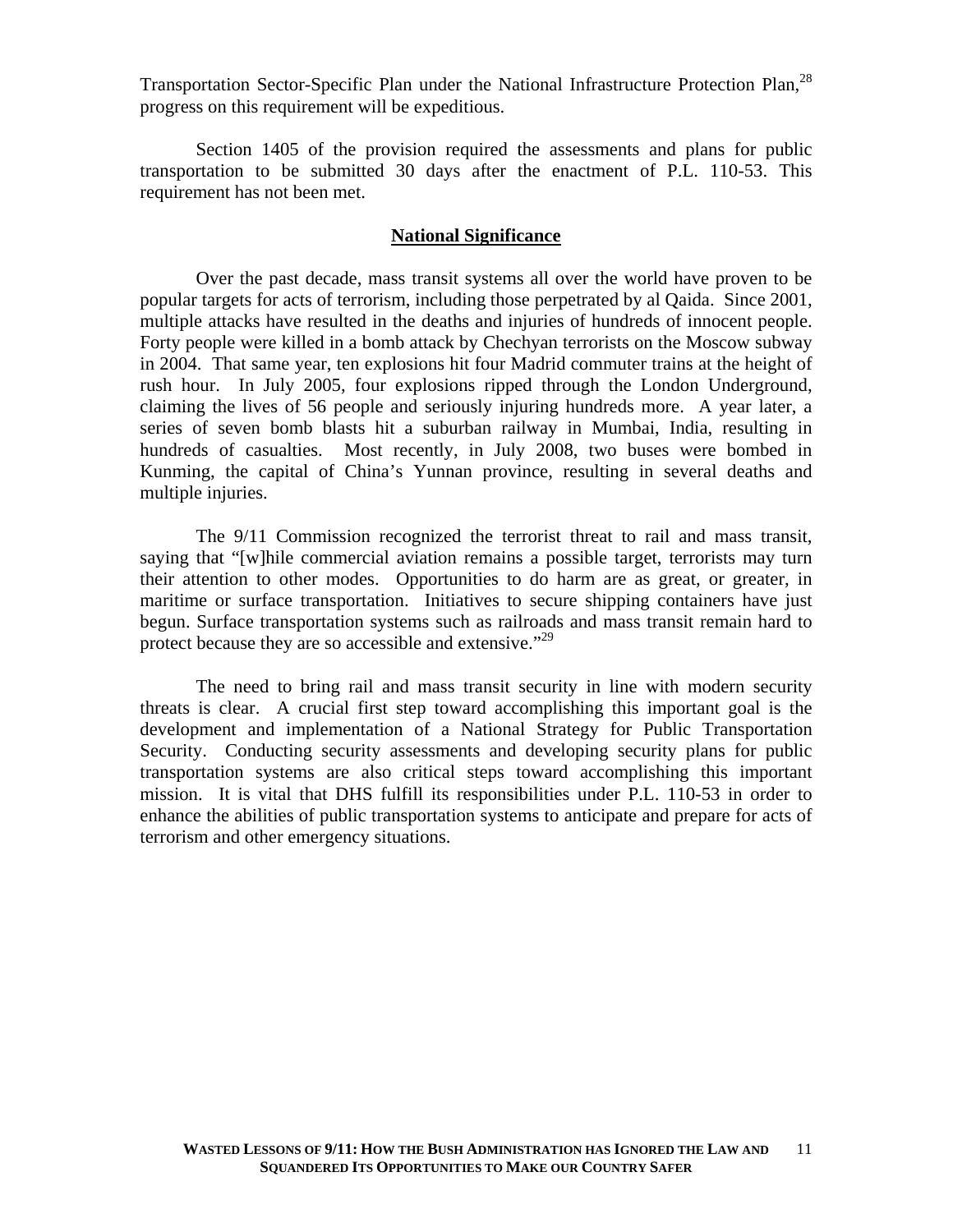### **SEC. 1408: PUBLIC TRANSPORTATION SECURITY TRAINING PROGRAM; SEC. 1517: RAILROAD SECURITY TRAINING PROGRAM; AND SEC. 1534: OVER-THE-ROAD BUS SECURITY TRAINING PROGRAM**

#### **STATUTORY REQUIREMENT**

 The Implementing Recommendations of the 9/11 Commission Act of 2007 (P.L. 110-53) included provisions to significantly enhance the detection, preparedness and response capabilities of frontline workers on public transportation, rail, and over-theroad bus systems. Three Sections of P.L. 110-53 mandate that the Department of Homeland Security (DHS) issue regulations for security training programs for employees of the three modes. Under Section 1408 of P.L. 110-53, the deadline for issuance of interim final regulations "for a public transportation security training program to prepare public transportation employees, including frontline employees, for potential security threats and conditions" was Nov. 3, 2007 and the deadline for final regulations was Aug. 3, 2008. Similar requirements were outlined in Sections 1517 and 1534 for regulations to ensure training for railroad and over-the-road bus frontline employees that address potential security threats and conditions. These regulations were due by February 4, 2008.

#### **Status Update: MISSED OPPORTUNITIES**

To date, DHS has not issued notice of proposed rulemakings, interim final regulations, or final regulations for training of any of the transportation employees, as required under the law.

#### **National Significance**

Everyday, more than 11.3 million passengers in 35 metropolitan areas and 22 States use some form of commuter rail or mass transit system and these numbers continue to rise. In fact, ridership of rail to public transportation has increased over the past months as the public copes with increases in gas prices.<sup>3031</sup> These systems typically provide regional service between a central city and adjacent suburbs. They are the lifeline for daily commuters in many communities and are essential to the health of the Nation's economy. The task of securing these modes and training the frontline employees grows in importance as the traveling public increases its dependence on these systems in a time of rising energy costs. The Bush Administration has failed to establish baseline training for frontline transportation workers, a prerequisite to enhancing the security of passengers that utilize public transportation.

The men and women who operate and work on our Nation's buses, public transit, and rail systems are best situated to detect an attack on these critical systems and are the likely first responders if an attack occurs. According to a study by the Volpe Center, "probably the most significant factor in determining whether a transportation employee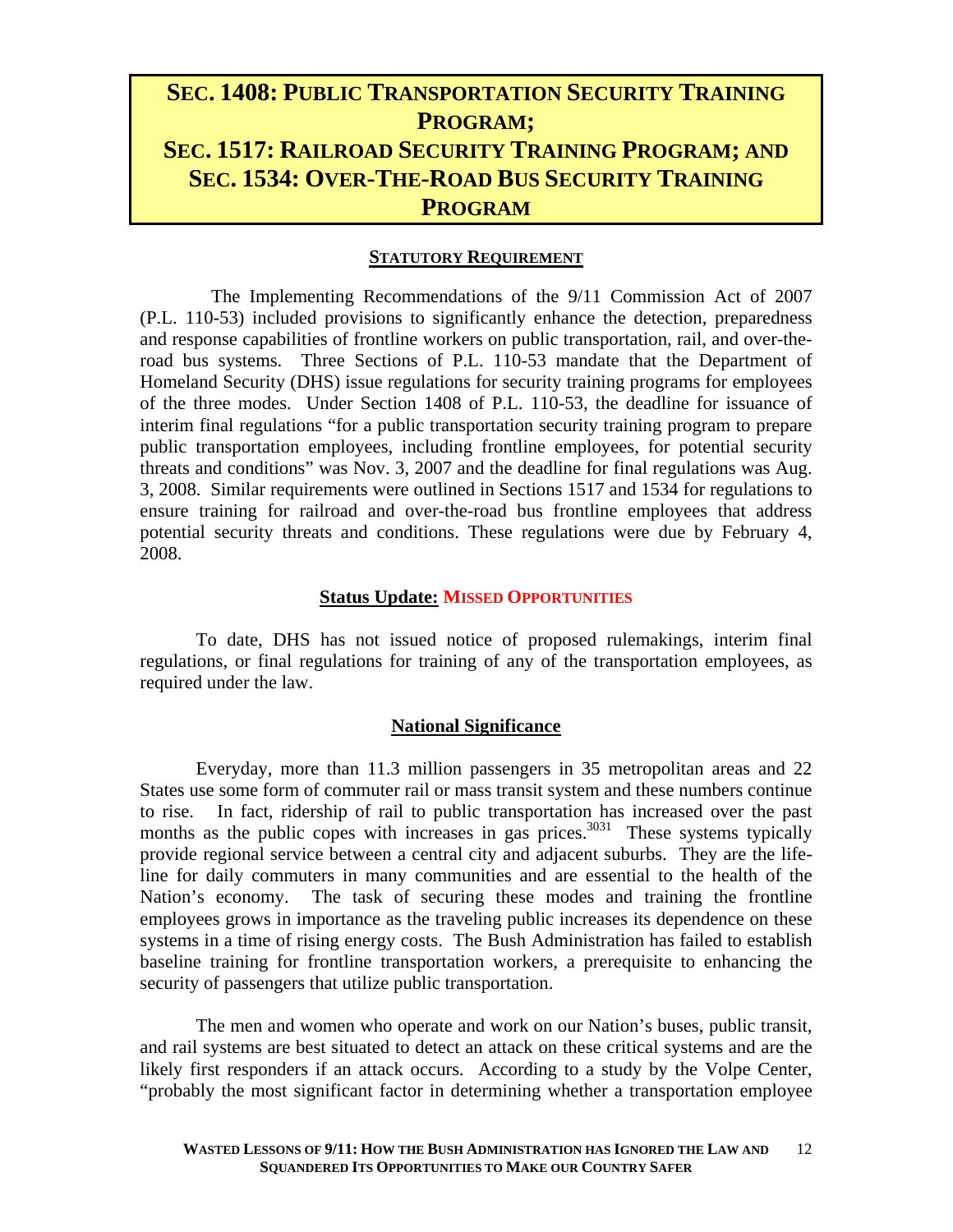makes a helpful or harmful decision during an emergency is training. Trained and alert transportation professionals can make the difference between success and disaster."<sup>32</sup> Likewise, Rafi Ron, former Director of Security at Tel-Aviv's Ben-Gurion International Airport, testified before Congress that "training provides the skills and confidence…to employees who are present at every point in the system. No one is in a better position to recognize irregularities on the ground than the people who regularly work there.<sup>33</sup>

James Little, the International President of the Transport Workers Union of America, AFL-CIO, who represents many bus, subway, and rail workers, testified before Congress in February 2007 that:

"Reports of threats, suspicious activities and potential problems are usually communicated to frontline workers by passengers. And oftentimes frontline workers themselves discover the suspicious activity or threat. Thus, it is essential that these "eyes on the scene" receive full and proper training in how to handle these threats and activities with a specific protocol of action to follow."34

Yet, prior to enactment of P.L. 110-53, the Transportation Security Administration (TSA) did not require mass transit, rail, or bus systems to provide training for their employees and, as a result, workers were not adequately being trained to deal with security matters. While the National Transit Institute and Federal Transit Administration's training has reached some of the transit employee workforce, the fact remains that only a fraction of employees have been trained.

Recognizing the unique challenges of securing public transportation systems and that "[n]o single security measure is foolproof," the 9/11 Commission stated that "the TSA must have multiple layers of security in place to defeat the more plausible and dangerous forms of attack against public transportation.<sup>35</sup> The security training required under Sections 1408, 1517, and 1534 are essential to establishing a layered system of security. Asking the public and the workforce to remain vigilant is not enough. TSA and DHS must fulfill the mandate and issue training regulations for frontline transportation workers.

### **SEC. 1511: RAILROAD TRANSPORTATION SECURITY RISK ASSESSMENT AND NATIONAL STRATEGY**

### **Statutory Requirement**

Section 1511 of the Implementing Recommendations of the 9/11 Commission Act of 2007 (P.L. 110-53) directs the Department of Homeland Security (DHS) to establish a taskforce to complete a nationwide risk assessment of railroad carriers that includes an assessment of public and private operational recovery plans, accounts for actions taken by public and private entities to address identified rail security issues, and identifies the level of integration of such actions.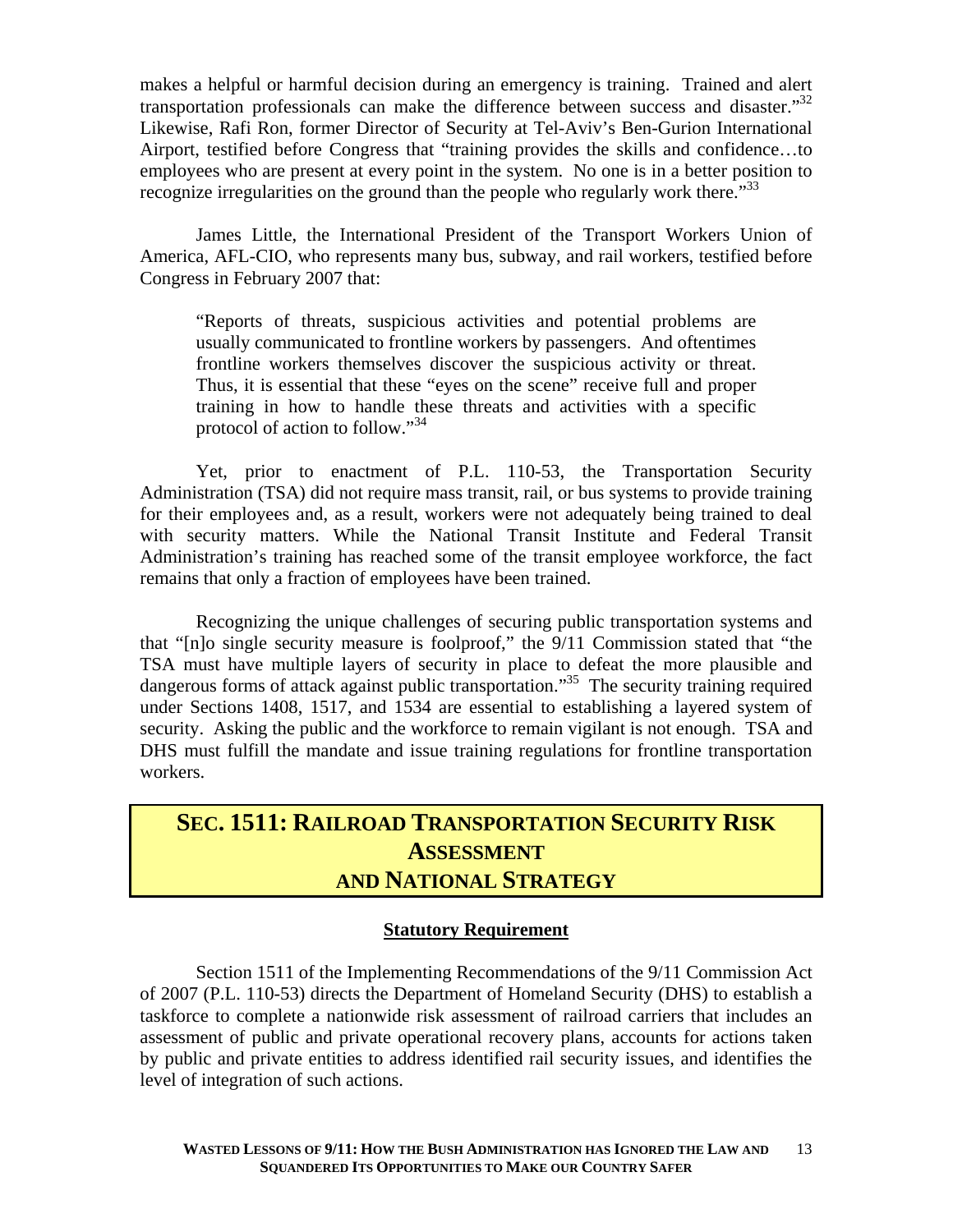This provision also requires DHS to develop and implement the National Strategy for Railroad Transportation Security. The National Strategy must include (1) prioritized goals, actions, and schedules for improving the security of rail infrastructure and facilities, information systems, and other areas posing significant rail-related risks to public safety and interstate commerce; (2) deployment of equipment and personnel to detect security threats; (3) training railroad employees in terrorism prevention, preparedness, passenger evacuation, and response activities; (4) identification of the immediate and long-term costs of measures that may be required to address those risks; and (5) identification of public and private sector sources to fund such measures. In addition, Section 1511 requires the National Strategy to include a description of the roles, responsibilities, and authorities of Federal, State, and local agencies, governmentsponsored entities, tribal governments, and appropriate stakeholders. DHS is also required to report to Congress on the assessment and the Strategy, as well as provide an estimate of the cost to implement the Strategy on an annual basis.

 Under the law, the nationwide risk assessment was to be completed by February 3, 2008 and the deadline for development and implementation of the National Strategy for Railroad Transportation Security was May 3, 2008.

### **Status Update: INCOMPLETE; LIMITED PROGRESS**

The nationwide risk assessment was not completed by February 3, 2008 and the National Strategy for Railroad Transportation Security was not developed and implemented by May 3, 2008. Instead, on May 9, 2008, the Transportation Security Administration wrote to the Committee on Homeland Security that "the Department has already completed much of the groundwork that will serve as a basis for the national strategy<sup>36</sup> and that it intends to build upon the existing Freight Rail Modal Plan – which is part of the Transportation Sector-Specific Plan under the National Infrastructure Protection Plan<sup>37</sup> – to meet the requirements for the National Strategy.

#### **National Significance**

 Freight rail is a vital cog in the infrastructure of our economy. For instance, rail is the preferred mode of transportation for 40 percent of all intercity freight and 67 percent of the coal used by electric utilities to produce power. Railroads also provide critical support to the Department of Defense (DOD) by making more than 30,000 miles of rail line available for the movement of DOD shipments. At the same time, rail transportation has several unique features making it inherently vulnerable to attack. Both freight and passenger rail networks traverse dense, urban landscapes that may offer multiple attack points and easy escape as well as vast rural stretches that are difficult to patrol and secure.

Ensuring that rail passenger facilities are secure is particularly challenging given that their open architecture and the also rapid and easy movement of patrons in and out of facilities and on and off trains. The 2004 terrorist bombings in Madrid, thought to be the work of al Qaida sympathizers, ranks among the most sophisticated rail attacks with its near simultaneous detonation of 10 charges on four trains. In terms of overall casualties, however, it ranks second to an August 2001 attack by Angolan separatist rebels who used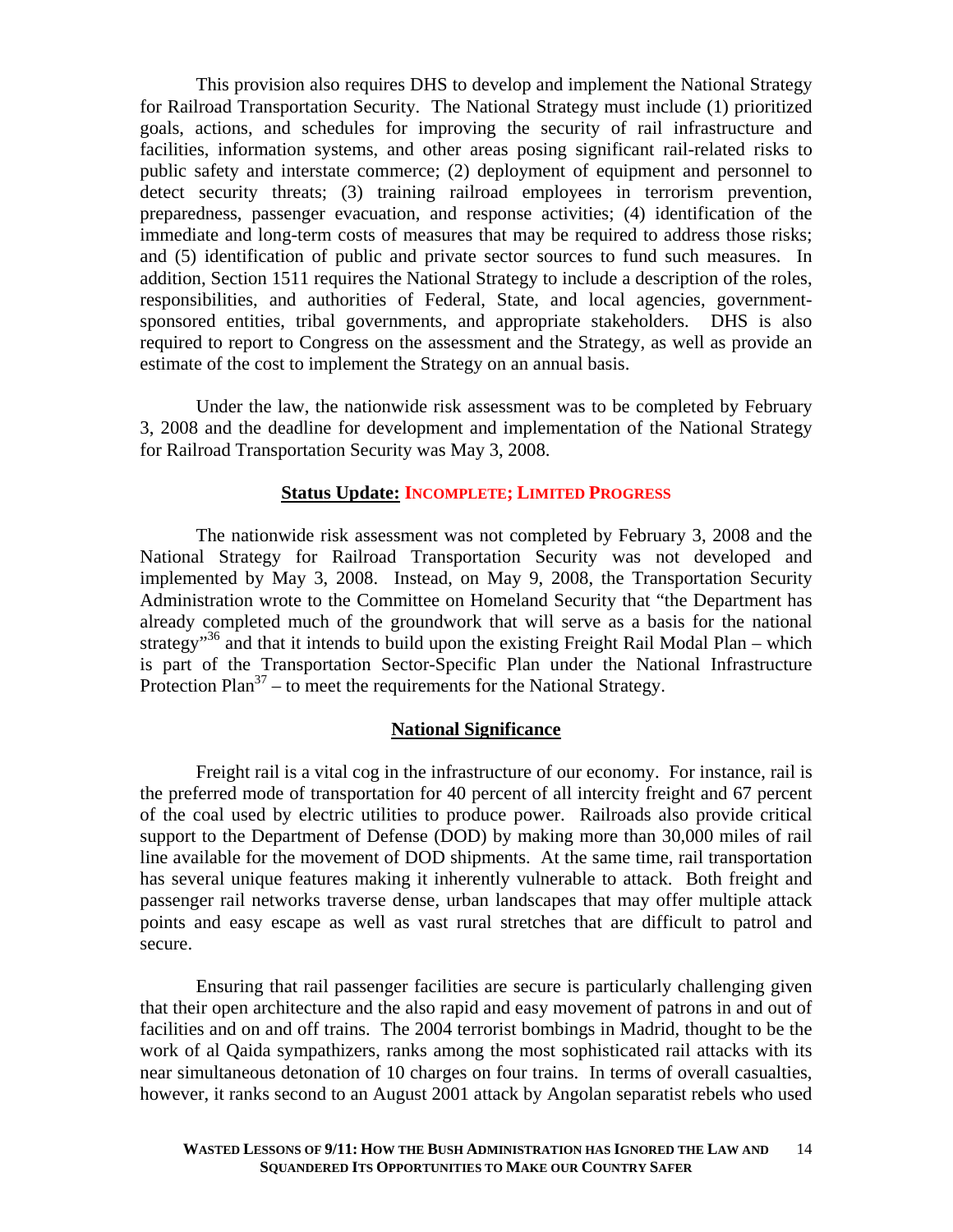a combination of remote-detonated explosives and directed gunfire to kill 252 rail passengers.

The 9/11 Commission acknowledged that "surface transportation systems such as railroads and mass transit remain hard to protect because they are so accessible and extensive" but, nonetheless, "[d]espite congressional deadlines, the TSA has developed neither an integrated strategic plan for the transportation sector nor specific plans for the various modes-air, sea, and ground."<sup>38</sup> The railroad industry cannot continue to operate without a nationwide security strategy, safeguarding rail infrastructure, passengers and commercial cargo from the threats of terrorism. The implementation of a strategy by DHS would vastly improve the prioritization of threats, the preservation of vital assets, and create an efficient method of the allocation of resources. Moreover, without a national strategy, frontline employees of railroad carriers will be ill-equipped and untrained in terrorism prevention, preparedness, passenger evacuation, and response activities. The security of the railroad industry and its passengers ought to be a priority for the Bush Administration.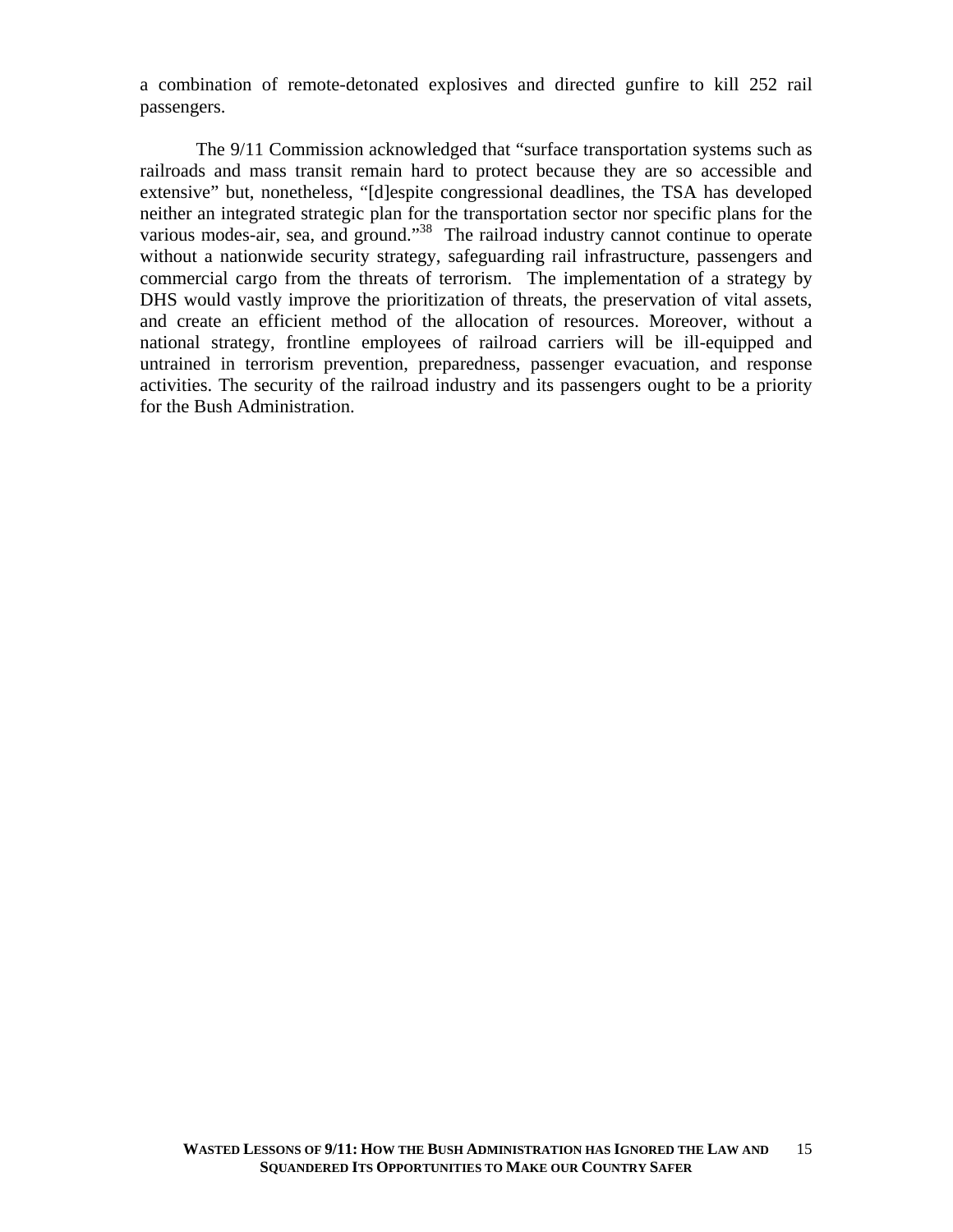### **SEC. 1701: MARITIME CARGO SECURITY**

### **Statutory Requirement**

 Section 1701 of the Implementing Recommendations of the 9/11 Commission Act of 2007 (P.L. 110-53) mandates that, by July 1, 2012, no maritime container bound for the United States enter a U.S. port unless it was scanned by nonintrusive imaging equipment and radiation detection equipment before it was loaded. The provision's incremental five year approach enables the Department of Homeland Security (DHS) to build upon the lessons learned from the Secure Freight Initiative pilot.<sup>39</sup>

#### **Status Update: NO PROGRESS**

Over the past year, DHS has not acted in a manner that is likely to result in the fulfillment the mandate established in Section 1701 – instead, it has actively campaigned against them. Three months after the enactment of P.L. 110-53, DHS Secretary Michael Chertoff told other maritime representatives that the 100 % mandate "would be the end of our ports."<sup>40</sup> In June of this year, DHS signaled its intended non-compliance with the mandate wit the announcement that it would focus its resources on "high risk trade corridors" instead of dedicating resources to protect all maritime cargo containers.<sup>41</sup> Last week, Secretary Chertoff compared to mandate to "old Soviet style heavy regulation" and stated that "it is simply impossible for the federal government . . . to take on the responsibility."42

#### **National Significance**

 Today, 95 percent of all imports are transported in shipping containers that move through international waters but less than five percent of these containers are scanned to determine whether a nuclear device, a so-called "dirty bomb," or another terrorist threat is present. This lack of scanning creates an opportunity for terrorists to exploit. For instance, a nuclear explosion at the Port of Long Beach could potentially kill sixty thousand people instantly and expose one hundred and fifty thousand more to hazardous levels of radioactive water and sediment. $43$  The early cost of this potential tragedy could exceed \$1 trillion and would devastate the United States supply chain as the ports of Long Beach and Los Angeles handle thirty percent of United States shipping imports.<sup>44</sup>

 Terrorists have repeatedly demonstrated that airplanes, trains, and subways are not the only targets. The 9/11 Commission revealed that al Qaida operatives "were involved during 1998 and 1999 in preparing to attack a ship off the coast of Yemen with a boatload of explosives. They had originally targeted a commercial vessel, specifically an oil tanker, but [Osama] Bin Ladin urged them to look for a U.S. warship instead. In January 2000, their team had attempted to attack a warship in the port of Aden, but the attempt failed when the suicide boat sank. More than nine months later, on October 12, 2000, [the] operatives in a small boat laden with explosives attacked a U.S. Navy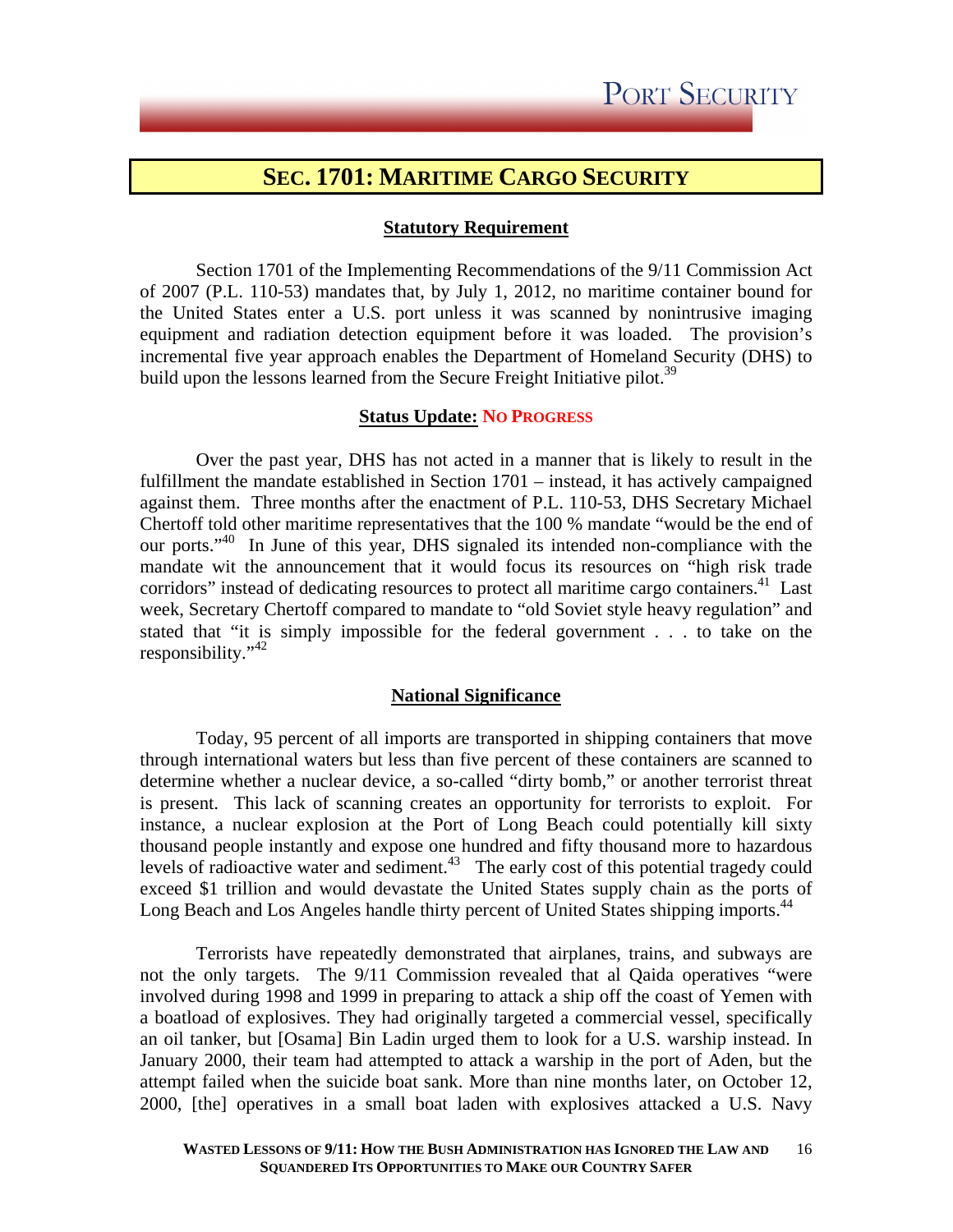destroyer, the USS Cole*.* The blast ripped a hole in the side of the USS Cole*,* killing 17 members of the ship's crew and wounding at least 40.<sup>45</sup> A few years later, on February 27, 2004, a bomb exploded on the Superferry 14 while it was transiting off the Philippine coast. One hundred and sixteen innocents died that day.

Terrorists target vulnerabilities. P.L. 110-53 recognizes this reality and requires DHS to build on the Secure Freight Initiative pilot and work towards assuring that within five years all cargo that arrives at United States ports is scanned. It is vital to our Nation's security that all maritime containers arriving at United States ports are scanned. Limiting scanning to so-called "high risk trade corridors" puts ports outside of this designation at risk. Logically, terrorists will focus their attention on corridors that are not scrutinized.

It is worth noting that Congress has repeatedly requested a definition for "high risk trade corridor" but DHS has failed to provide an answer.<sup>46</sup> Conceivably, the term could mean a port, a country, or even a region. This lack of clarity creates confusion for our trading partners as to whether the 100 percent scanning mandate will be fulfilled. Moreover, for those ports that find themselves in a high risk trade corridor, the significance of that designation in the eyes of shippers is unknown. Shippers may choose to avoid ports in high risk trade corridors if they presume that the scanning will cause delays in the movement of their cargo – therein, significantly and negatively impacting the global supply chain. Requiring all United States-bound maritime cargo to undergo the same scrutiny—as set forth in P.L. 110-53— will create a baseline of security thereby closing existing gaps and improving security for everyone.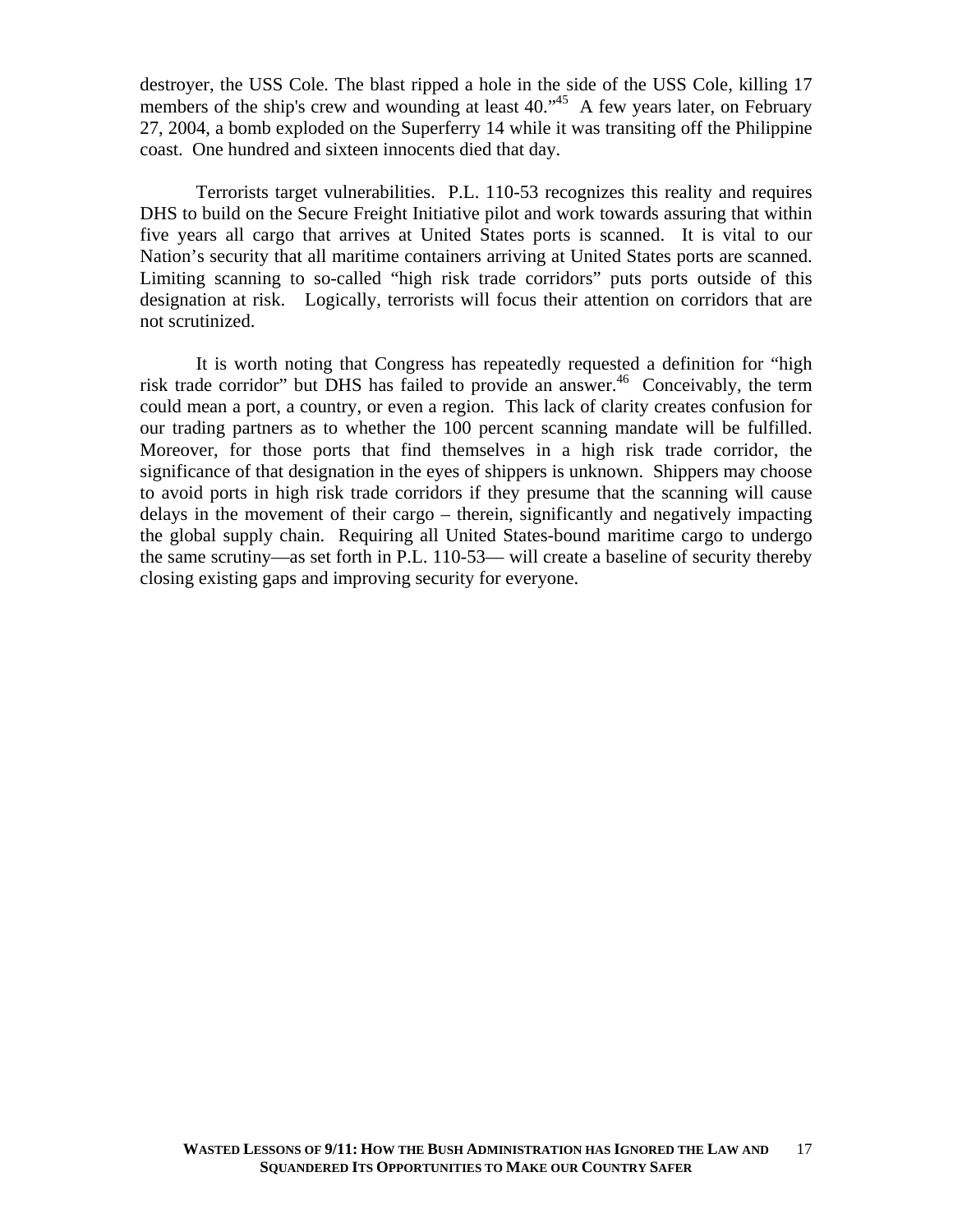### **SEC. 711: MODERNIZING THE VISA WAIVER PROGRAM**

#### **Statutory Requirement**

Section 711 of the Implementing the Recommendations of the 9/11 Commission Act of 2007 (P.L. 110-53) requires the Department of Homeland Security (DHS), in conjunction with the State Department, to implement several critical security enhancements to the Visa Waiver Program  $(VWP)^{47}$ , while providing for the program's limited expansion.

Specifically, this provision requires the development and implementation of an electronic system for travel authorization (ESTA) under which a traveler from a VWP country would provide biographical information electronically, in advance of travel, necessary to determine whether the individual is eligible to travel to the United States.

Section 711 also requires DHS to establish, within one year of the date of enactment of P.L. 110-53, an exit system that records the departure of each VWP traveler who leaves the United States by air. The system must check the traveler's biometric information against relevant watchlists and immigration databases and match the traveler's biometric information against passenger manifest data to ensure that the traveler has departed the United States.

In addition, this provision requires all VWP countries to enter into agreements with the United States to facilitate repatriation of its citizens, report information on theft or loss of passports, and share information about whether a national of that country traveling to the United States represents a threat to our nation's security.

Once ESTA is fully operational and an air exit system is in place that can verify the departure of not less than 97 percent of foreign nationals leaving the United States by air, Section 711 requires DHS to certify to Congress that those mandates have been fulfilled. After such certification is made and the required security agreements are in place, Section 711 permits DHS, in consultation with the State Department, to adjust the nonimmigrant visa refusal rate requirement of the program from three percent to up ten percent.<sup>48</sup> Furthermore, DHS and the State Department would be permitted to establish an acceptable visa overstay rate, in lieu of the three percent nonimmigrant visa refusal rate, for admitting countries into the program.

While the air exit system need not be biometric initially, if a biometric system is not implemented by June 30, 2009, DHS waiver authority that was based upon the 97 percent accuracy certification will be suspended until a biometric exit system is fully operational.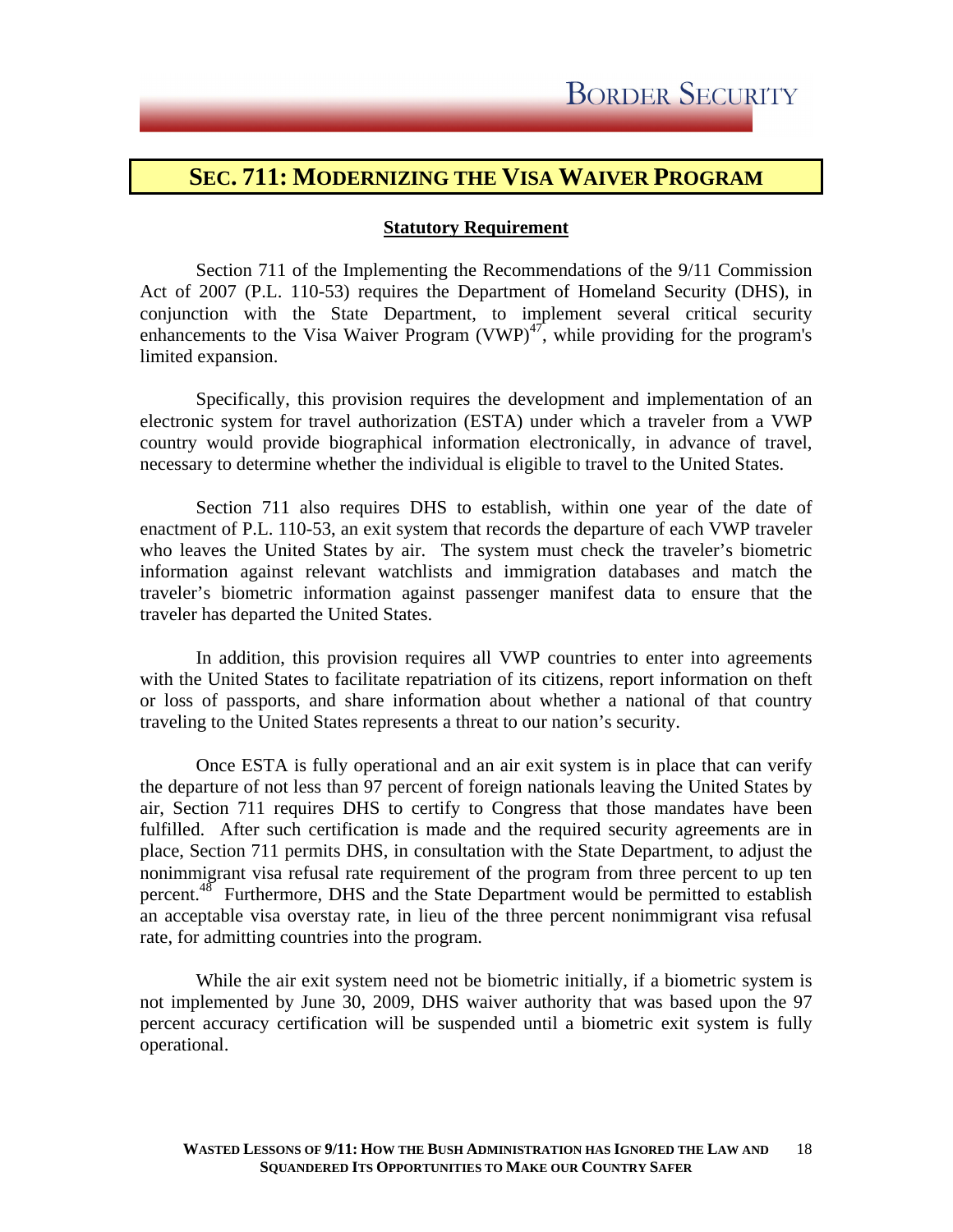### **Status Update: INITIAL STEPS TAKEN BUT SIGNIFICANT IMPLEMENTATION CHALLENGES REMAIN**

### *Election System for Travel Authorization (ESTA)*

On June 3, 2008, DHS released an Interim Final Rule (IFR) for ESTA.<sup>49</sup> ESTA is an Internet-based system intended to make the VWP more secure by enabling DHS to determine, prior to an individual boarding a flight to the United States, whether the individual is eligible to travel under the VWP or whether he or she poses any security, law enforcement, or immigration control-related risks. ESTA is intended to provide an almost immediate determination of eligibility for travel under the VWP.

Under the ESTA program, a VWP traveler logs on to the program's website and provides the same biographical and eligibility information as is currently conveyed on the paper I-94W form when a traveler arrives at a United States land, air, or maritime border. Possible responses include: Authorization Approved, Travel Not Authorized, or Authorization Pending. An approved ESTA travel authorization is: (1) valid for up to two years or until the traveler's passport expires, whichever comes first; (2) valid for multiple entries into the United States; and (3) not a guarantee of admissibility to the United States at a port of entry. ESTA approval only authorizes a VWP traveler to board a flight to the United States; Customs and Border Protection (CBP) officers make admissibility determinations at the ports of entry. The ESTA web-based system became available for voluntary applications on August 1, 2008, and DHS currently expects ESTA to be implemented as a mandatory program on January 12, 2009.<sup>50</sup>

 There are several concerns with the manner in which DHS is implementing the ESTA program. In the interest of time, DHS chose to issue an IFR, thereby bypassing the standard notice and comment rulemaking procedure, where feedback is officially received from stakeholders such as VWP countries, airlines, travel agents, and the traveling public. Though DHS is not required to do outreach to these key stakeholders in the IFR process, it is critical that such feedback is solicited, received, and integrated into the program. Without the appropriate outreach and education, achieving the desired level of compliance will be difficult.

 Second, to date, DHS has only put forth plans to make ESTA available via the Internet. That means that travelers who lack Internet access will have to rely on a travel agent, friend, or family member to fill out their ESTA application or find another means of accessing the Internet to apply for their ESTA. While the majority of VWP travelers have access to the Internet, the absence of an alternative for those without Internet access could affect traveler compliance with the program in some cases.

Third, until October 15, ESTA will only be available in English, despite the fact that the VWP spans 27 countries and includes travelers who speak a number of languages other than English.<sup>51</sup> Though the ESTA web-based system is supposed to be made available in several languages prior to the mandatory compliance deadline, the fact that the system is currently available only in English will limit program participation and familiarization during the voluntary period.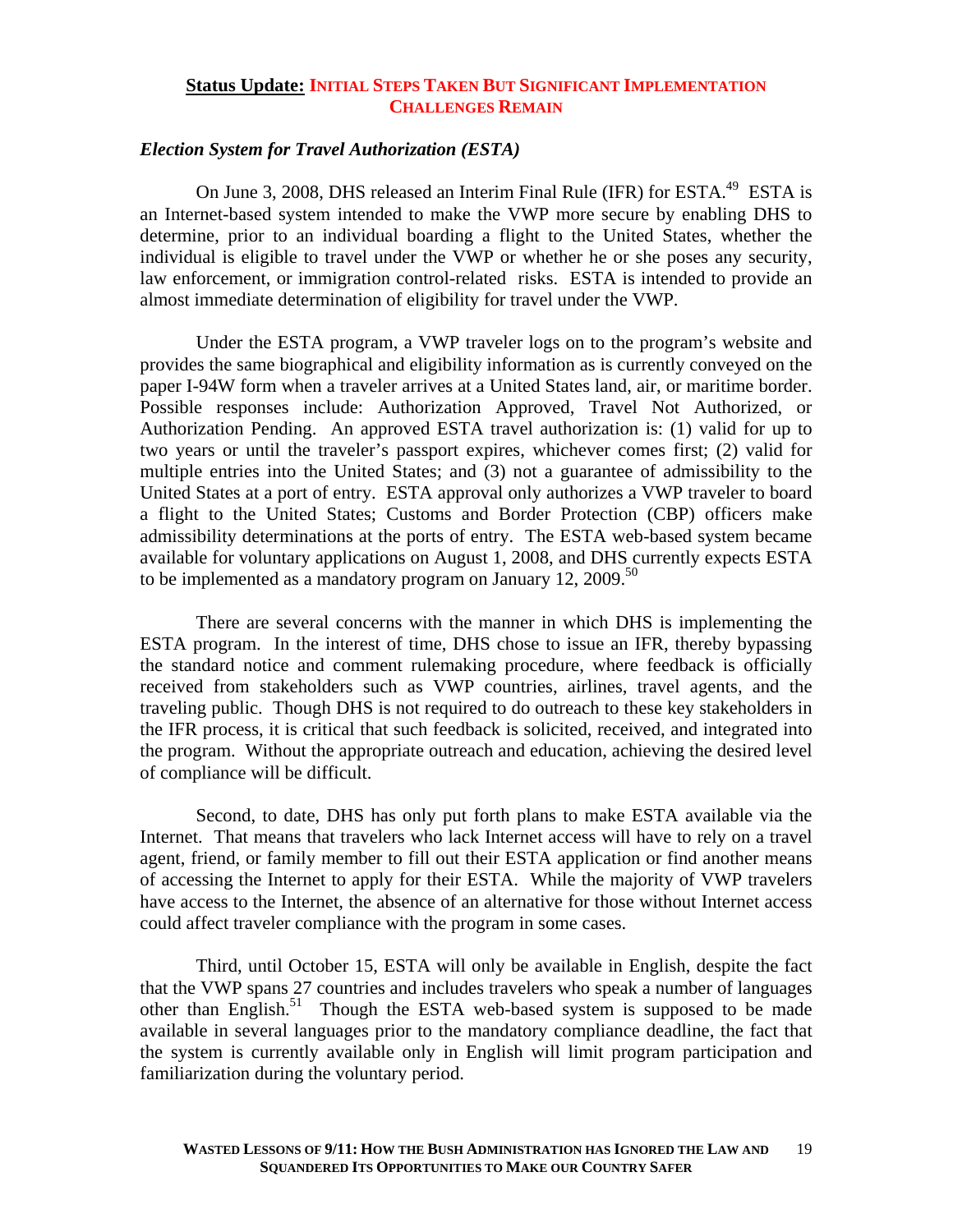Finally, it is unclear whether DHS, in conjunction with the State Department, has adequately studied what effect ESTA refusals or travelers electing not to seek an ESTA and instead apply for a visa might have on visa demand and resources at U.S. embassies and consulates overseas. The Government Accountability Office (GAO) recently reported that neither DHS nor the State Department has estimated how these factors might affect visa demand, though State has said that if one percent to three percent of current VWP travelers came to embassies in VWP countries for visas it may greatly increase visa demand at some locations, which could disrupt visa operations significantly.<sup>52</sup>

### *Air Exit System*

 US-VISIT is expected to be the vehicle through which DHS attempts to meet the biometric entry and exit matching requirements of Section 711. While DHS has established the biometric *entry* portion of US-VISIT, it has yet to implement an operational biometric *exit* system. Starting in January 2004, a kiosk-based US-VISIT exit system was piloted at 12 airports and two seaports, but DHS terminated the pilot in May 2007. GAO was critical of the pilot and found low compliance rates, poor planning, and inadequate evaluations.53

 To meet the requirements of Section 711, in April 2008, DHS issued a Notice for Proposed Rulemaking (NPRM) for a new US-VISIT air exit system. The NPRM discussed a number of alternatives, including the use of a kiosk system. However, DHS identified as its preferred option an untested approach—one that requires airlines to collect travelers' biometrics.

There are several serious concerns with the proposed approach. First, by requiring airlines to collect travelers' biometric information, DHS is delegating its border security and immigration responsibilities to the private sector. Border security and immigration control are a Federal government function, and abdicating these responsibilities to the private sector sets a bad precedent.

Second, DHS' preferred option raises serious concerns about the security of extremely sensitive traveler data. While airlines and other private sector entities already collect passengers' biographic information, the collection and transmission of individuals' biometrics is particularly sensitive. Since the United States government is requiring the collection of this biometric data, it should take responsibility for its security.

Third, testimony before the Committee on Homeland Security from private sector travel industry stakeholders indicates that DHS is proceeding with this plan without adequate involvement from airline, airport, and other travel industry stakeholders. If DHS expects the airlines and travel industry to take on the responsibility for collecting biometrics, it must do a better job of engaging them going forward and ensuring that they institute systems to protect passenger biometric data from misuse.

DHS is expected to publish a final rule for US-VISIT air exit by the end of this calendar year in an effort to ensure that the additional authority granted to the Secretary of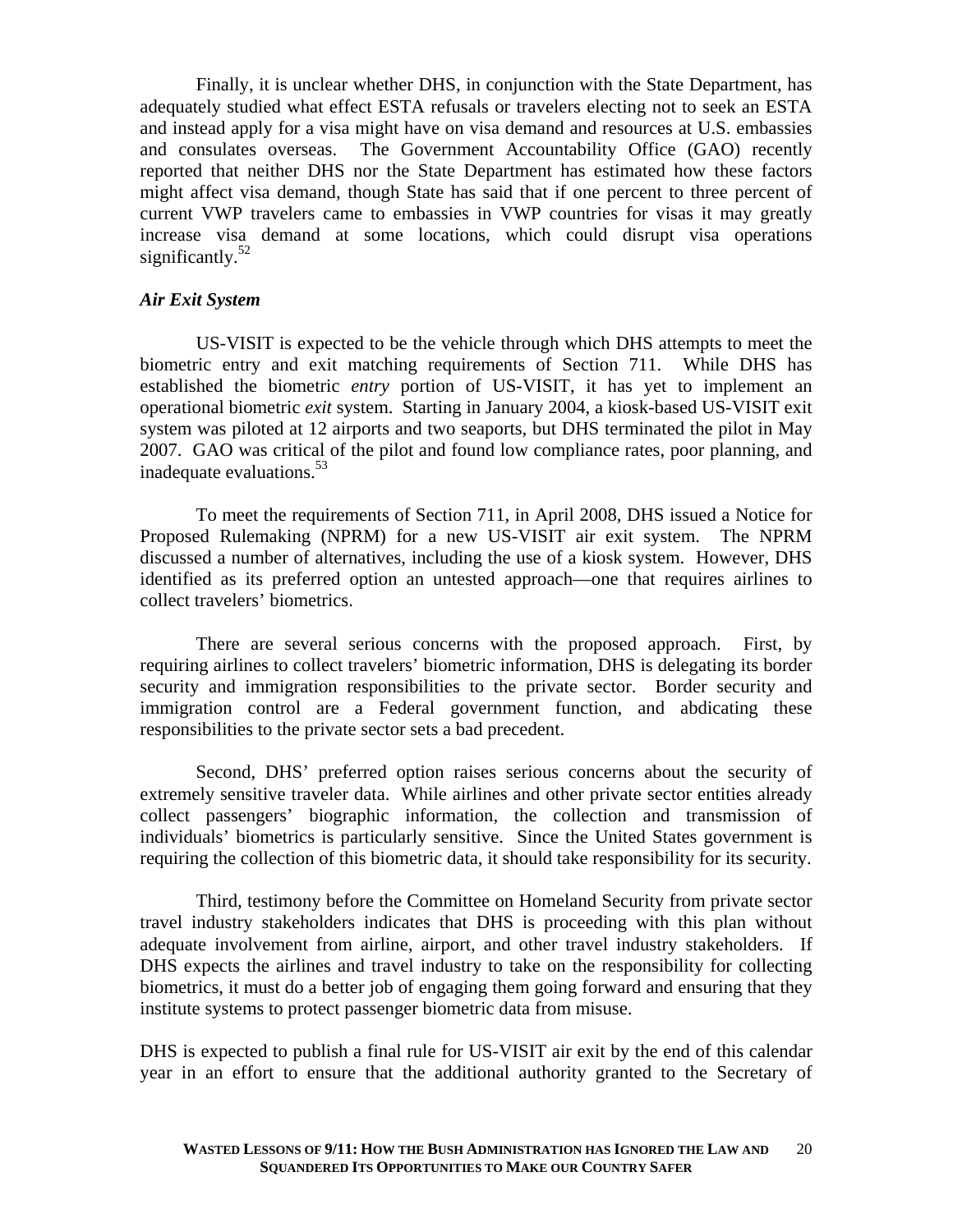Homeland Security to bring additional countries into the VWP does not suspend on June 30, 2009.

### **National Significance**

For most countries, temporary foreign visitors for business or pleasure must obtain a visa from State Department at a consular post abroad before coming to the United States. Personal interviews are generally required and consular officers screen visa applicants against various databases to determine whether an individual is admissible to our country.

The VWP enables eligible nationals of participating countries to travel to the United States for tourism or business for stays of 90 days or less without obtaining a visa. Only limited checks are conducted on travelers under the VWP prior to their departure for the United States. Instead, prior to the traveler's arrival, an electronic passenger manifest is sent from the airline to DHS and is checked against security databases. Approximately 15 million visitors from 27 VWP countries arrived in the United States during Fiscal Year  $2006^{54}$ 

Since the attacks of September 11, 2001, concerns have been raised about the ability of terrorists to enter the United States through the VWP. For example, the "Shoe Bomber" Richard Reid, a British citizen, attempted to enter the country under the VWP, and convicted al-Qaeda member Zacarias Moussaoui, a French national, came to the United States through the VWP. Because of these concerns, some have even called for the elimination or suspension of the VWP. The scope of the VWP and the associated potential security vulnerabilities make the security enhancements mandated by P.L. 110- 53 all the more significant.

A chief vulnerability of the VWP program is that it paints all travelers from a particular VWP country with the same brush. Successful implementation of ESTA under Section 711 would allow DHS to make individualized assessments about whether a VWP traveler poses a threat before departing for the United States. Therefore, such a system would help prevent terrorists, criminals, and immigration violators from exploiting the VWP. It is imperative that DHS implement the ESTA program to ensure traveler compliance, while still welcoming and even facilitating legitimate travel to the United States.

For both VWP travelers and those who travel to the United States on visas, an acknowledged weakness of the current border security management systems is the failure to identify visa overstays. Of the 12 terrorists who were illegally in the United States when they committed crimes between 1993 and 2001, seven were visa overstays, including four of the  $9/11$  terrorists.<sup>55</sup> Because there was no entry-exit system in place, there was no systematic way for the United States government to track whether these individuals had departed the United States in accordance with the law. In response, the 9/11 Commission concluded that "completing a biometrics-based entry-exit system is an essential investment in our national security."56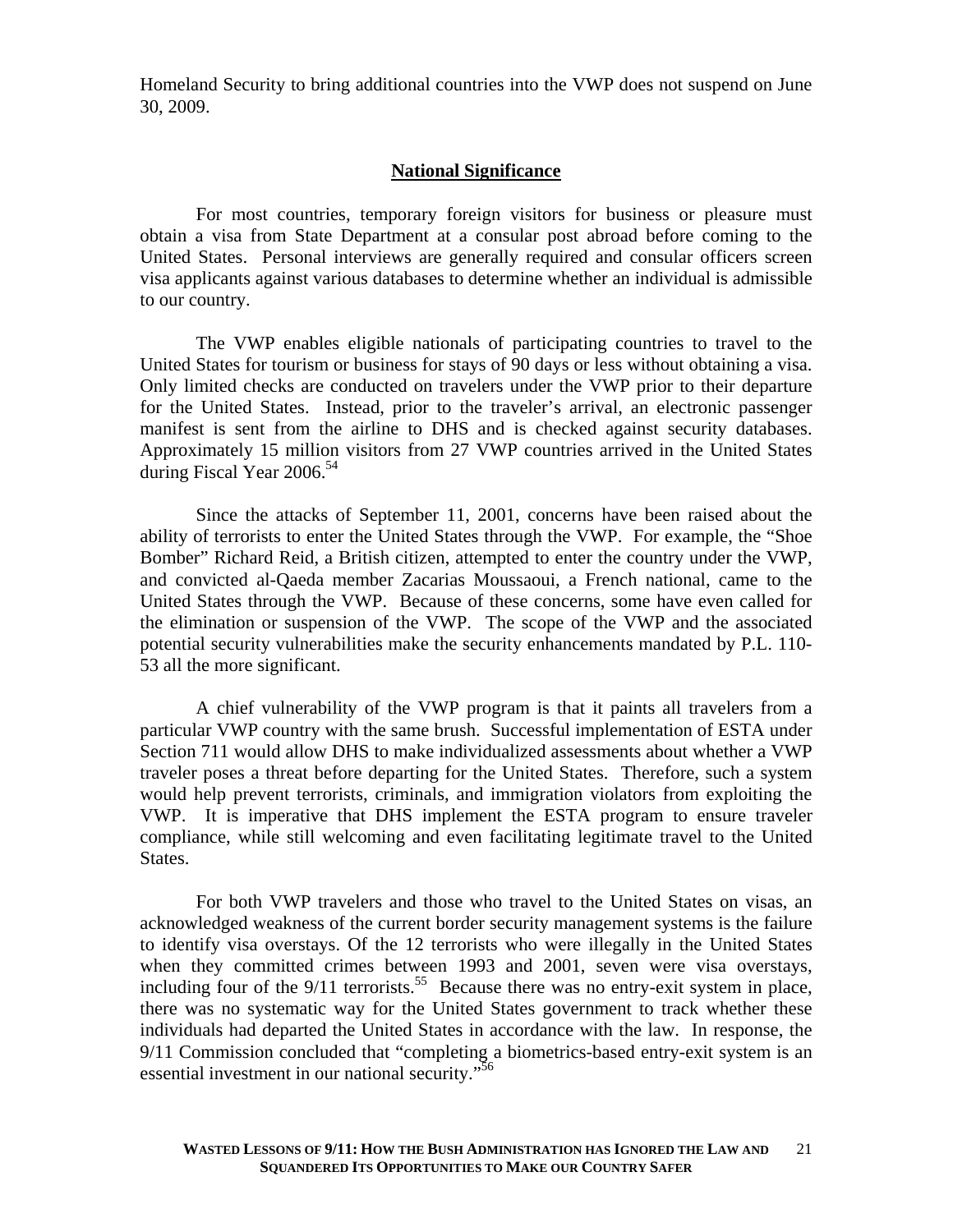Having an exit system in place at airports is an important part of enhancing the security of the VWP because it will allow us to track the arrival and departure from the United States of visitors who travel by air and enter the country without visas. That will permit DHS and Federal law enforcement to ascertain more readily whether an individual of interest is still in the United States or has departed the country. It will also allow the United States government to make a more accurate assessment of overstay rates from various countries, rather than continuing to rely on models and estimates.

In short, establishment of this biometric system will implement a 9/11 Commission recommendation to enhance our nation's border security and immigration enforcement. Therefore, it is essential that DHS work with the airlines, airports, and other travel industry partners to implement an effective, efficient, secure US-VISIT entry-exit system at airports as soon as possible, with minimal disruption to the travel process.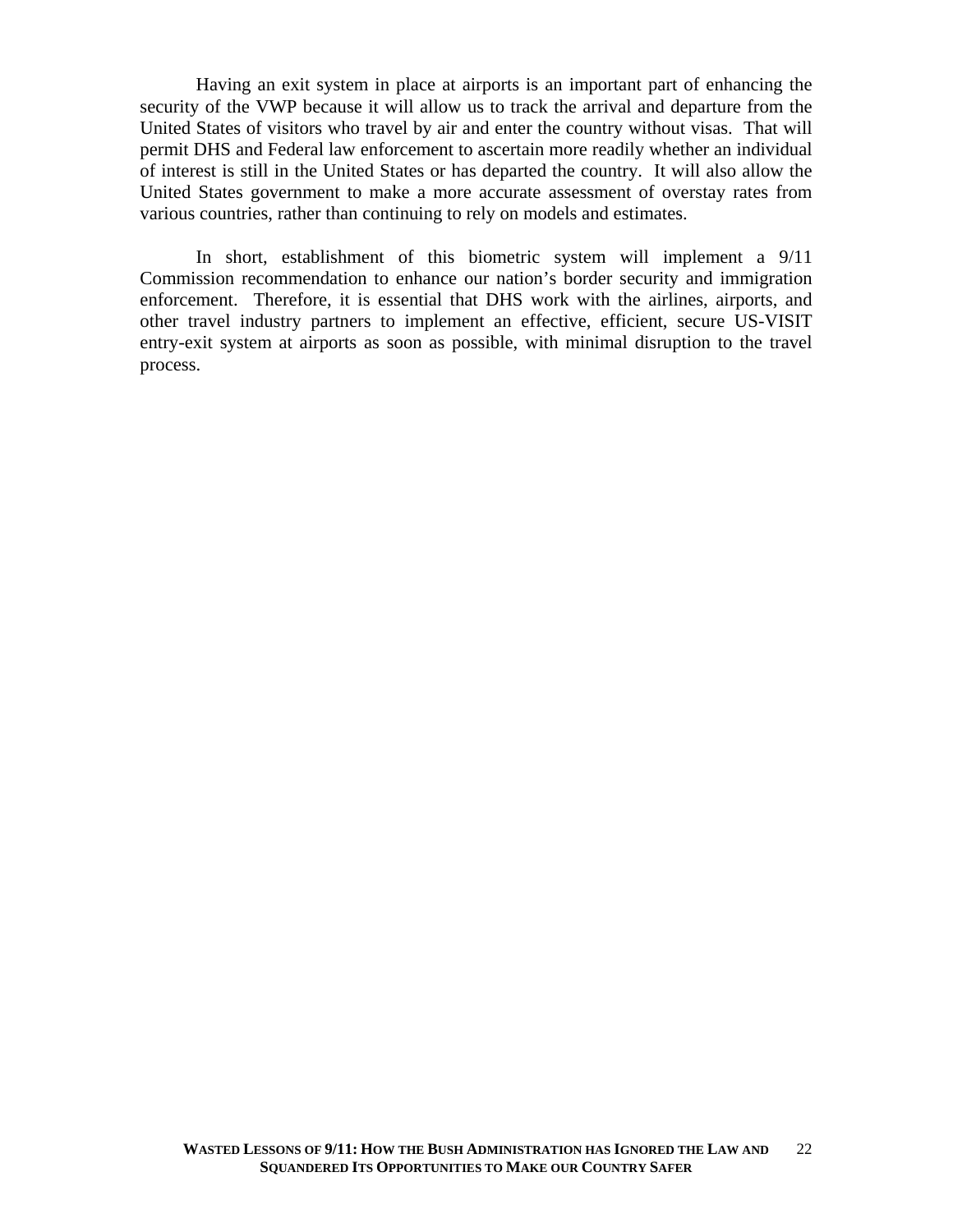### **SEC. 511: DEPARTMENT OF HOMELAND SECURITY STATE, LOCAL AND REGIONAL FUSION CENTER INITIATIVE**

### **Statutory Requirement**

Section 511 of the Implementing Recommendations of the 9/11 Commission Act of 2007 (P.L. 110-53) mandates the Department of Homeland Security (DHS) to issue a concept of operations for DHS State, Local, and Regional Information Fusion Center Initiative. The law requires the concept of operations to, "include a clear articulation of the purposes, goals, and specific objectives for which the program is being developed; identify stakeholders in the program and provide an assessment of their needs; contain a developed set of quantitative instruments (including surveys and expert interviews) to assess the extent to which stakeholders believe their needs are being met; and include a privacy and civil liberties impact assessment". The law requires DHS to issue the concept of operations, with an initial privacy and civil liberties impact assessment within 90 days or by November 1, 2007. A more comprehensive privacy and civil liberties impact assessment tracking the Initiative's progress was due by August 3,  $2008$ <sup>57</sup>

### **Status Update: FAILURE TO TAKE ACTION**

To date, DHS has not produced a concept of operations for the State, Local, and Regional Information Fusion Center Initiative, including the initial privacy and civil liberties impact assessment, which was due on November 1, 2007.<sup>58</sup> Moreover, DHS has not released the comprehensive privacy and civil liberties impact assessment that was due on August 3, 2008.<sup>59</sup>

#### **NATIONAL SIGNIFICANCE**

The ability of State, local, and tribal law enforcement officers – America's "first preventers" – to partner effectively with the Federal government to address terrorism and other homeland security threats is reliant on the sharing of homeland security information. To address gaps in information sharing by the Federal government and enhance the exchange of information among agencies, State and local governments have established fusion centers. A fusion center has been defined as "a collaborative effort of two or more agencies that provide resources, expertise, and information to the center with the goal of maximizing its ability to detect, prevent, investigate, and respond to criminal and terrorist activity."<sup>60</sup> The potential value of fusion centers is clear: by integrating the various streams of information and intelligence from Federal, State, local, and tribal sources, as well as the private sector, a more accurate picture of risks to people, economic infrastructure and communities can be developed and translated into protective action. While fusion centers hold tremendous promise, there must be vigilance to assure that the counter-terrorism and intelligence activities undertaken at fusion centers do not run afoul of the United States Constitution.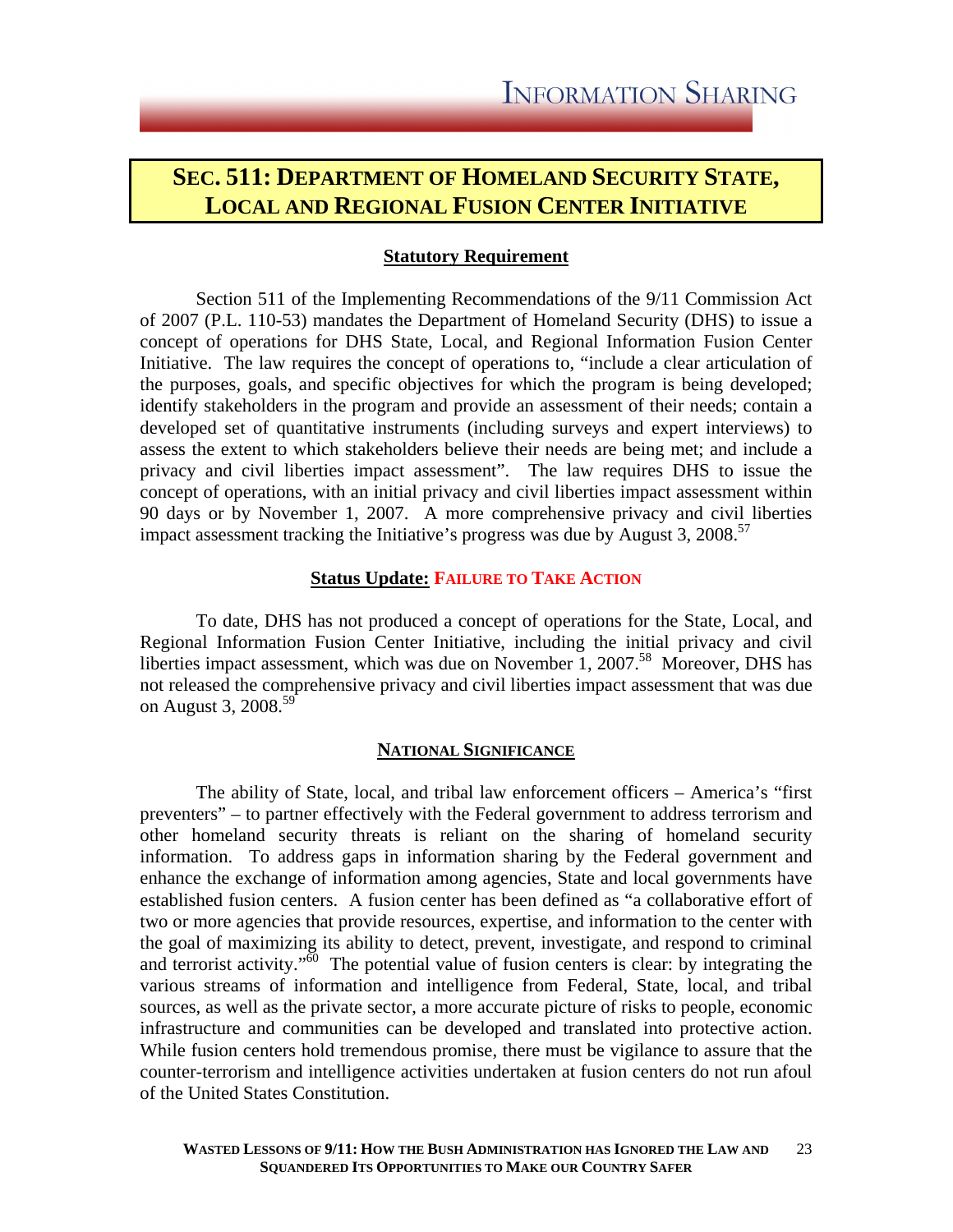Under P.L. 110-53, DHS is directed to actively engage fusion centers and, through its Office of Intelligence and Analysis (I&A), partner with these centers. To date, I&A has stationed over 20 officers at fusion centers nationwide. This field presence allows the centers to access DHS information sharing systems – including the Homeland Security Data Network (HSDN), a Secret-level network through which classified intelligence products are to be shared. It also allows fusion centers direct access 24 hours a day, seven days a week to I&A's Intelligence Watch and Warning Division, which answers requests for information from deployed DHS personnel and provides access to current classified threat information through daily intelligence briefings. I&A analysts in Washington, D.C., are likewise in daily contact with fusion centers to field queries on the latest threat information.

Notably, I&A has been promoting an internal analytical effort to support the provision of threat warning and intelligence assessments to fusion centers. For example, it prepares classified threat papers for each State and territory in order to help DHS understand the unique threat environment each State and territory faces.<sup>61</sup> I&A also produces the Chief Intelligence Officer (CINT) Notes that communicate information and analysis on emergent issues, domestic or international, to DHS' State, local, and tribal partners. Despite these positive developments, a recent I&A-commissioned survey of six fusion centers shows that DHS is not consistently generating intelligence products that make America more secure. Among other things, the study concluded that:

- State and local fusion centers [SLFC] leaders "do not believe that the raw reporting and finished intelligence they currently receive from DHS fully meets their mission-critical needs. The intelligence provided is not sufficiently focused on their unique requirements and the substantive issues that dominate the daily work of their fusion center personnel."<sup>62</sup>
- Support to the Secretary [of Homeland Security] and other senior officials "still sometimes dominate<sup>[5]</sup> decision-making in I&A about what to produce and how to produce it. As a result, DHS has not yet put in place a structured intelligence process that balances the needs of the multiple customers [at the State, local, and tribal levels]."<sup>63</sup>
- Although the deployment of I&A officers to fusion centers has improved SLFC leaders' understanding of DHS, the leaders "remained generally skeptical of how essential DHS support was for fulfilling their mission."<sup>64</sup>

For the State, Local, and Regional Fusion Center Initiative to succeed, DHS must – as required under P.L. 110-53 – complete a concept of operations that articulates the purposes, goals, and specific objectives of the program in accordance with common guidelines for fusion centers operations; assesses the information needs of State, local, and tribal stakeholders; and establishes mechanisms to evaluate how well those needs are being met. This blueprint will help promote more accurate, actionable, and timely flows of homeland security information that will help police and sheriffs' officers and other non-Federal homeland security leaders nationwide in their shared mission of making their communities safer.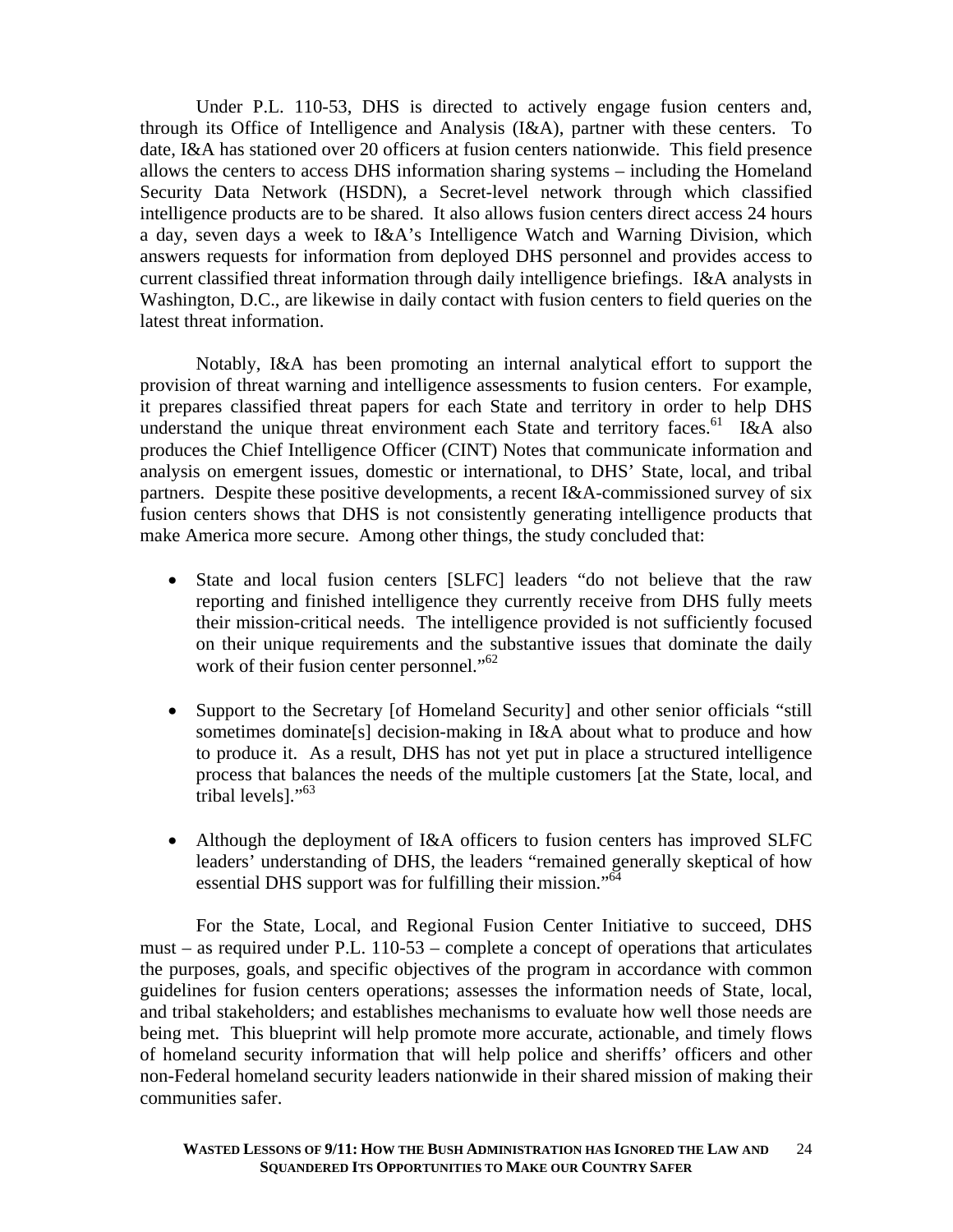Central to this effort is the Section 511 requirement that a Border Intelligence Fusion Center Program be included in the concept of operations to provide DHS with a more robust "border intelligence" capability – one that improves its ability to interdict terrorists, weapons of mass destruction, and related contraband at America's land and maritime borders. This program is key to helping DHS make better use of its resources, and obtaining better situational awareness of terrorist threats at or involving those borders, through more effective partnerships with State, local, and tribal law enforcement officers in border jurisdictions. With better border intelligence, law enforcement in those communities can act as a "force multipliers" and help prevent the next attack. Toward that end, I&A should also include in the concept of operations – in accordance with Section 101 – its plan to ensure that the Federal Emergency Management Agency (FEMA) provides rural and other underrepresented communities at risk of terrorism with an opportunity to participate in fusion center grant funding.

DHS has also been unable to provide either of the privacy and civil liberties impact assessments required under Section 511 that are critical for fusion center guidance and future success. In recent months, the American Civil Liberties Union (ACLU) has identified a host of potential dangers with fusion centers that pose a direct threat to the Constitution.<sup>65</sup> The Electronic Privacy Information Center (EPIC), in turn, warns that the effort by DHS to create a network of fusion centers, "'inculcates DHS with enormous domestic surveillance powers and evokes comparisons with the publicly condemned domestic surveillance program of COINTELPRO,' the 1960s program by the FBI aimed at destroying groups on the American political left."66 The CATO Institute has echoed these findings, warning that without a guarantee that traditional Justice Department guidelines on infiltrating domestic groups could be enforced at fusion centers, "the slippery slope to spying on political dissidents – as the FBI's COINTELPRO did before such guidelines – is inevitable."<sup>67</sup>

Accordingly, the mandated privacy and civil liberties impact assessments for the State, Local, and Regional Fusion Center Initiative – which will describe how DHS should partner with fusion centers in a way that preserves privacy and civil liberties – are critical to the Initiative's success. Specifically, the assessments will describe what best practices should be adopted, what safeguards should be in place, and how compliance with the law will be assessed over time. These assessments, moreover, will include details on how the privacy and civil liberties training programs required for staff at all fusion centers receiving DHS funding – described in Sections 101 and 511 of P.L. 110-53 – are being developed and implemented across the country. This training is essential for promoting a "culture of constitutionality" in the fusion center environment. Without these assessments, DHS will lack the direction it needs to promote information sharing within legal boundaries – putting the long-term viability of fusion centers, and public support for them, at grave risk.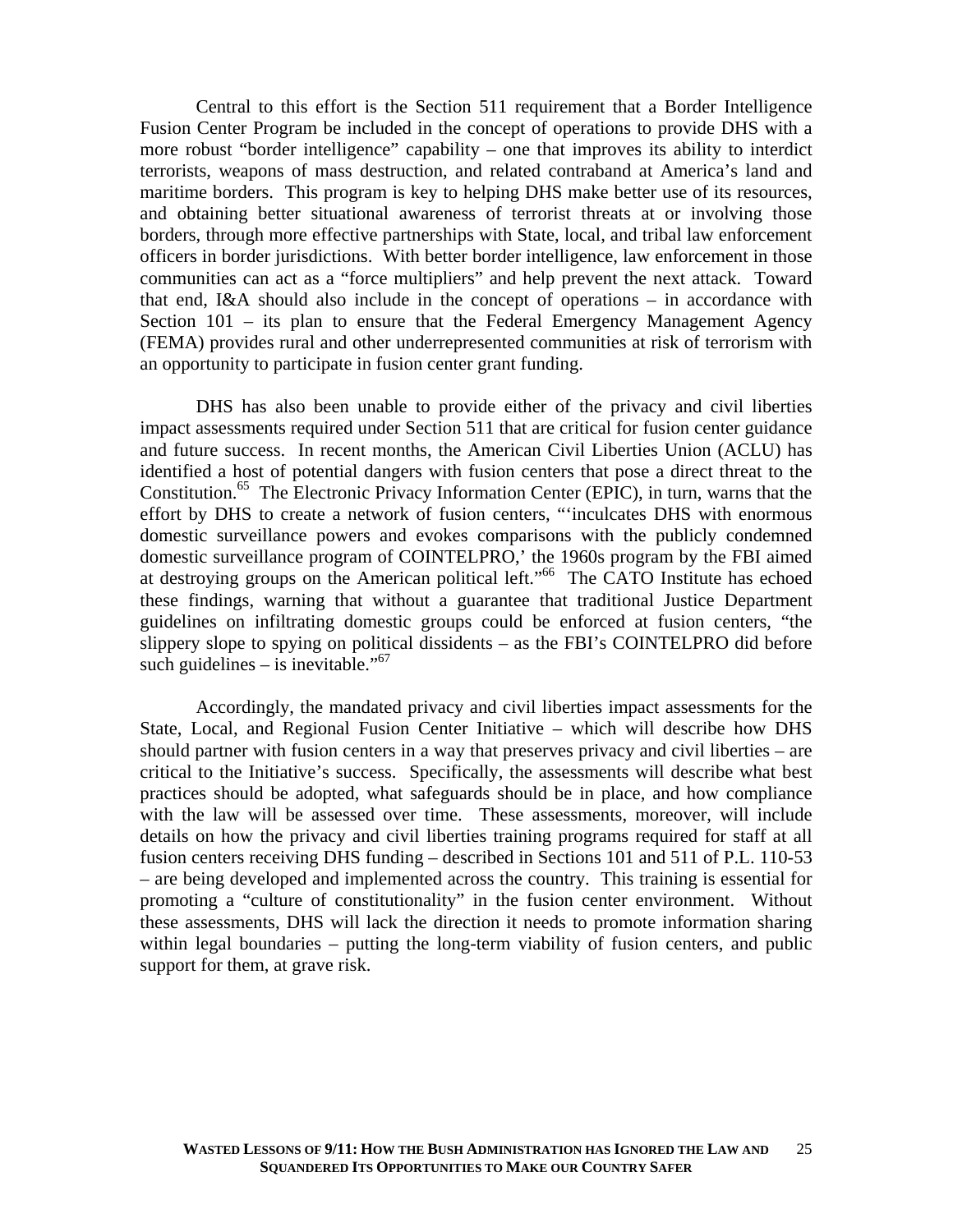### **SEC. 101: HOMELAND SECURITY GRANT PROGRAM (HOMELAND SECURITY GRANTS FOR INTELLIGENCE ANALYSTS)**

### **Statutory Requirement**

Section 101 of the Implementing Recommendations of the 9/11 Commission Act of 2007 (P.L. 110-53) states that "not more than 50 percent of the amount awarded to a grant recipient under Section 2003 [Urban Area Security Initiative (UASI)] or 2004 [State Homeland Security Grant Program (SHSGP)] in any fiscal year may be used to pay for personnel including overtime and backfill costs, in support of the permitted uses under subsection (a)." That section permits the use of such funds for "establishing, enhancing, and staffing with appropriately qualified personnel State, local, and regional fusion centers that comply with the guidelines established under Section 210A(i)" and "paying salaries and benefits for personnel, including individuals employed by the grant recipient on the date of the relevant grant application, to serve as qualified intelligence analysts."

### **Status Update: ACTED IN A MANNER INCONSISTENT WITH THE INTENT OF THE PROVISION**

 The Federal Emergency Management Agency (FEMA) issued Homeland Security Grant Program guidance earlier this year that limited the amount a grant recipient could spend on fusion center personnel costs under both UASI and SHSGP to 25 percent of the total grant award – expressly ignoring the 50 percent cap prescribed under P.L. 110-53.<sup>68</sup> At the same time, FEMA limited the period that this Federal funding could be used to pay the salary and benefits for specific intelligence analysts to just two years.<sup>69</sup> Making matters worse, FEMA stated that a grant recipient's failure to sustain those analyst positions, *at its own cost,* after the two-year deadline "will result in disqualification of grantees from hiring analysts with Federal funds in future program years." In short, FEMA required States and localities to make an upfront commitment to pay 100 percent of the sustainment costs for intelligence analysts after two years – or lose all Federal funding for new analyst positions going forward.<sup>70</sup> Although FEMA subsequently amended its grant guidance to extend the Federal funding time limit from two to three years, it continues to require grant recipients to commit to keeping existing intelligence analysts positions on the books, and to picking up the entire tab for them, after the third year of Federal funding has passed. $^{71}$ 

In response to the failure by DHS to administer the program as Congress intended, the House on July 29, 2008, approved legislation (H.R. 6098) to give States and localities the discretion to hire and retain the staff they need to keep their communities safe without the arbitrary financial caps and time restrictions. The bill clarifies a commitment to sustainment as promised in both P.L. 110-53 and the President's own information sharing strategy.

### **National Significance**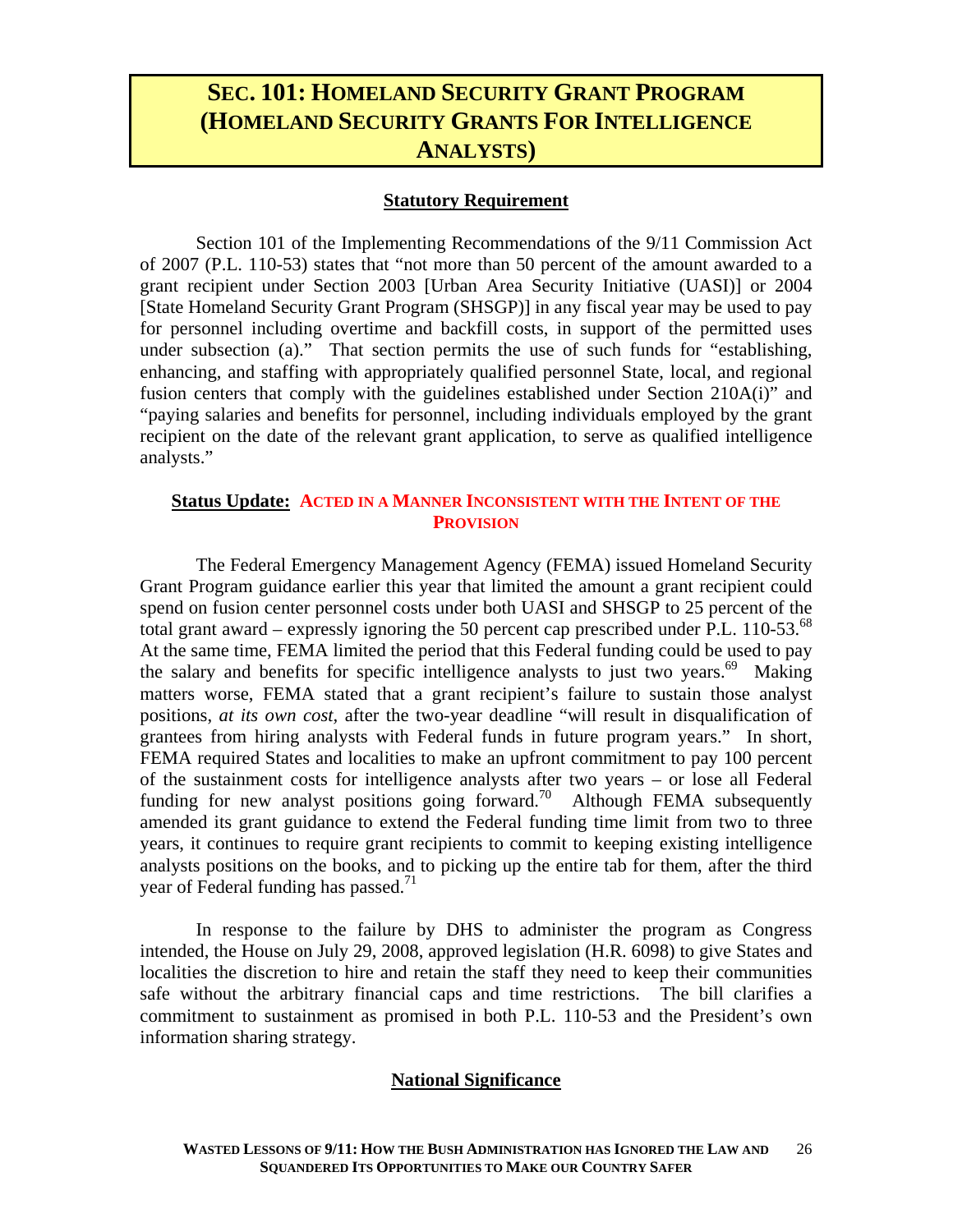State and local grant recipients need the flexibility to use Department of Homeland Security (DHS) funding to hire, train, and *retain* new and existing intelligence analysts, including contractors, engaged in the terrorism prevention mission at fusion centers. FEMA's arbitrary funding caps – and time limitation on use of funds – has had the absurd result of forcing some States and localities to fire analysts after two years just to continue qualifying for DHS funding. While a third year of funding would otherwise be welcomed by many communities, some are choosing to forego SHSGP or UASI funding for intelligence analysts altogether because they cannot predict whether State legislatures will agree to pay 100 percent of the cost in the future. Equally troubling is the fact that the FEMA grant guidance undermines the stringent privacy and civil liberties training requirements that are the centerpiece of P.L. 110-53. By forcing some States and localities to discharge staff every two years or discouraging them from hiring intelligence analysts in the first place, DHS is effectively preventing a "culture of constitutionality" from taking root at fusion centers, which is nonsensical.

The stationing of police, first responders, intelligence analysts, and public health experts side-by-side at fusion centers allows personal relationships to be built and information sharing to happen. "On the whole, fusion centers play a decisive role," said Ambassador Thomas McNamara, Program Manager for the Information Sharing Environment.<sup>72</sup> "They strengthen the nation's ability to protect communities from future attacks."<sup>73</sup> Fusion centers accordingly are not just State and local assets; they are national assets that can play a central role in the country's homeland security effort. Sustainment funding to keep the fusion center effort going is not about building new facilities or buying new equipment, but on the contrary, it is about helping State, local, and tribal authorities hire and retain qualified intelligence analysts.<sup>74</sup> This is a significant challenge. Backlogs in the security clearance process for new employees are well documented and training for new personnel can take many months. As a result, fusion center leaders often rely on contractors as they endeavor to build up their respective workforces. How effectively they do so – given severe fiscal constraints at the State and local levels – is a matter of ongoing and increasing concern.

Section 101 of P.L. 110-53 addresses this challenge by including a 50 percent ceiling on personnel costs for intelligence analysts and other staff. The President's National Strategy for Information Sharing, released several months after P.L. 110-53 was enacted, likewise emphasizes the need to sustain baseline capabilities and operations of fusion centers through financial and other means, describing the commitment as a "national priority."<sup>75</sup> DHS' short-sighted grant guidance simply ignores the central homeland security role that both Congress and White House policy have identified for fusion centers.<sup>76</sup> DHS likewise misses the mark when it comes to Constitutional protections. For fusion centers to be effective they must not only have adequate resources but also rigorous privacy and civil liberties protections built into their procedures and activities. Without these safeguards, the public will rightly become wary of or even outright opposed to them. That is why P.L. 110-53 requires, in Sections 101 and 511, that fusion center personnel undergo necessary training to ensure that the intelligence work they do complies with the law. By forcing some States and localities to fire staff every two years in order to access Federal funds, however, DHS is effectively preventing a "culture of constitutionality" from taking root. Privacy and civil liberties best practices accordingly have no time to develop and abuses will inevitably result.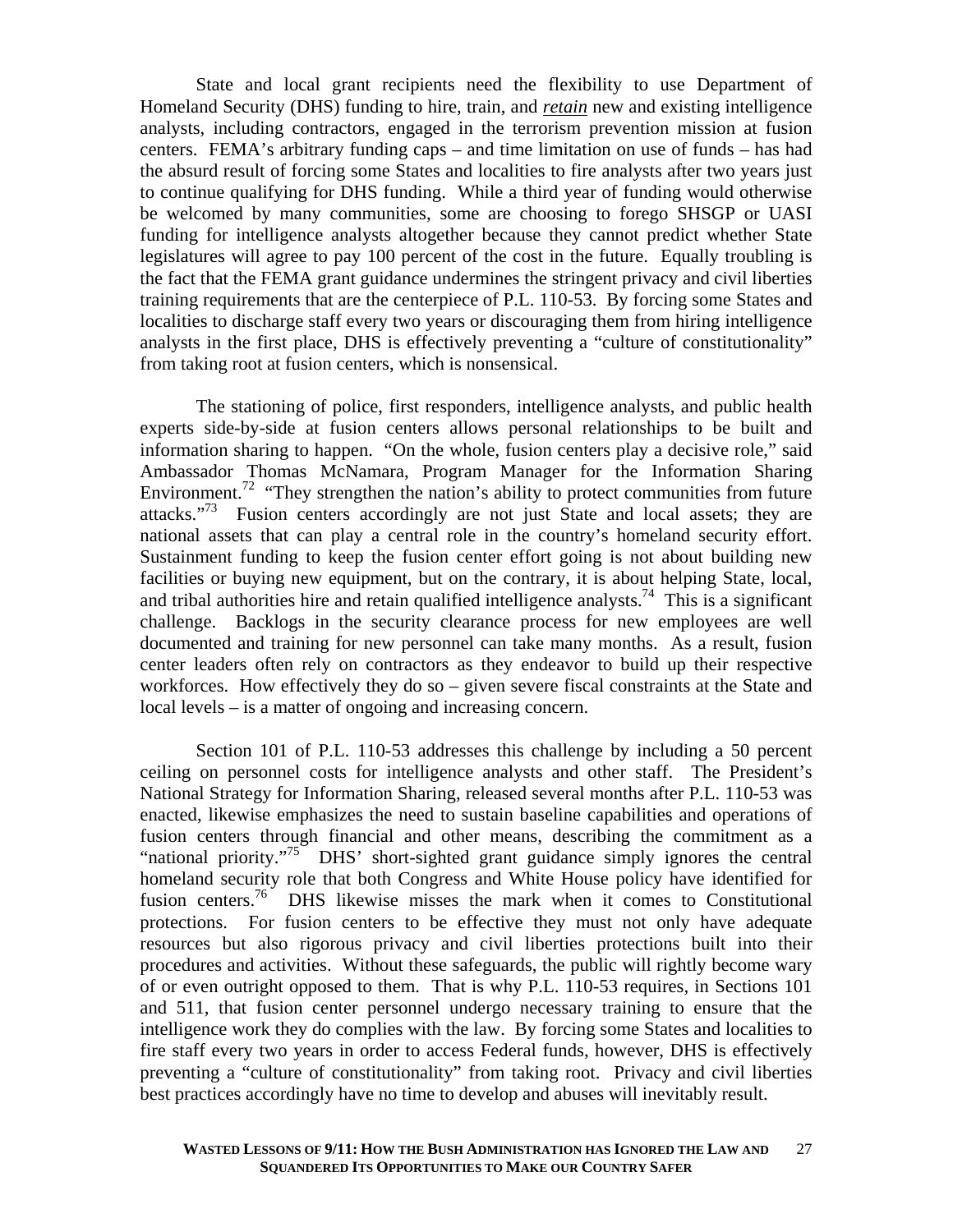### **SEC. 804: FEDERAL AGENCY DATA MINING REPORT ACT OF 2007**

### **Statutory Requirement**

 Section 804 of the Implementing Recommendations of the 9/11 Commission Act of 2007 (P.L. 110-53) requires Federal agencies to report to Congress annually on the development and use of pattern-based data mining programs. This type of data mining is capable of reviewing and analyzing millions of public and private records of Americans in search of patterns of terrorist or criminal activity. Additionally, this provision modifies the Federal definition of "data mining" to include activities in which the Federal government is the source of the data thereby broadening the amount of information that is to be included in annual data mining reports that Federal agencies must transmit to Congress. Section 804 also requires agencies to include an assessment of the actual or likely impact on the privacy and civil liberties of individuals of data mining actions taken by each agency. Under this provision, each report must include details regarding the data mining project, including a description of the technology and data to be used; a discussion of the plans and goals for using the technology, when it will be deployed, and an assessment of the expected efficacy of the data mining project; a privacy impact assessment; an analysis of the relevant laws and regulations that would govern the project; and a discussion of policies, procedures and guidelines that are in place or plan to be developed in order to protect the privacy and due process rights of individuals and ensure that only accurate and complete information is collected, reviewed, gathered, analyzed or used to guard against harmful consequences or potential inaccuracies.

 P.L. 110-53 requires each agency involved in data mining activities to submit a report to Congress that encompasses the new definition and includes a privacy and civil liberties assessment no later than 180 days after the enactment or January 30, 2008.

### **Status Update: SOME PROGRESS BUT REQUIRED REPORTS HAVE NOT BEEN SUBMITTED**

 One month prior to the enactment of P.L 110-53, the Department of Homeland Security (DHS) issued its 2007 report on data mining that provided a review of DHS data mining activities.<sup>77</sup> The report, however, did not include new information required under P.L. 110-53 including the activities where the Federal government was the source of the data. According to the time frame set forth in Section 804, DHS was required to provide the new information on data mining by January 30, 2008. However, it did not. Instead, on February 11, 2008, DHS issued a four-page "letter report" that acknowledged the new definition contained in Section 804 and identified DHS activities that met the criteria of the new definition. However, it failed to communicate what new information was garnered about DHS' data mining activities through its new template.<sup>78</sup> Moreover, the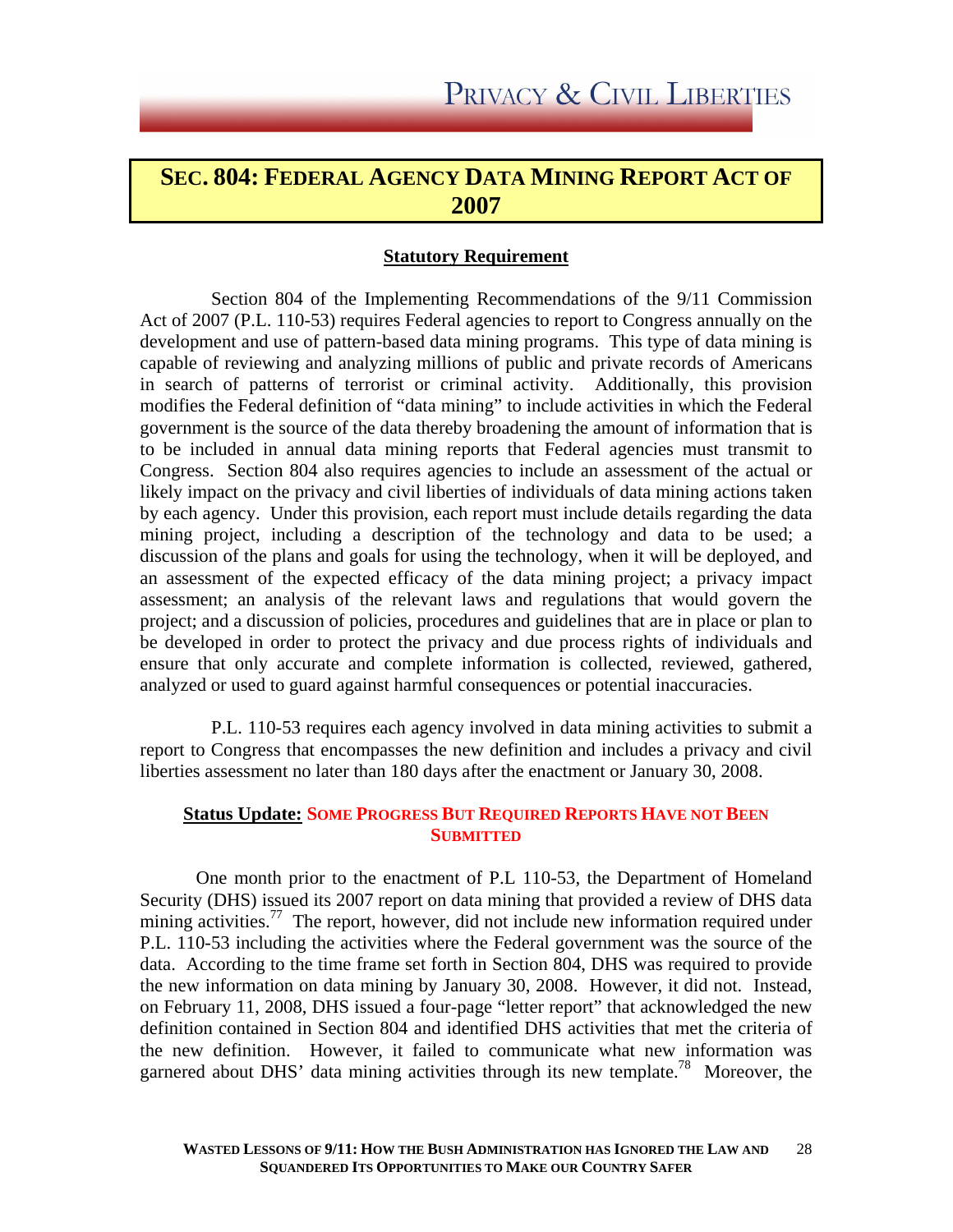document did not include required information regarding the privacy and civil liberty impact of the stated DHS activities.

 To the credit of DHS, prior to the enactment of P.L. 110-53, they had satisfied the previously mandated data mining report requirement by issuing consecutive reports in July 2006<sup>79</sup> and July 2007,<sup>80</sup> but it has not yet released its report for 2008 which, was due by July 2008 under the Federal Agency Data Mining Reporting Act of 2007. If DHS contends the due date was changed pursuant to P.L. 110-53, at the very least the information provided in the February 11, 2008 letter report should have included a more thorough analysis of data mining activities to prevent a gap in knowledge in this important area of concern. By any measure, the information that should have been received is overdue. Given the myriad issues involving data mining activities, the neglect by DHS of its reporting requirement is extremely troublesome.

#### **National Significance**

The Federal government should be able to use information that is lawfully at its disposal to ferret out criminal and terrorist activity. However, the American public should be advised of Federal government programs that sift through millions, if not billions, of records containing individual personal information and the measures that are in place to confine these activities. While data mining can generate useful homeland security and law enforcement information, it also raises considerable legal issues and implications; including, data quality, interoperability of data mining software and databases, mission creep, and privacy.<sup>81</sup> The reporting requirements in Section 804 bring needed transparency to the data mining activities of Federal agencies. Failure to fulfill these requirements not only results in a lack of transparency but places wellintended, effective homeland security programs at risk. After all, DHS has a documented record of spending millions of dollars on programs that were ultimately cancelled or discontinued because of fundamental privacy and civil liberties concerns. Among DHS data mining programs that have met this fate are MATRIX,  $^{82}$  CAPPS II $^{83}$  and ADVISE.<sup>84</sup> Providing Congress with timely, annual reports on data mining activities allows Congress to exercise oversight and determine the validity of these programs on a regular basis to assure that no agency goes forward with a multi-million dollar program that will ultimately be discontinued once it becomes known that the fundamental privacy and civil liberties of the American public have been violated or put at risk.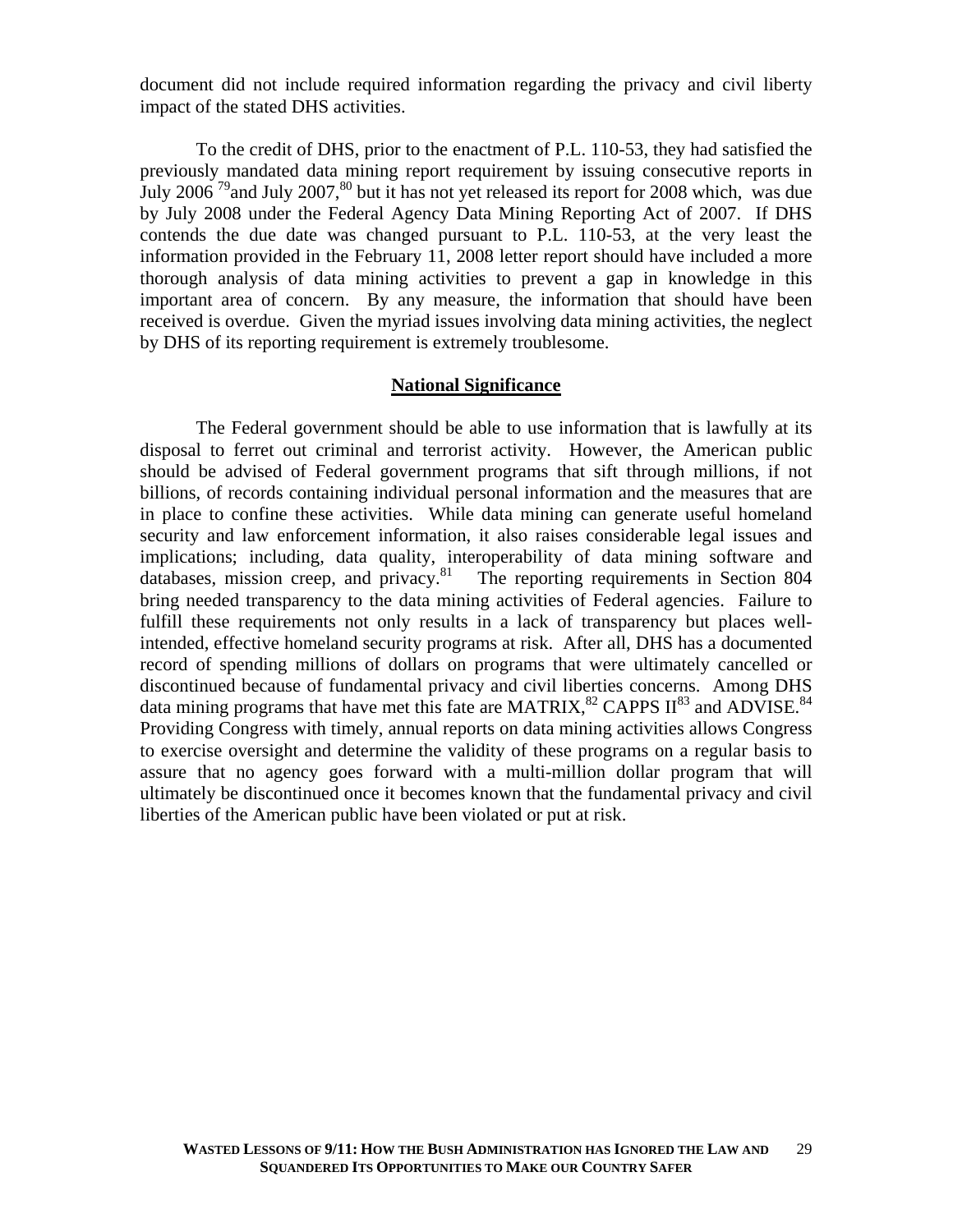### **SEC. 301: INTEROPERABLE EMERGENCY COMMUNICATIONS GRANT PROGRAM**

### **Statutory Requirement**

 Section 301 of the Implementing Recommendations of the 9/11 Commission Act of 2007 (P.L. 110-53) established the first-ever, stand alone emergency communications grant program at the Department of Homeland Security (DHS). P.L. 110-53 authorized the Interoperable Emergency Communications Grant Program (IECGP) at \$1.6 billion over five years. In an effort to improve accountability and ensure that expenditures enhance interoperability, the law specifically states, "The Secretary [of Homeland Security] may *not* award a grant under this section before the date on which the Secretary completes and submits to Congress the National Emergency Communications Plan required under section 1802." Issuance of the National Emergency Communications Plan (NECP) is one of the primary responsibilities of DHS' Director of the Office of Emergency Communications (OEC) and was due to Congress in April 2008 the Post Katrina Emergency Management Reform Act of 2006.<sup>85</sup>

### **Status Update: DELIVERY OF KEY PLAN LATE; RISK DELAYS IN GRANTS**

Recognizing the importance of interoperable communications<sup>86</sup>, P.L. 110-53 established a dedicated program to help State and local jurisdictions achieve interoperable emergency communications. IECGP is intended to enhance and improve interoperable emergency communications at all levels of government by supporting State and local efforts to implement Statewide Communication Interoperability Plans (SCIPs). In order to receive grant funds, States must have their statewide plans approved by the OEC. The SCIPs help ensure coordination among first responders and other government officials and also identify gaps in communications capabilities. In turn, the capability gaps identified in the SCIPs are to be used to inform the NECP.

 The NECP was released by DHS on July 31, 2008, three months after the statutory deadline. It proposed three goals to achieve a baseline of interoperable communications for Federal, State, local and tribal authorities:

- By 2010, 90% of all Urban Areas Security Initiative (UASI) participants can demonstrate response-level emergency communications within one hour for routine events involving multiple jurisdictions and agencies.
- By 2011, 75% of non-UASI jurisdictions can demonstrate response-level emergency communications within one hour for routine events involving multiple jurisdictions and agencies.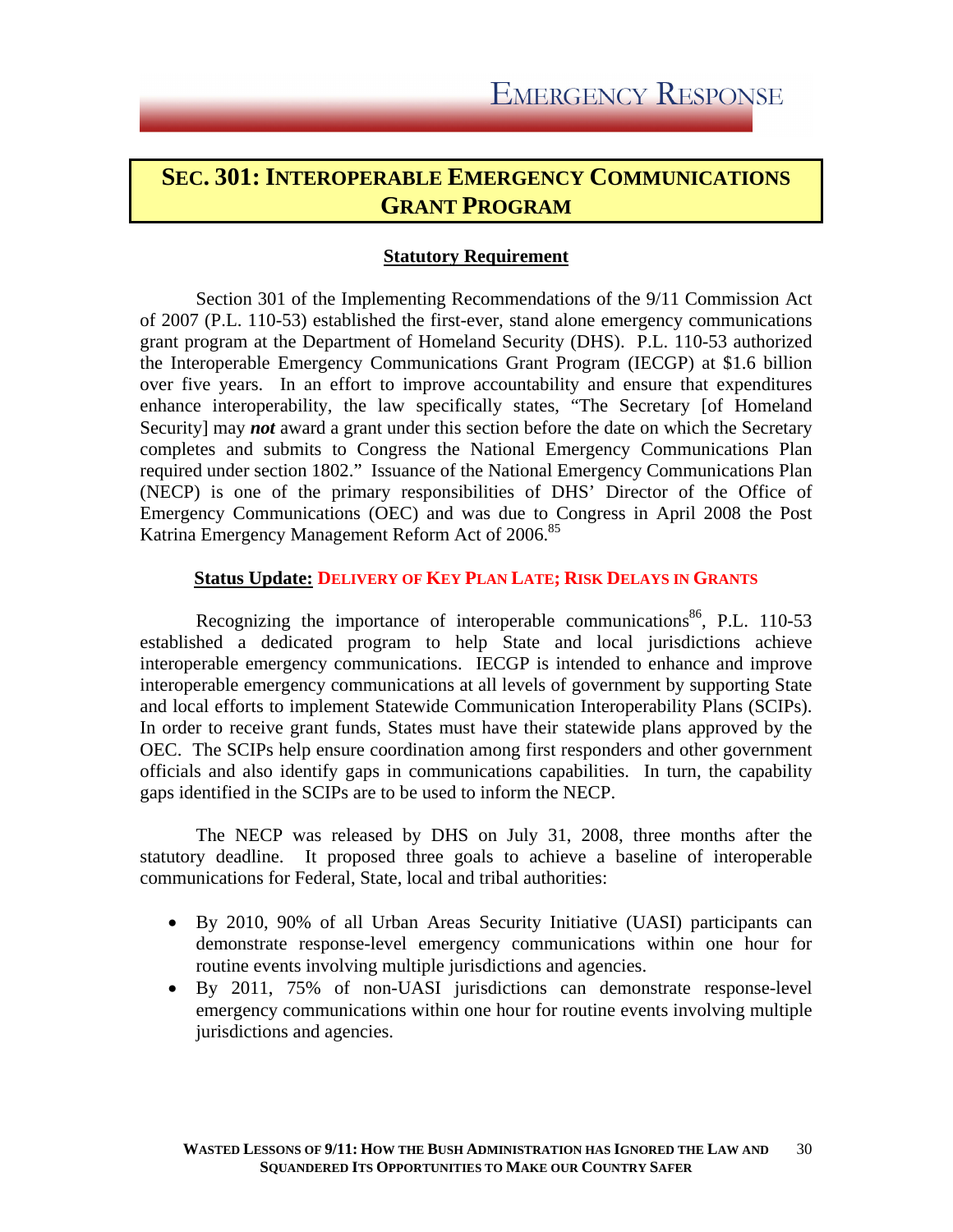• By 2013, 75% all jurisdictions can demonstrate response-level emergency communications within three hours of a significant event, as outlined DHS' national planning scenarios.

The NECP stresses the importance of governance, planning, technology, training and exercises, and disaster communications capabilities based on the findings from the 56 SCIPS, the National Communications Capabilities Report (NCCR), the National Response Framework (NRF), the National Incident Management System, the National Preparedness Guidelines, the Target Capabilities List and the Interoperability Baseline Survey by SAFECOM's Executive Committee and the Emergency Response Council – all of which reflect the perspectives of over 200 practitioners from across the country.

However, essential information on how the Federal government currently responds to emergencies in all States, and how they communicate with State officials and other jurisdictions needs more clarification in the NECP. Specifically, the NECP does not detail how the Emergency Communications Preparedness Center – established to further interagency efforts to promote emergency communications nationwide – will work to advance interoperable communications in a cooperative manner.

The delay in issuance of the NECP has significantly reduced the review period of the grants by DHS. Congress appropriated \$50 million for IECGP in FY 2008.<sup>87</sup> Grant guidance and application materials were not issued until June 20, 2008. Under the grant guidance's, States would have until July  $21<sup>st</sup>$  to apply for IECGP grants, allocation announcements would be made by August  $1<sup>st</sup>$ , and distributions would be made to qualified States in September. DHS is expected to announce the IECGP awards before September 30, 2008.

### **National Significance**

The inability of first responders to communicate during emergencies persists despite high-profile events such as the bombing of the Alfred P. Murrah building in Oklahoma City, the September 11<sup>th</sup> attacks on the World Trade Center, and Hurricanes Katrina and Rita in 2005. In 2002, the National Task Force on Interoperability (NTFI) identified five key challenges to interoperability: (1)Incompatible and aging communications equipment; (2) Limited and fragmented funding since State and local governments have budget cycles, priorities and constraints that differ from the Federal government; (3) Limited and fragmented planning, often due to fiscal constrains, complicate the implementation of long-term projects needed to achieve full interoperability; (4) Lack of coordination and cooperation since agencies are reluctant to give up management and control of their communication systems; and (5) Limited and fragmented radio communications spectrum since public safety must compete with other interested party to secure access to limited spectrum.

 The 9/11 Commission recommended that Federal funding for interoperable communications be given "high priority by Congress," explaining that there is "strong evidence that compatible and adequate communications among public safety organizations at the local, state, and federal levels remains an important problem."<sup>88</sup> The Homeland Security Grant Program has awarded approximately \$9.5 billion in grants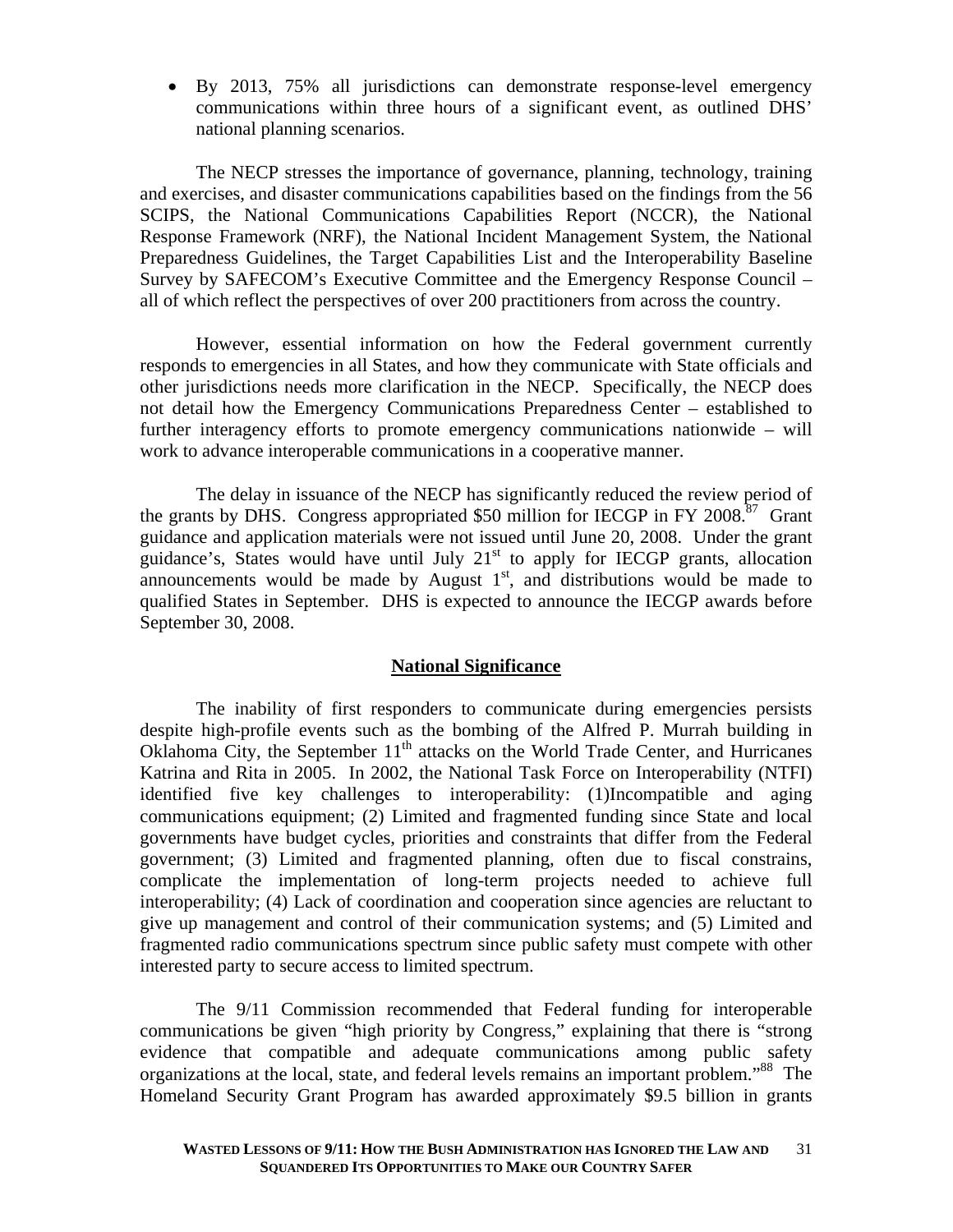since 2003 to help State and local authorities strengthen their preparedness and response capabilities for a terrorist attack or other catastrophic event. Of this amount, approximately \$2.9 billion has been spent on interoperable communications, making it the single largest use of grant funds. $89$ 

Over the years, interoperability expenditures have mostly focused on the equipment purchases. The IECGP was authorized to provide resources for essential interoperability needs that have traditionally not been funded but are critical to the development of an effective system. For FY 2008, the IECGP grant guidance identifies two major funding priorities: (1) leadership and governance and (2) common planning and operational protocols, and emergency responder skills and capabilities.<sup>90</sup> The challenges to achieving interoperable communications were confirmed by DHS in 2005 when it found that "[a]chieving interoperability requires management and control, just as important as the technology is the need for uniform policies, procedures, standards, and training including exercises on communications interoperability in Weapons of Mass Destruction (WMD) or 'all-hazard' events."<sup>91</sup> When discussing emergency communication capabilities, Dr. David Boyd of DHS testified before Congress that "operability must be in place for interoperability to be possible."<sup>92</sup>

During Hurricane Katrina, the entire communications infrastructure on the Mississippi Gulf Coast was destroyed and thirty-eight 9-1-1 call centers collapsed.<sup>93</sup> DHS Secretary Chertoff underscored the point by noting that "if all of the communications have been blown down, if the satellite phones are running out of power, if all the radio towers are down, then it's not a question of interoperability, it's a question of ability to operate at all."94 The IECGP grants must be provided in accordance with the NECP to assure baseline capabilities for operability and interoperability, thus advancing emergency communications capabilities on a National level.

### **SEC. 408: CREDENTIALING AND TYPING (OF INCIDENT MANAGEMENT PERSONNEL)**

### **Statutory Requirement**

Under Section 408 of the Implementing Recommendations of the 9/11 Commission Act of 2007 (P.L. 110-53), the Federal Emergency Management Agency (FEMA) is required to provide standards and written guidance to each Federal agency that has responsibilities under the National Response Plan (NRP), as well as State, local and tribal governments. The purpose of the standards and written guidance is to aid with credentialing and typing incident management personnel, emergency response providers, and other personnel (including temporary personnel) and resources likely needed to respond to a natural disaster, act of terrorism, or other man-made disaster. FEMA is also required, under Section 408, to provide expertise and technical assistance to aid Federal, State, local and tribal entities that need assistance with credentialing and typing incident management personnel.

Under the law, the credentialing and typing standards and written guidance were to be transmitted no later than 1 year after the date of enactment of P.L. 110-53 or August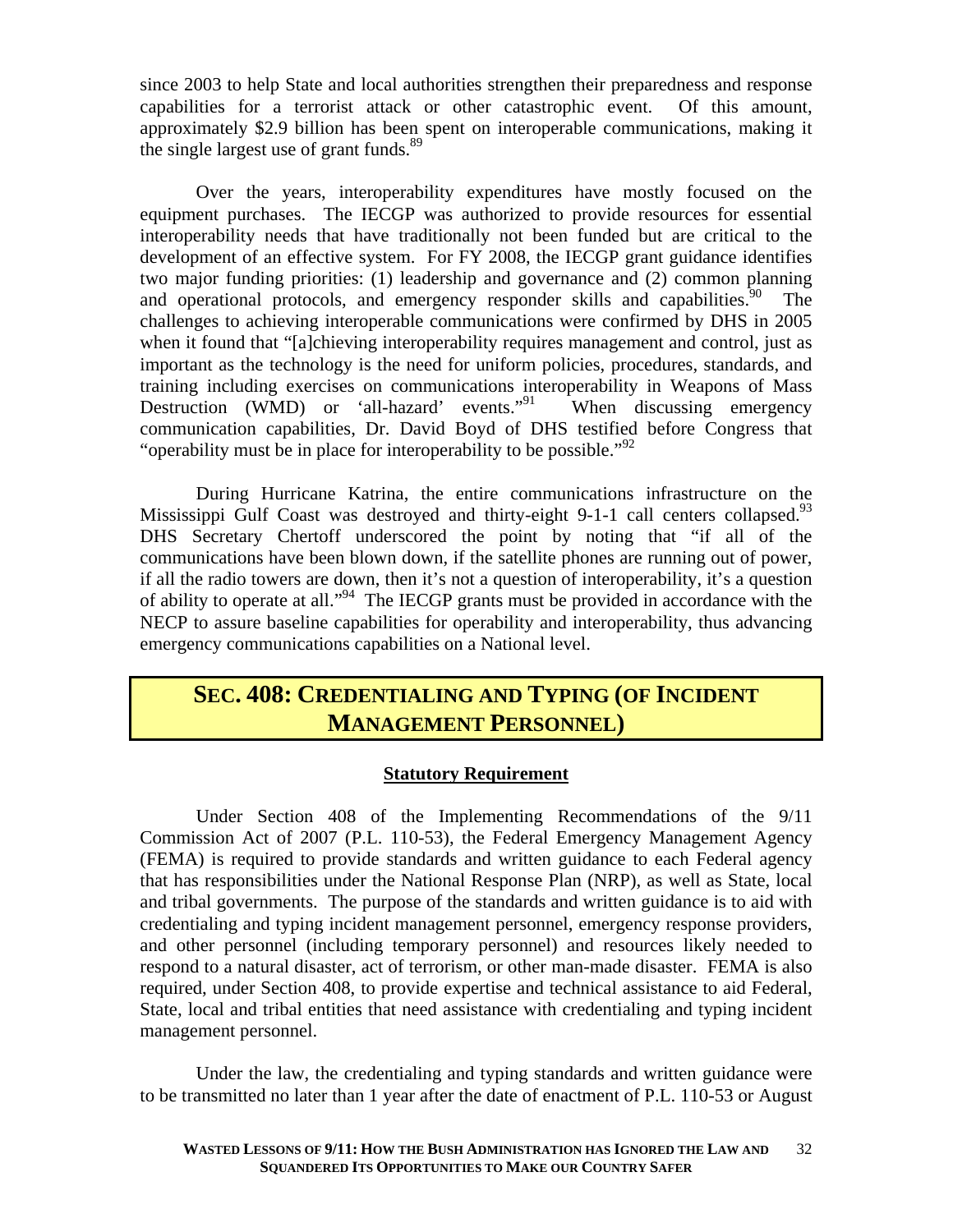3, 2008. Each Federal agency with responsibilities under the NRP, in turn, is required to ensure that the appropriate incident management personnel and resources likely to be needed to respond to a disaster, man-made or natural, are credentialed and typed not later than six months after receiving the standards.

### **Status Update: NO PROGRESS**

 To date, FEMA has not issued standards and written guidance on credentialing emergency personnel, as required by law. At a June 27, 2008 briefing with Committee on Homeland Security staff, FEMA indicated the detailed written guidance and technical assistance would be provided to State, local, and tribal governments to facilitate credentialing by August 2008.

It is worth noting that FEMA has been working on this issue for some time. In 2005, the National Incident Management System (NIMS) Integration Center (NIC), within FEMA, initiated development of a national credentialing system to enhance the ability of Federal, State, local and tribal governments to identify and dispatch appropriately qualified emergency responders from other jurisdictions when needed. As outlined, the system, entitled the National Emergency Responder Credentialing System would set forth minimum professional qualifications, certifications, training and education requirements for specific emergency response functional positions.<sup>95</sup> By July 2007, FEMA testified before a Committee on Homeland Security subcommittee that it was establishing a working group for developing and integrating credentialing requirements and programs.<sup>96</sup>

### **National Significance**

The 9/11 Commission noted that "the 'first' first responders on 9/11, as in most catastrophes, were private sector civilians." $97$  It is, therefore, critical that there be standards and a system in place to allow incident managers to verify identities of responders who appear at the scene of a disaster. At the same time, private-sector workers, such as telecommunications employees, need to have emergency access to disaster scenes to enable them to recover, repair, and reconstitute critical communications infrastructure.

Access to a qualified pool of emergency personnel was a major problem in both Louisiana and Mississippi during Hurricane Katrina. In the immediate aftermath of Katrina, health professionals wanted to volunteer their time and services to the affected region, a contractor was hired to individually verify the credentials of the 34,000 individuals who volunteered in the weeks after Katrina.<sup>98</sup> If a system had been in place where individuals who volunteer to respond to a disaster had credentials that were easily verifiable, this time-consuming, expensive verification process could have been avoided.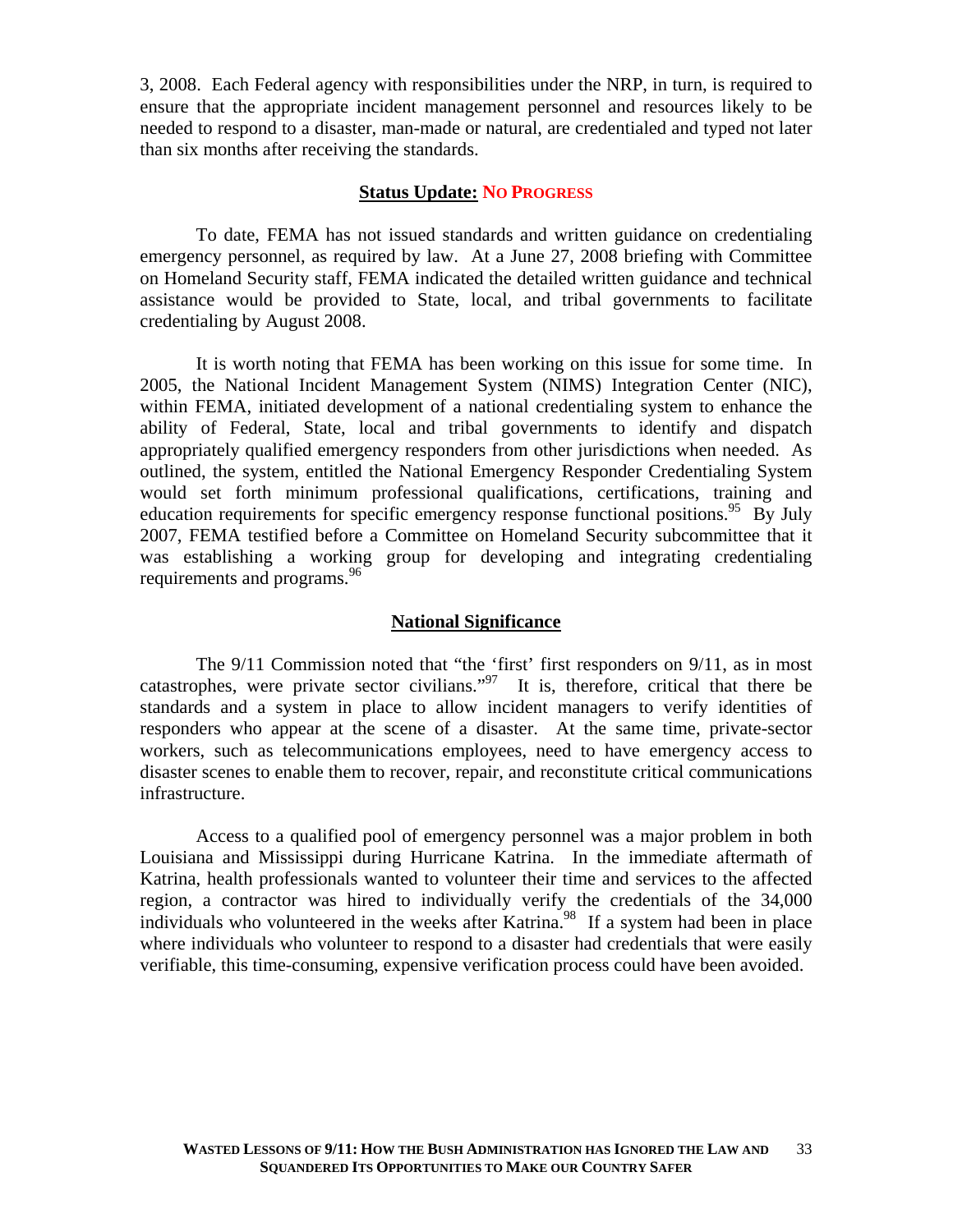### **SEC. 1101: NATIONAL BIOSURVEILLANCE INTEGRATION CENTER**

### **Statutory Requirement**

 Section 1101 of the Implementing Recommendations of the 9/11 Commission Act of 2007(P.L. 110-53) established the National Biosurveillance Integration Center (NBIC) in statute and required the Department of Homeland Security (DHS) to ensure that NBIC has the ability to "rapidly identify, characterize, localize, and track a biological event of national concern" - in as close to real-time as possible - that presents a risk to the population, economy, or infrastructure of the United States. Section 1101 requires NBIC to operate by "integrating and analyzing data relating to human health, animal, plant, food and environmental monitoring systems…disseminate alerts and other information to Member Agencies…oversee development and operation of the National Biosurveillance Integration System." The Act requires the NBIC to be "fully operational" by September 30, 2008.

### **Status Update: INITIAL STEPS TAKEN BUT LITTLE PROGRESS**

According to NBIC, to ensure the integration of biosurveillance information, the Center should have representatives of twelve Federal agencies: DHS, the Department of Commerce (DOC), the Department of Defense (DOD), the Environmental Protection Agency (EPA), the Department of Health and Human Services (HHS), the Department of the Interior (DOI), the Department of Justice (DOJ), the Department of State (DOS), the Department of Transportation (DOT), the U.S. Postal Service (USPS), and the Veteran's Administration (VA), as well as state, local, private sector, and international entities.  $\frac{99}{2}$ 

Prior to enactment of P.L. 110-53, DHS had Memoranda of Understanding (MOUs) with five different Federal agencies reflecting high-level agreements to participate.<sup>100</sup> In its February 2008 interim report delivered to Congress,<sup>101</sup> as required by P.L. 110-53, DHS could only report that these five pre-existing MOUs were in place. One additional MOU was just signed in August of 2008, bringing the total to 6. The new MOU was the first to be signed since February 2007.

For NBIC to ever become "fully operational," MOUs must be signed with the remaining six Federal agencies. All 12 MOUs must be followed by detailed Interagency Agreements (IAAs) that specifically detail what support including manpower and data feeds would be supplied to NBIC. There would also need to be agreements with each of the agencies on information governance as well as Interagency Security Agreements (ISAs) that detail the cybersecurity measures needed for data linkages between the agencies. Finally detailees from the other agencies, paid for by NBIC, must be provided. At present, only one IAA has been signed with HHS, no ISAs are signed, and only one agency, HHS/CDC, has supplied a detailee to NBIC. In practical terms, this means that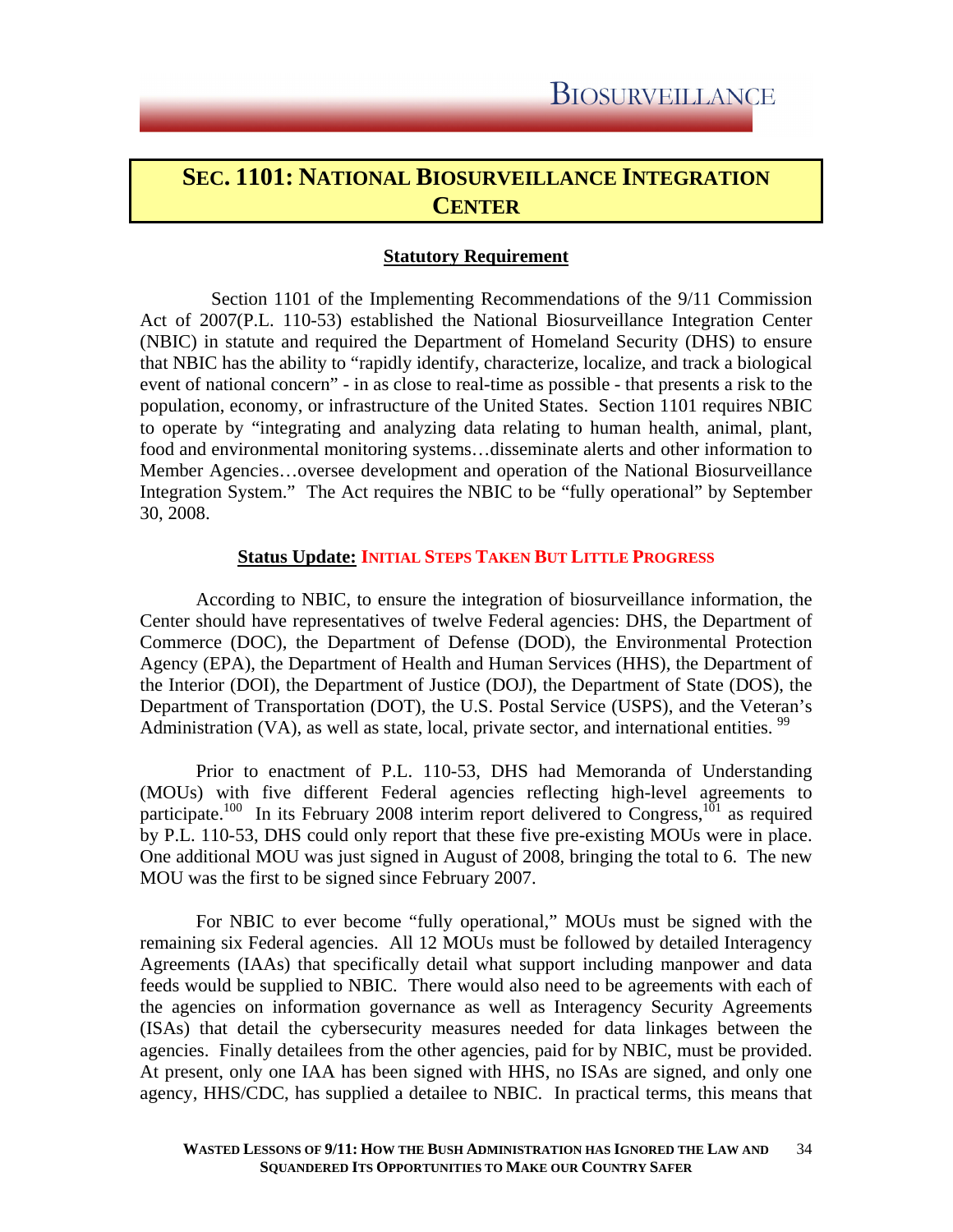Federal agencies are not sharing data with NBIC, and currently the only data feeding into NBIC is open source information taken from the Internet, news reports, and other media. NBIC is hopeful that it can get agreements on ISAs with the remaining five Departments with which it has an MOU but the track record to date indicates that this goal is not realistic.

#### **National Significance**

 Well before the attacks of September 11, 2001, there was awareness of the need to protect against biological threats. In fact, the 9/11 Commission recalled that President Bush, speaking before the Naval Academy in 1998, announced "we will undertake a concerted effort to prevent the spread and use of biological weapons and to protect our people in the event these terrible weapons are ever unleashed by a rogue state, a terrorist group, or an international criminal organization."102

Biosurveillance, through an effective NBIC, is an important component of a national effort to protect the United States from biological attacks by terrorist and naturally occurring disease outbreaks, by providing early detection and situational awareness of disease incidents, in the human population, in animals, and in food. For any disease outbreak, early detection offers the opportunity for early response, which can limit the spread, intensity, and duration of an outbreak. Situational awareness allows disease tracking and source determination. It also affords decision-makers the opportunity to determine the best response options and focus resources most effectively, and in extreme cases conduct appropriate and effective isolation or quarantine. In the case of an overseas outbreak, early situational awareness can provide important "lead time" to prevent disease from spreading to the United States or allow preventive measures to be deployed to protect the population. Such a capability could have helped stop the Severe Acute Respiratory Syndrome (SARS) outbreak of 2003 from spreading to North America or swiftly trace the source of the salmonella outbreak in the United States in 2008. NBIC was authorized to ensure that the United States has this important capability.

 In broader terms, effective biosurveillance requires rapid and trusted information exchange between all levels of government: Federal, state, local, and tribal, as well as private sector stakeholders and international partners. The "Spanish Flu" epidemic of 1918-1920 killed 675,000 Americans and more than 20 million people around the world. It is estimated that a similar epidemic of a human-transmissible of influenza, which most experts consider "inevitable," could produce nearly 1.8 million deaths in the United States, and up to 300 million deaths worldwide.<sup>103</sup> An effective biosurveillance system could greatly reduce such consequences if implemented effectively. The lack of progress in establishing critical agreements and securing necessary resources for the NBIC represents a major failure of the Bush Administration. Looking ahead, a sense of urgency must be applied to getting NBIC to "fully operational" status as quickly as possible.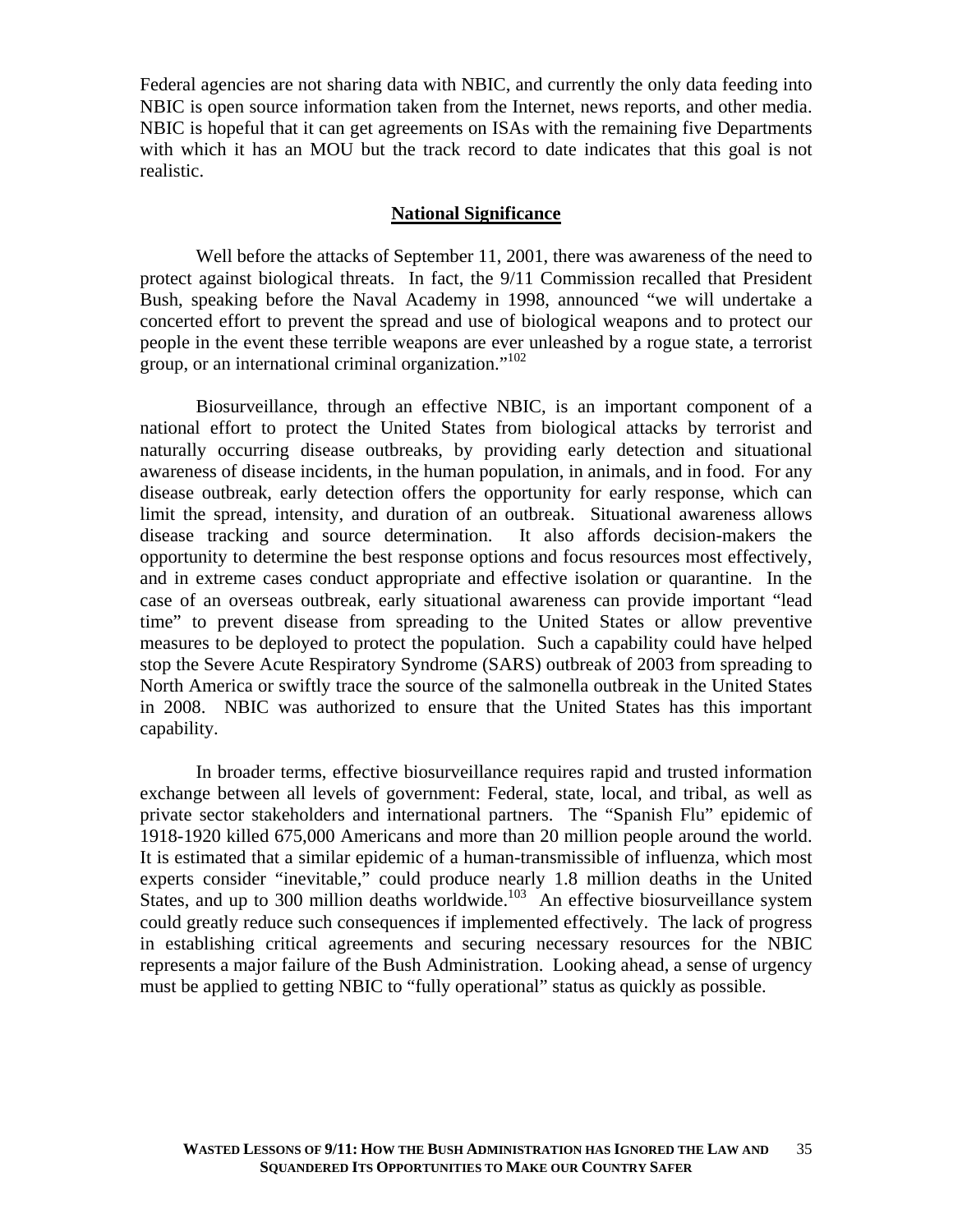### **SEC. 901: PRIVATE SECTOR PREPAREDNESS (AND ACCREDITATION AND CERTIFICATION PROGRAM)**

### **Statutory Requirement**

 Section 901 of the Implementing Recommendations of the 9/11 Commission Act (P.L. 110-53) requires the Department of Homeland Security (DHS) to create a Voluntary Private Sector Preparedness Accreditation and Certification Program. The provision requires DHS to work with different private sector entities, such as the Sector Coordinating Councils,<sup>104</sup> to develop and promote a program to certify the preparedness, emergency management and security of private sector entities that voluntarily choose to seek certification under the program. In addition, DHS is required to provide Congress with a report detailing any action taken to implement the Voluntary Private Sector Preparedness Accreditation and Certification Program, including a discussion of the separate methods of classification and certification for small business concerns. The Act requires submission of the report to Congress by March 3, 2008.

### **Status Update: LIMITED PROGRESS**

 Six months have passed since the Section 901 deadline and DHS has yet to submit to Congress the required report on the Voluntary Private Sector Preparedness Accreditation and Certification Program. The intent of Congress in requesting this report was to give DHS a chance to demonstrate its progress and accomplishments with respect to the Voluntary Private Sector Preparedness Accreditation and Certification Program. Unfortunately, it has failed to take advantage of this opportunity. DHS has provided two briefings to the Committee on Homeland Security about its work to develop this accreditation and certification program, yet a detailed and comprehensive description of DHS' activities has not been produced in accordance with P.L. 110-53.

 With respect to encouraging the development of voluntary preparedness standards in the private sector, DHS' progress has been dismal. One of the requirements in this provision was to encourage DHS to consult with representatives of appropriate organizations, such as the Sector Coordinating Councils, to develop these preparedness standards. Briefings by DHS to the Committee on Homeland Security revealed it has done little outreach to these organizations and councils, which include over 1,000 private sector entities.<sup>105</sup> These councils include companies that have demonstrated a willingness and desire to partner on preparedness yet DHS has failed to effectively access this wide, promising network.

 As required by P.L. 110-53, DHS has appointed a "Designated Officer"—the Administrator of the Federal Emergency Management Agency to work with the Assistant Secretary for Infrastructure Protection and the Under Secretary for Science and Technology. Although compliant with the law, this selection is quizzical given that the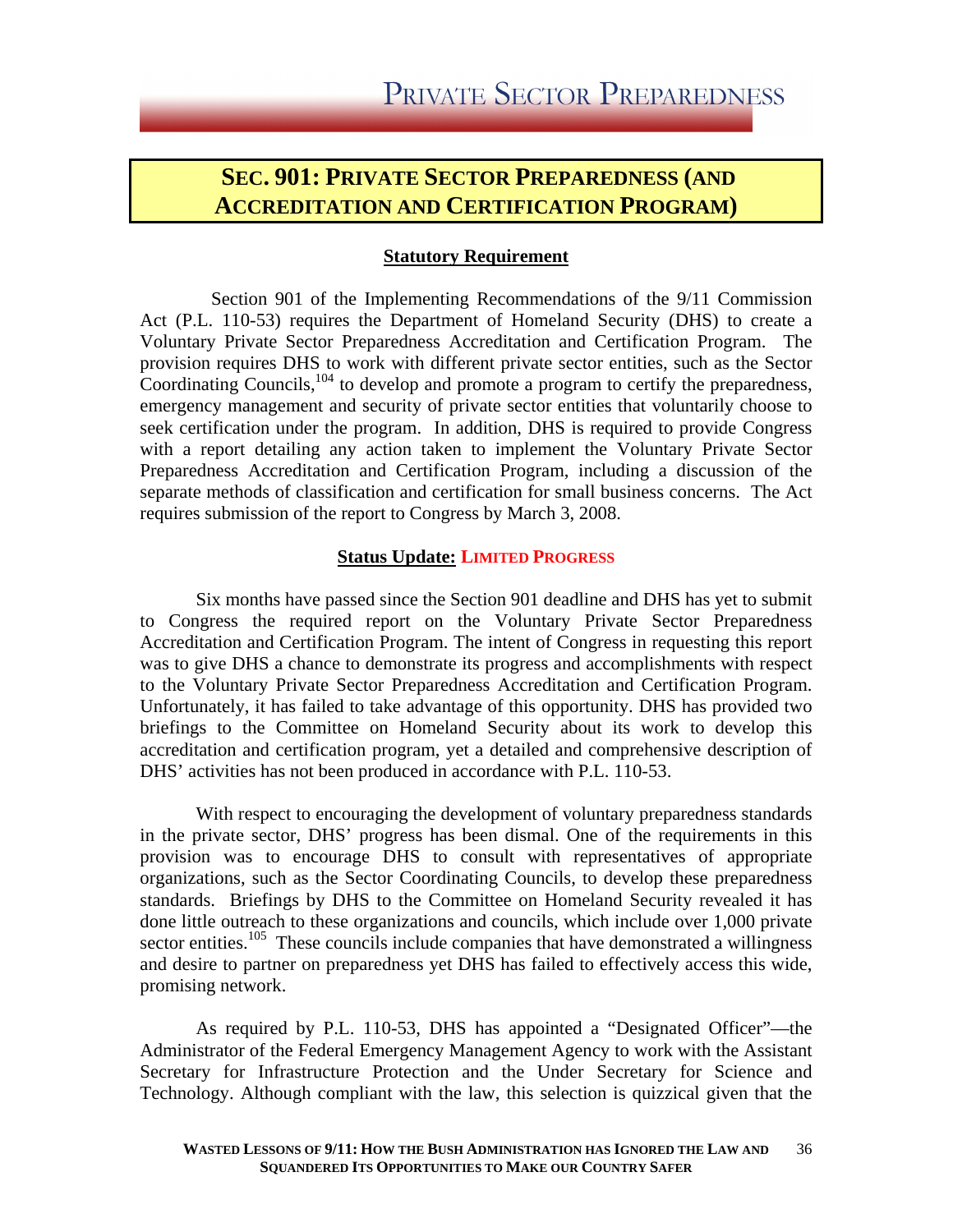Assistant Secretary for Infrastructure Protection has the most coordinated outreach to vital elements of the private sector.

 Although DHS was past due in its requirement to enter into an agreement with a qualified entity to manage the accreditation process and oversee the certification process, it complied and signed a "potentially three-year agreement with American National Standards Institute-American Society for Quality National Accreditation Board to develop and implement an accreditation and certification program."<sup>106</sup>

### **National Significance**

The 9/11 Commission asserted that "[t]he mandate of the [Department] does not end with government; [it] is also responsible for working with the private sector to ensure preparedness."107 In addition, the 9/11 Commission endorsed the American National Standards Institute's recommended standards for private preparedness.<sup>108</sup> The  $9/11$ Commission also encouraged the "insurance and credit-rating industries to look closely at a company's compliance with the ANSI standard in assessing its insurability and creditworthiness."109

Congress has continuously advocated engaging the private sector in preparedness efforts, as it is essential to the success and viability of homeland security for this Nation. Accordingly, 85 percent of the Nation's critical infrastructure is owned and operated by the private sector. Regrettably, DHS has not demonstrated a real, tangible progress in ensuring private entities are engaging in security efforts. The Voluntary Private Sector Preparedness Accreditation and Certification Program could be utilized more effectively to promote security efforts by DHS. It is unfortunate that the Bush Administration has been sluggish in rolling out this program and lackluster in engaging with the very entities that will be asked to voluntarily comply. This program should be market oriented and not compulsory, and acquiring the insight of private companies is essential for its success.

### **SEC. 1001: NATIONAL ASSET DATABASE**

### **Statutory Requirement**

 Section 1001 of the Implementing Recommendations of the 9/11 Commission Act of 2007 (P.L. 110-53) codified the National Asset Database in statute and required the Department of Homeland Security (DHS) to "use the database…in the development and implementation of Department plans and programs." In addition, Section 1001 required that a report on the status of the database be submitted to Congress no later than 180 days after the date of enactment of P.L. 110-53. DHS was also required to provide to Congress a prioritized list of critical infrastructure within 180 days of enactment.

 The deadline for submission of the report and the prioritized list of critical infrastructure was February 3, 2008.

### **Status Update: SOME PROGRESS BUT LITTLE USE OF THE NATIONAL ASSET DATABASE**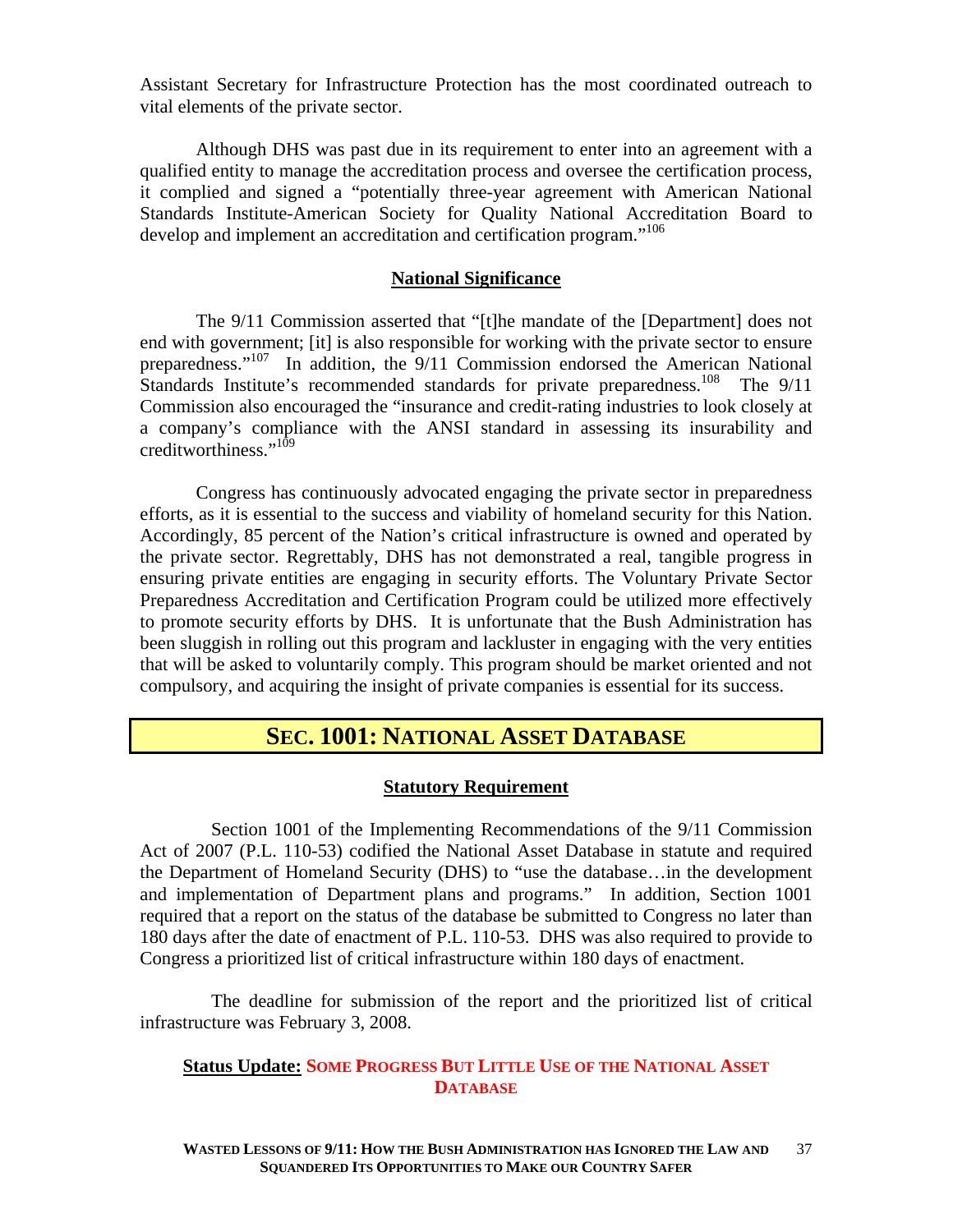Since the National Asset Database was established and authorized in law by P.L. 110-53, DHS has failed to "use the database…in the development and implementation of Department plans and programs."<sup>110</sup> Despite the Congressional mandate, the National Asset Database does not inform any decision making by DHS. DHS continues to use other warehouses, databases, and catalogues for its critical infrastructure planning—all of which are outside congressional mandates and requirements.

 In disregard of reporting requirements, DHS has failed to provide Congress with a report on the database. DHS has, however, briefed the Committee on Homeland Security on its programs, lists, and warehouses. Notwithstanding these briefings, DHS is nearly a year overdue with this report. DHS provided Congress with the list of prioritized critical infrastructure and, thus, fulfilled that requirement of Section 1001.

### **National Significance**

 The United States is interconnected by a vast network of infrastructure. Therefore, it is imperative that we attempt to secure and protect those assets that are deemed critical and most at risk of being attacked by terrorists. After all, al Qaida has repeatedly pledged to cripple the underpinnings of our economy and our civil institutions. The threat from terrorism was exacerbated by the events during and following Hurricane Katrina when it became clear that a great deal of critical infrastructure—modes of mass transit, utilities, and more—did not properly plan for such a disaster. DHS ought to focus on securing and protecting those assets that, if incapacitated, would impact our economy, governance, and ability to respond to a disaster. The National Asset Database was intended to assist DHS in locating and securing these assets.

The rationale for codifying the National Asset Database was twofold. First, it was an attempt to rectify the concerns about the quality of assets tracked by DHS, after it was made public that popcorn factories and other facilities with dubious national significance were deemed critical infrastructure.<sup>111</sup> By developing a clear and delineated process in P.L. 110-53, Congress was attempting to ensure that the assets were, indeed, critical lest monies and other resources were diverted to undeserving assets. Second, the National Asset Database was codified so that Congress could clearly articulate that it wanted the newly defined database to inform the decision-making of DHS in securing critical infrastructure.

Since its inception, however, this intent and consultation has not materialized. Instead, the National Asset Database soon housed information about assets that were not threatened nor critical because states and localities had the mistaken belief that the more assets that they had in the National Asset Database, the more funding they would receive from DHS. The Bush Administration did nothing to dispel this myth. It is clear that the National Asset Database includes a great deal of irrelevant assets and that it is not coordinating inputs properly from diverse stakeholders. Congress attempted to rectify these problems in Section 1001 in order to ensure the database was driven by risk-based resource allocation and, yet, the Bush Administration has failed to meet the intent of this congressional mandate.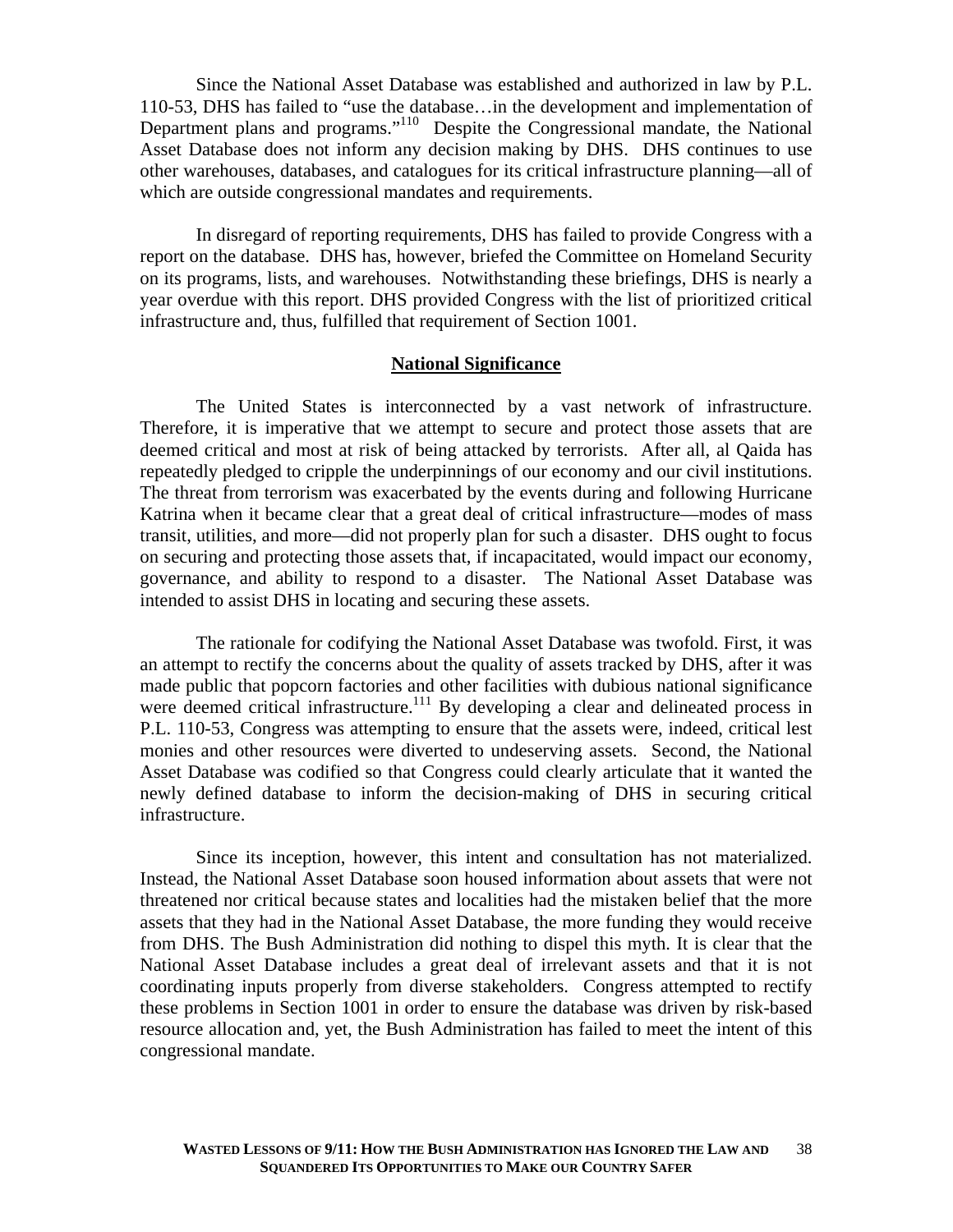### **SEC. 1821: INTERDICTING WEAPONS OF MASS DESTRUCTION**

### **Statutory Requirement**

Section 1821 of the Implementing Recommendations of the 9/11 Act of 2007 (P.L. 110-53) provides that the President should strengthen and formalize the Proliferation Security Initiative (PSI), the United States' primary program to interdict and seize illicit shipments of dangerous materials and equipment to support Weapons of Mass Destruction programs by rogue nations and terrorist groups. It provides that the President improve the planning, funding and coordination of the PSI.

### **Status Update: FAILURE TO TAKE ACTION**

The President has failed to take any of the actions recommended in P.L. 110-53. Specifically, the President has not issued a directive to agencies and departments to establish clear PSI authorities, responsibilities, and structures; identify in annual budget requests funds for PSI activities, and to provide the necessary resources to achieve more efficient and effective performance of United States PSI-related activities.

### **National Significance**

Without clear guidance and coordination, the PSI cannot realize its full potential. Like a ship with no charts and no navigation, it is in danger of steaming in circles, relegated to the status of a political demonstration project rather than an effective multilateral WMD interdiction force. The President's knee-jerk resistance to formalizing and structuring any multilateral initiative – even within the U.S. government - risks undermining the PSI.

### **SEC. 1841: COORDINATING U.S. NONPROLIFERATION PROGRAMS**

### **Statutory Requirement**

Section 1841 of the Implementing Recommendations of the 9/11 Act of 2007 (P.L. 110-53) established an office of the Coordinator for the Prevention of Weapons of Mass Destruction Proliferation and Terrorism. The Coordinator was required to formulate a comprehensive and well-coordinated United States strategy and policies for preventing weapons of mass destruction (WMD) proliferation and terrorism; lead interagency coordination of United States efforts to implement the strategy and policies relating to preventing WMD proliferation and terrorism; conduct oversight and evaluation of accelerated and strengthened implementation of initiatives and programs to prevent WMD proliferation and terrorism; and to oversee the development of a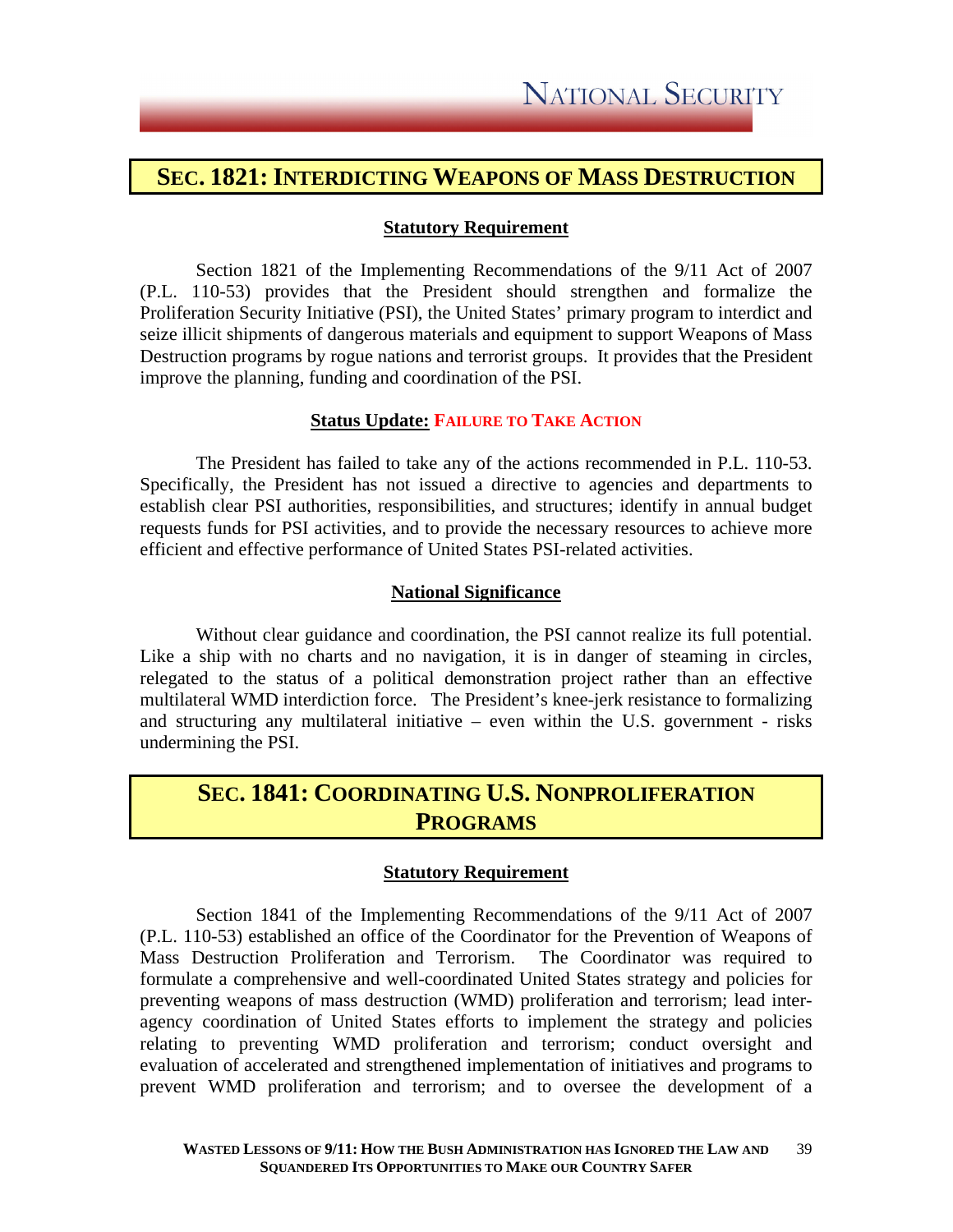comprehensive and coordinated budget for programs and initiatives to prevent WMD proliferation and terrorism.

### **Status Update: FAILURE TO TAKE ACTION**

The President has failed to appoint a Coordinator to ensure that the United States and its allies are fully protected against terrorist attacks using nuclear, chemical, biological or radiological weapons, despite the clear mandate of P.L. 110-53.

### **National Significance**

There is no individual in the Executive Branch fully in charge of the disparate and largely-uncoordinated programs and activities of the United States to prevent such terrorist attacks; no one to "connect all the dots" to bring all these programs and activities into a more coherent campaign; no one to foresee and ensure that there are no dangerous gaps in United States efforts that terrorist groups could exploit.

### **SEC. 2012: INTERNATIONAL MUSLIM YOUTH OPPORTUNITY FUND**

### **Statutory Requirement**

Under Section 2012 of the Implementing Recommendations of the 9/11 Act of 2007 (P.L. 110-53), the President is authorized to establish an International Muslim Youth Opportunity Fund to provide assistance to enhance modern educational programs in the Islamic World; for training and exchange programs for teachers, administrators, and students; to target primary and secondary students; and to develop youth professionals, as well as other types of assistance such as the translation of foreign books, newspapers, reference guides, and other reading materials into local languages and the construction and equipping of modern community and university libraries.

### **Status Update: FAILURE TO TAKE ACTION**

While the Bush Administration has devoted additional resources to education in the Muslim world, the Bush Administration has not established the International Muslim Youth Opportunity Fund nor has it submitted a report on implementation of this section.

### **National Significance**

 The United Nation's 2003 Arab Human Development Report stated that the quantitative expansion of education in the Muslim world remains incomplete and that high rates of illiteracy, especially among women, persist. The UN report also cited the decline in quality as the most significant challenge in the educational arena in Arab countries. In addition, many factors in Arab countries adversely affect teachers' capabilities, such as low salaries, which force educators in Arab countries to take on other jobs that consume their energy and cut into the time they can devote to caring for their students; lack of facilities; poorly designed curricula; indifferent quality of teacher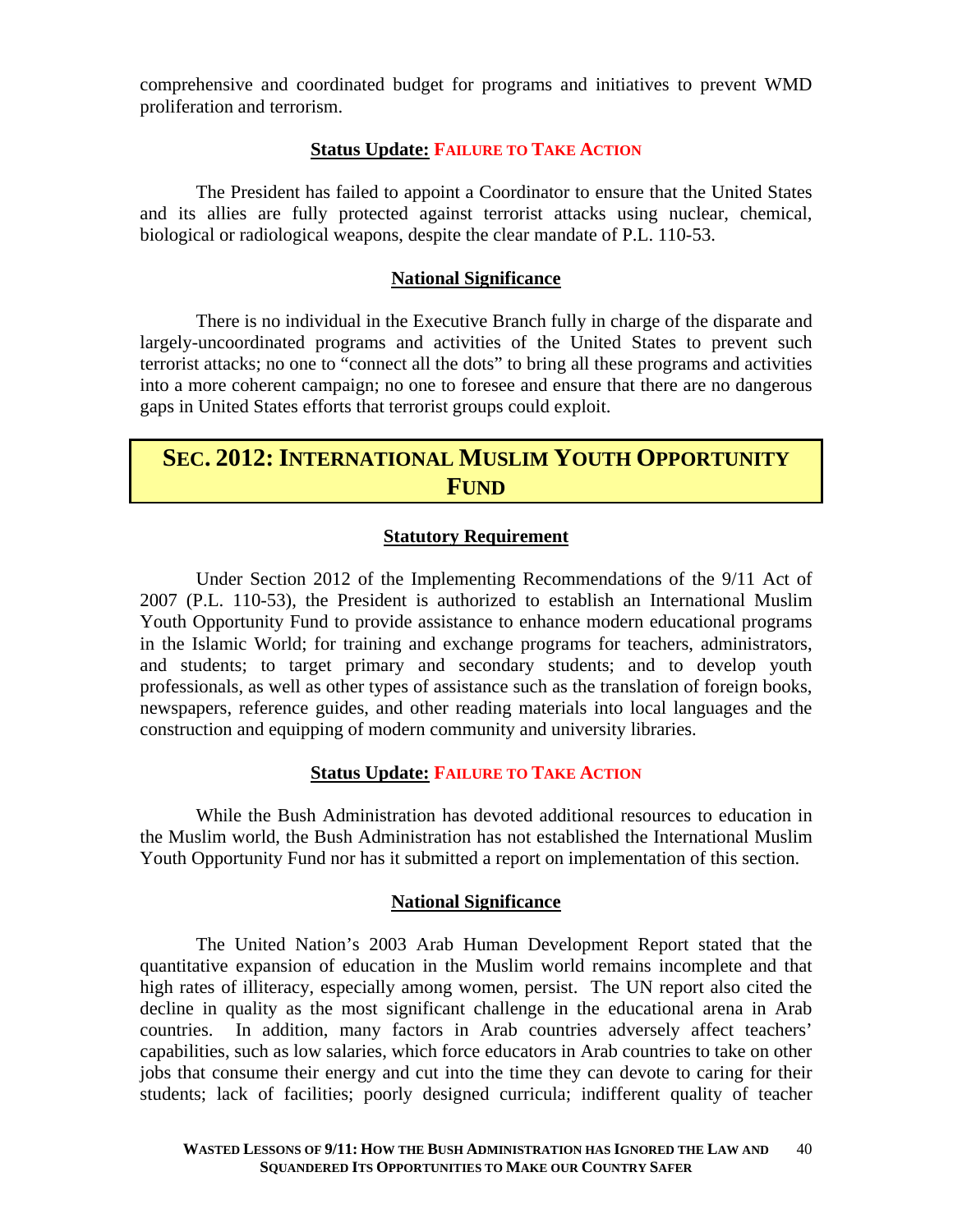training; and overcrowded classes. Educational attainments in the Muslim world – from literacy rates to mathematical and science achievements – are well below global standards. It is estimated that there are 65 million illiterate adult Arabs, and two-thirds of them are women. While educational enrollment for Arab countries rose from 31 million in 1980 to approximately 56 million in 1995, 10 million Arab children between the ages of 6 and 15 are currently not in school. Even though women's access to education has tripled in Arab countries since 1970, illiteracy in the Arab region affects women disproportionately; and women make up two-thirds of illiterate adults, mostly in rural areas.

Researchers argue that curricula taught in Arab countries seem to encourage submission, obedience, subordination and compliance, rather than free critical thinking, making populations more receptive propaganda by our enemies, and many educational systems in Muslim countries widen the gap between rich and poor with poor children receive grossly inadequate schooling. Increased assistance to modernize education in the Muslim world is critical to furthering United States interests in the region.

### **SEC. 2021: ESTABLISHMENT OF A MIDDLE EAST FOUNDATION**

### **Statutory Requirement**

Section 2021 of the Implementing Recommendations of the 9/11 Act of 2007 (P.L. 110-53) provides that the Secretary of State "is authorized to designate an appropriate private, nonprofit organization that is organized or incorporated under the laws of the United States or of a State as the Middle East Foundation." The purposes of this foundation are to support the expansion of civil society, protections for internationally recognized human rights, independent media, and other aspects of civil society. In particular, Section 2021(c) provides that the Foundation may make a grant to an institution of higher learning in the Middle East to establish a Center for Public Policy "for the purpose of permitting scholars and professionals from the countries of the broader Middle East region and from other countries, including the United States, to carry out research, training programs, and other activities to inform public policymaking in the broader Middle East region and to promote broad economic, social, and political reform for the people of the broader Middle East region."

### **Status Update: MISSED OPPORTUNITIES**

While the Secretary has designated the Foundation for the Future, based in Amman, Jordan, as the "Middle East Foundation (MEF)," it has made a total of 25 grants and has failed to establish the Center for Public Policy.

### **National Significance**

Section 2021 envisioned the Center as a magnet for "scholars and professionals" from throughout the broader Middle East and elsewhere, which clearly would encourage cross-fertilization of ideas and policy-promotion techniques. This much-needed center could promote indigenous networking and reinforcing of reform-minded leaders throughout the region. The failure to develop the Center may well undermine the ability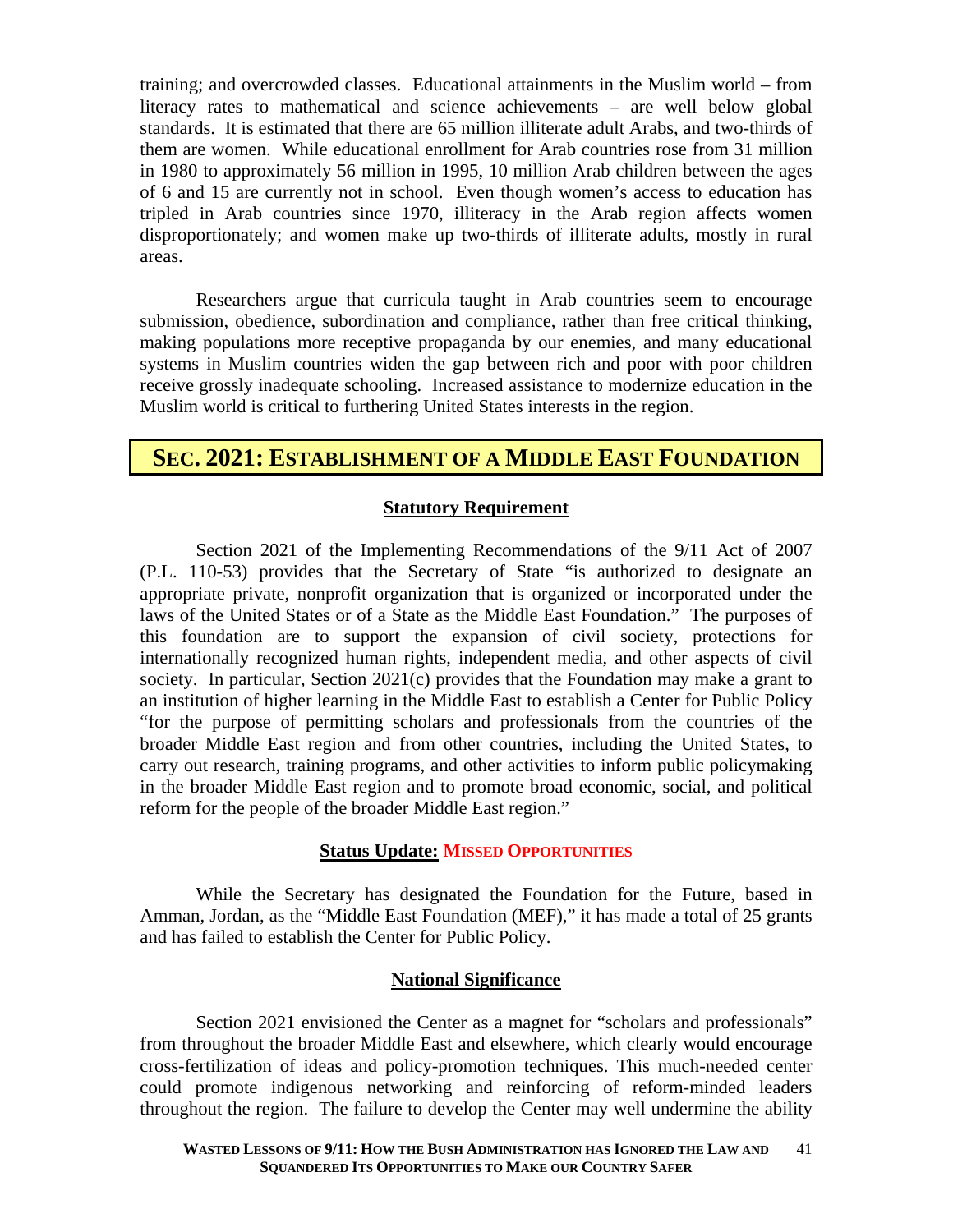of reforms in countries throughout the region to help develop pluralistic and open societies that are so important to improving the well being of people in the regions.

### **SEC. 2033: UNITED STATES POLICY TOWARD DETAINEES**

### **Statutory Requirement**

Section 2033 of the Implementing Recommendations of the 9/11 Act of 2007 (P.L. 110-53) provides that the Secretary of State should "continue to build on the Secretary's efforts to engage United States allies to develop a common coalition approach, in compliance with Common Article 3 of the Geneva Conventions and other applicable legal principles, toward the detention and humane treatment of individuals detained during Operation Iraqi Freedom, Operation Enduring Freedom, or in connection with United States counterterrorist operations."

### **Status Update: PROGRESS IS SLOW AND UNCERTAIN**

Despite continued efforts to explain its position abroad and to discuss these issues with like minded countries, there remain fundamental disagreements regarding how the law of war applies to foreign terrorist organizations and how to treat detainees of such organizations and others detained during Operation Iraqi Freedom and Operation Enduring Freedom. As the State Department's report on this matter admits, despite progress on this issue, "there continue to be important differences between the United States and its allies on detention-related issues." Efforts to forge consensus at meetings even with countries that have shown some understanding of the United States position have failed to achieve consensus on these important issues. Finally, the Administration's approach continues to be rejected by the U.S Supreme Court itself, as in the case of Boumedienne vs. Bush, 553 U.S. \_\_\_ (2008), where the Supreme Court rejected the suspension of habeas corpus in the Military Commissions Act, drafted by the Republican majority in the  $109<sup>th</sup>$  Congress in cooperation with the White House. This continued uncertainty of the legality of the United States system undermines the ability to achieve a common approach with our allies.

### **National Significance**

 The failure to reach a consensus with our allies on the treatment of detainees and the Bush Administration's continued effort to breach legal frontiers long honored by past Presidents continues to damage the United States image abroad and reduce respect internationally for the rule of law and, with profound consequences. It undermines public support for United States efforts to combat terrorism, invites our enemies to mistreat our own forces, makes it harder for other governments to cooperate with the United States, and severely impacts the ability of the United States to exercise moral leadership on other issues relating to human rights and democracy. It further helps our enemies recruit foot soldiers in their efforts to attack us further, makes it more difficult to operate with other countries in Afghanistan, and provides a justification for other countries to abuse their own citizens in their self-declared "war on terror" All of these effects severely hams United States national security interests around the globe and puts United States troops at risk.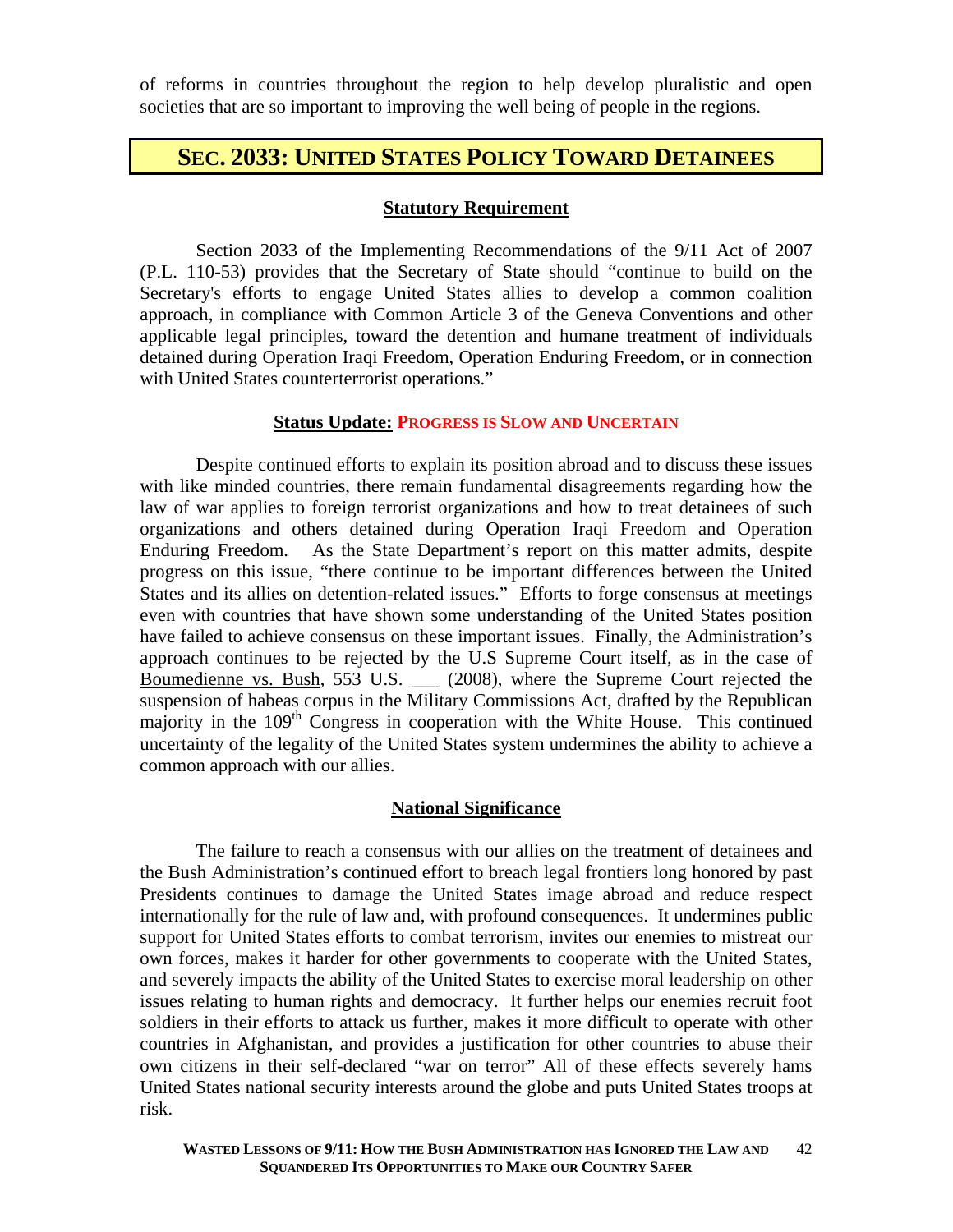### **SEC. 2042: STRATEGY FOR THE UNITED STATES RELATIONSHIP WITH PAKISTAN**

### **Statutory Requirement**

Section 2042 of the Implementing Recommendations of the 9/11 Act of 2007 (P.L. 110-53) lists several publicly-stated goals of the Government of Pakistan and national interests of the United States that are in close agreement and states "increased commitment on the part of the Government of the United States in regard to working with all elements of Pakistan society in helping to achieve the correlative goals..." Under Section 2042, the President is required to submit a report no later than 90 days after the date of enactment "that describes the long-term strategy of the United States to engage with the Government of Pakistan…"

Section 2042 also places a limitation on certain types of assistance and the provision of export licenses for fiscal year 2008 until the President provides a determination that "the Government of Pakistan (A) is committed to eliminating from Pakistani territory any organization such as the Taliban, al Qaeda, or any successor, engaged in military, insurgent, or terrorist activities in Afghanistan; (B) is undertaking a comprehensive military, legal, economic, and political campaign to achieving the goal described in subparagraph (A); and (C) is currently making demonstrated, significant, and sustained progress toward eliminating support or safe haven for terrorists."

### **Status Update: LACK OF COMPREHENSIVE STRATEGY YIELDS DISASTROUS RESULTS**

To date, the President has not been able to implement an effective strategy towards achieving United States national security goals with respect to Pakistan. United States national security interests in combating terrorist activities in Pakistan have been sacrificed for unyielding support for a military dictator. The strategy that the President did submit pursuant to Section 2042 read as a white paper on the importance of the United States-Pakistan relationship and a justification for continued support for the current regime rather than a comprehensive strategy paper. In addition, the President was quick to provide the determination necessary in Section  $2042(d)$  to avoid the assistance limitations for FY 2008, despite the clear lack of progress towards eliminating support for safe haven for terrorists.

### **National Significance**

 As Chairman of the Joint Chiefs of Staff, Admiral Mike Mullen stated that the tribal areas of Pakistan are the likely source of the next attack on the United States. Therefore, working with Pakistan to eliminate the safe havens being provided to terrorist elements in these tribal areas is of paramount importance to United States national security interests. Unfortunately, however, the Bush Administration has relied solely upon the credibility of the Pakistani military, whose will and capability to fight in the tribal areas is questionable at best. This can be clearly seen in the Pakistani military's efforts to strike truce deals with militants in the tribal areas, leaving them to more freely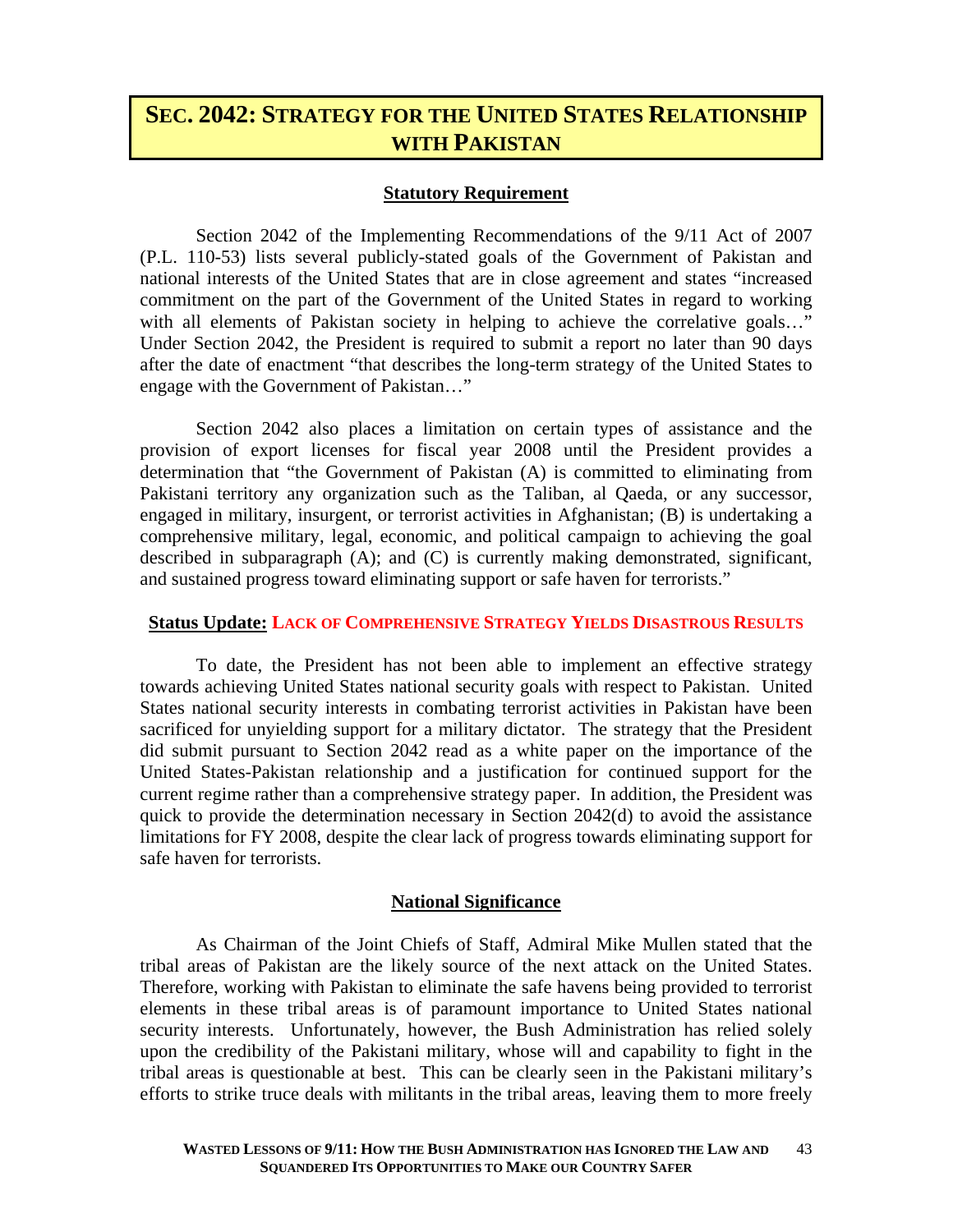conduct cross-border attacks against United States and NATO troops in Afghanistan. Instead of working to support the democratic institutions of Pakistan after 9/11, the Bush Administration decided to provide unrelenting support for President Musharraf, which has fomented a new wave anti-American sentiment despite the large amounts of assistance that the United States provides to Pakistan. The continuing lack of a longterm, comprehensive strategy has made the new leadership in Pakistan question our longterm commitment to the region, which has severely undermined Pakistani counterterrorism cooperation.

### **SEC. 2041: STRATEGY FOR THE UNITED STATES RELATIONSHIP WITH AFGHANISTAN**

### **Statutory Requirement**

Under Section 2041 of the Implementing Recommendations of the 9/11 Act of 2007 (P.L. 110-53), the President is required "to make increased efforts to (A) dramatically improve the capability and effectiveness of United States and international police trainers, mentors, and police personnel for police training programs in Afghanistan, as well as develop a pre-training screening program; (B) increase the numbers of such trainers, mentors, and personnel only if such increase is determined to improve the performance and capabilities of the Afghanistan civil security forces; and (C) assist the Government of Afghanistan, in conjunction with the Afghanistan civil security forces and their leadership, in addressing the corruption crisis that is threatening to undermine Afghanistan's future." A report on United States efforts to fulfill these requirements was due 180 days after the date of enactment (Feb. 3, 2008) and every 6 months thereafter until September 30, 2010.

### **Status Update: STILL DIVERTED FROM THE CRISIS IN AFGHANISTAN**

 United States efforts to increase security in Afghanistan are still woefully inadequate, hobbled by the crippling drain of United States military and financial resources in Iraq. To date, the President has not submitted this report as required under the law.

### **National Significance**

As is stated by Section 2041, "a democratic, stable, and prosperous Afghanistan is vital to the national security of the United States and to combating international terrorism." A key component of providing stability in Afghanistan is to have a functioning police force that can provide security and law enforcement. Of the many challenges Afghanistan faces, the areas in which an effective police force can provide relief include cracking down on rampant corruption, leading efforts of interdiction and eradication for counter-narcotics, and supporting counter-insurgency operations. However, without a professionally trained police force, effective enforcement measures and the provisions of rule of law could be sacrificed. In order to evaluate United States efforts of providing proper training and support for the Afghan police, it is essential to track the progress of our efforts, which is why Congress mandated the report required in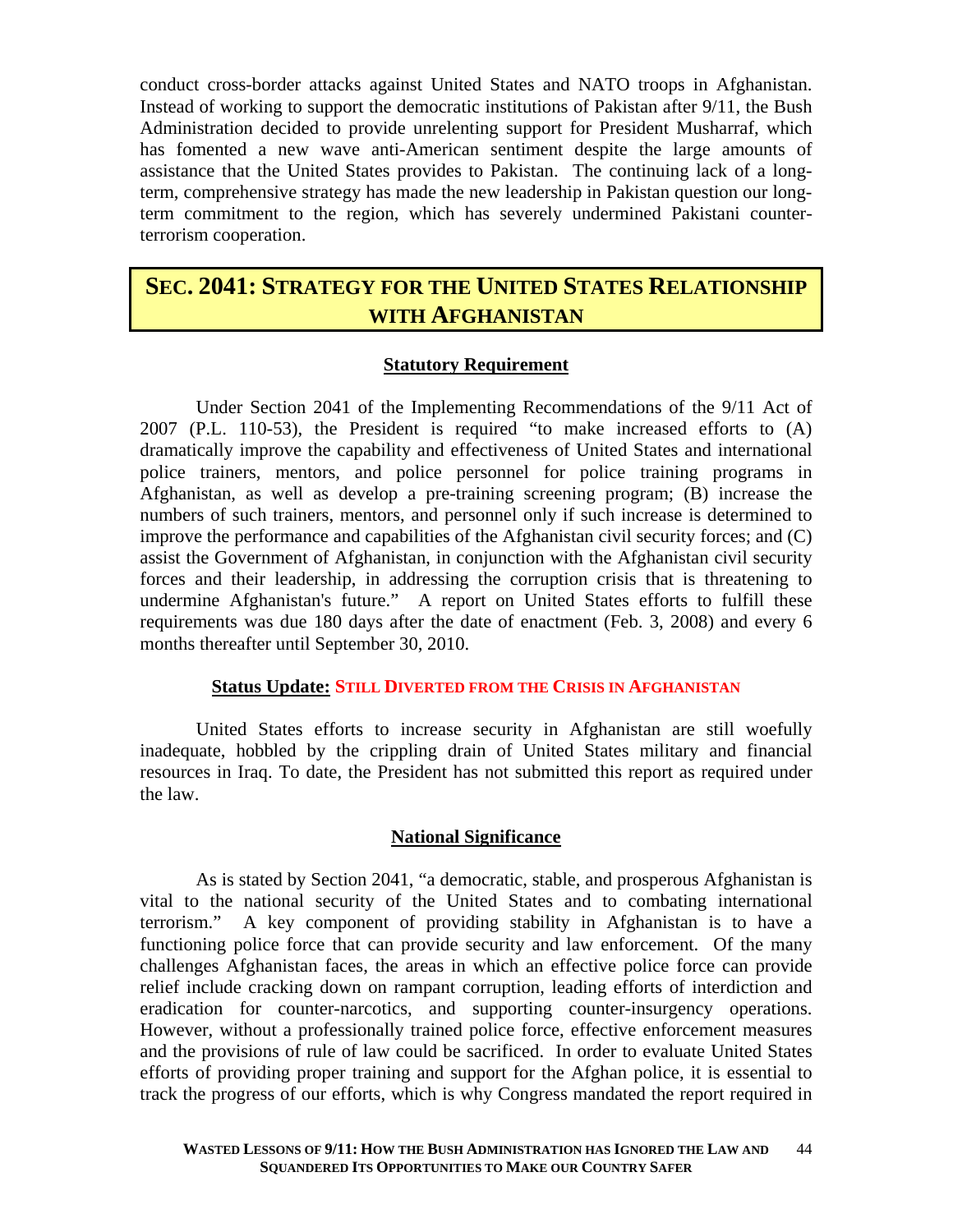Section 2041. By failing to provide this report (or any other set of comprehensive metrics associated with United States assistance for police training), there is little confidence that we are putting forward the necessary resources or making the best of use of the resources that are being utilized towards this worthy objective.

### **SEC. 2043: UNITED STATES POLICY TOWARDS SAUDI ARABIA**

### **Statutory Requirement**

Section 2043 of the Implementing Recommendations of the 9/11 Act of 2007 (P.L. 110-53) provided that it is the policy of the United States "(1) to engage with the Government of Saudi Arabia to openly confront the issue of terrorism, as well as other problematic issues such as the lack of political freedoms; (2) to enhance counterterrorism cooperation with the Government of Saudi Arabia; and (3) to support the efforts of the Government of Saudi Arabia to make political, economic, and social reforms, including greater religious freedom, throughout the country."

### **Status Update: PROGRESS HAS BEEN SLOW AND UNCERTAIN**

Progress with Saudi Arabia on areas of concern to the United States remain slow and halting. On counter-terrorism (including cooperation with the United States), there appears to be meaningful progress. However, Saudi measures to control the flow of funds abroad for extremist purposes are far from adequate – "virtually zero," as one United States Government official privately described these efforts to me. An agency conceived to control these funds – the Saudi National Charities Committee for Relief and Charity Work Abroad – was announced in 2004, but has not yet been set up. Saudi political reform proceeds with minute steps taken at a snail's pace; minority religious rights remain non-existent; and textbook/educational reform has been limited. On two key areas of diplomatic interest to the United States – support for the Iraqi regime and for Palestinian Authority (PA) President Mahmoud Abbas – Saudi Arabia again has done virtually nothing. Its financial support for the PA remains generally at the same level it has been since 2002 (roughly \$90 million per year) with occasional, and limited, supplements. Despite promises over the years, it has provided no financial backing for the new Palestinian security forces. Despite occasional encouraging statements, Riyadh has not offered the new Iraqi regime meaningful debt relief, nor has it a designated an ambassador to Baghdad.

### **National Significance**

Saudi Arabia is a critical partner in the Middle East that also has been a major source of terrorist activity and terrorist financing. Without further progress by Saudi Arabia in increased openness, religious moderation, modernization of their educational system and stemming the flow of terrorist financing, many United States goals in the region cannot be accomplished, and United States national security will be at risk.

Similarly, Saudi Arabia's failure to fully support the Palestinian Authority and provide meaningful support for the new regime in Iraq is undermining efforts on these two critical issues.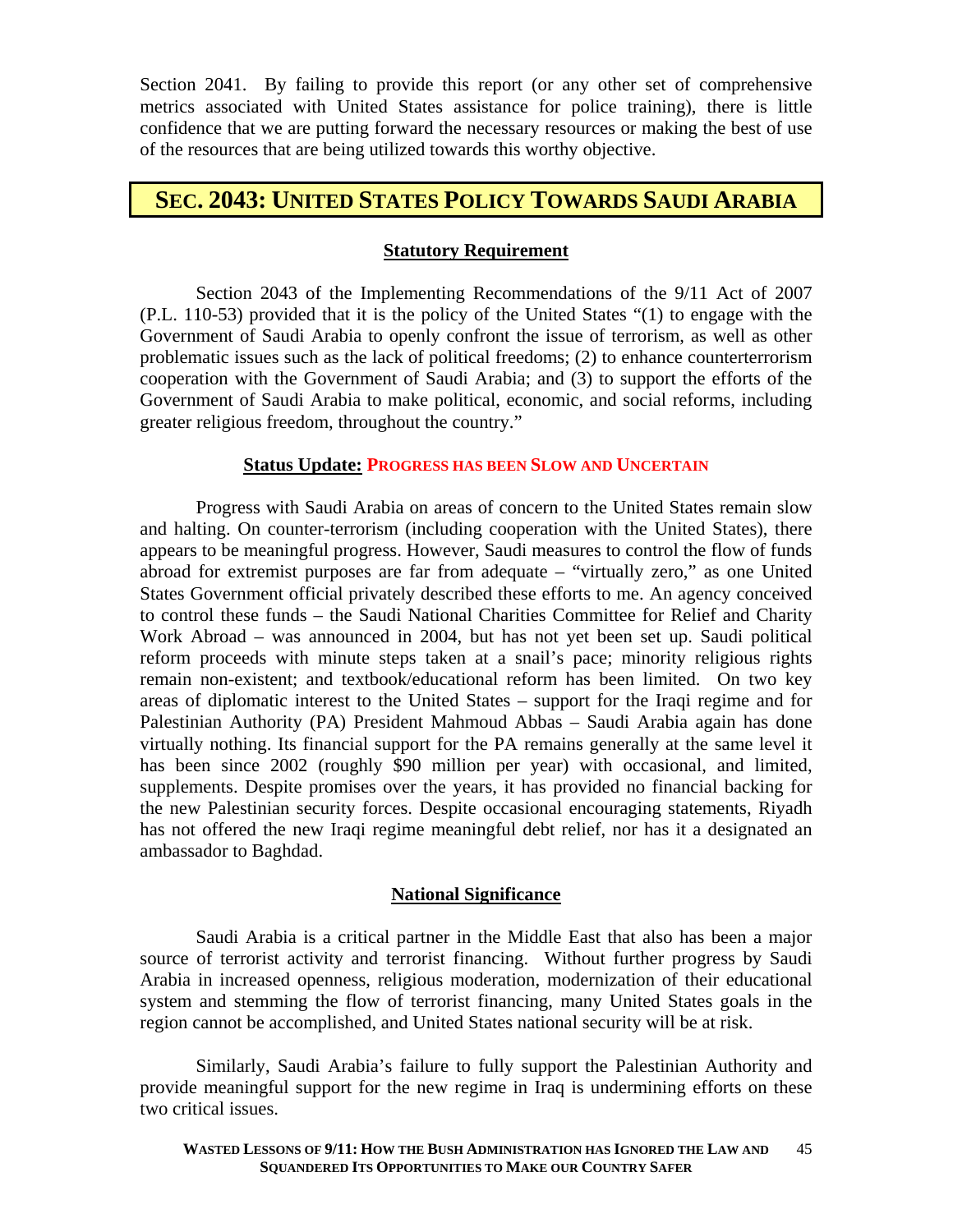### **TITLE XXI: ADVANCING DEMOCRACY AROUND THE WORLD**

### **Statutory Requirement**

Under Title XXI of the Implementing Recommendations of the 9/11 Act of 2007 (P.L. 110-53), the Secretary of State was required to establish new democracy liaison officer positions around the world to work regionally and with international organizations to promote democracy, create new strategies for the most difficult countries, advance the work of an Advisory Committee on Democracy Promotion and enhance its publicly available website, provide for greater training in Democracy and Human Rights and increase the incentives for employees to carry out democracy and human rights activities, increase cooperation with other countries, and working on increased funding and improved mechanisms for democracy assistance.

### **Status Update: KEY ELEMENTS UNMET**

Central provisions of P.L. 110-53 such as appointment of democracy liaison officers to regional organizations, dedicated human rights and democracy training, increased incentives such as a State Department-wide award on democracy, and establishment of United States website to provide resources to democracy and human rights activists, all remain unmet at this time.

### **National Significance**

United States efforts to promote democracy and human rights, often on a unilateral basis without consultation with our friends and allies, has led to failures or setback in the Middle East and elsewhere. A more focused effort to coordinate with our allies, to improve the capacity of our diplomats to learn what works and doesn't work and to enhance the ability of those in the State Department committed to this crucial work to do this responsibly is critical to learning from our mistakes and promoting United States values abroad more effectively and more responsibly. Absent implementation of these key elements, democracy and human rights activists will continue to be isolated, promotion of democracy and protection of human rights will remain a backwater at the State Department and we can expect continued failures of fledgling democracies in the future.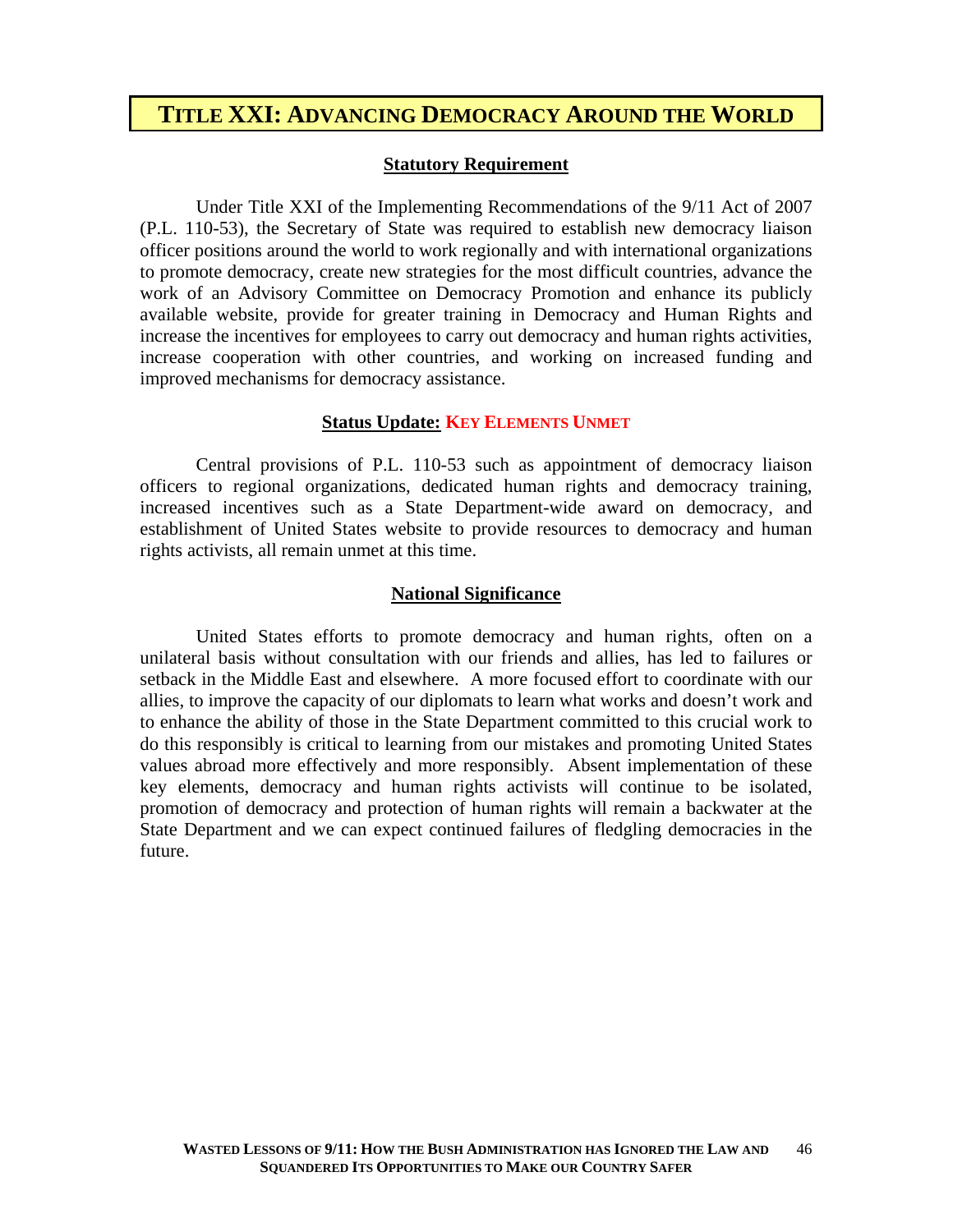### **ENDNOTES**

4 9/11 Commission*. The 9/11 Commission Report: Final Report of the National Commission on Terrorist*  Attacks Upon the United States. 2004. pg 339.<br><sup>9</sup> United States. Government Accountability Office. *AVIATION SECURITY: Secure Flight Development* 

*and Testing Under Way, but Risks Should be Managed as System is Further Developed,* GAO-05-356,

March 2005,pg. 26.<br><sup>10</sup> United States. Government Accountability Office. *TRANSPORTATION SECURITY: Efforts to Strengthen Aviation and Surface Transportation Security Continue to Progress, but More Work Remains,*  GAO-08-651T, 15 April 2008, pg. 8.

<sup>11</sup> United States. Cong. House. Committee on Homeland Security. *Moving Beyond the First Five Years: How can the Transportation Security Administration ensure that it will continue to enhance security for all modes of transportation?* 15 April. 2008. 110th Cong., 2<sup>nd</sup> sess.

<sup>12</sup> 9/11 Commission. *The 9/11 Commission Report: Final Report of the National Commission on Terrorist Attacks Upon the United States.* 2004.

<sup>13</sup> 9/11 Commission. *The 9/11 Commission Report: Final Report of the National Commission on Terrorist*<br>Attacks Upon the United States. 2004, pg 393.

<sup>14</sup> United States. Cong. House. Committee on Homeland Security. *Moving Beyond the First Five Years: How can the Transportation Security Administration ensure that it will continue to enhance security for all modes of transportation?* 15 April. 2008. 110th Cong., 2<sup>nd</sup> sess.

<sup>15</sup> United States. Cong. House. Committee on Homeland Security. *The Next Step in Aviation Security*— *Cargo Security: Is DHS Implementing the Requirements of the 9/11 Law Effectively?* 15 July 2008. 110<sup>th</sup> Congress, 2d sess.

16 Congressional Research Service. *Aviation Security: Background and Policy Options for Screening and* 

*Securing Air Cargo*, 25 February 2008, pg 41.<br><sup>17</sup> 9/11 Commission. *The 9/11 Commission Report: Final Report of the National Commission on Terrorist Attacks Upon the United States.* 2004, pg 225.

<sup>18</sup> 9/11 Commission. The 9/11 Commission Report: Final Report of the National Commission on Terrorist *Attacks Upon the United States*. 2004. pg 392.

19 9/11 Commission*. The 9/11 Commission Report: Final Report of the National Commission on Terrorist Attacks Upon the United States.* 2004. pg 393.<br><sup>20</sup> Crowly, P.J. & Bruce Butterworth. "Keeping Bombs Off Planes: Securing Air Cargo, Aviation Security

Soft Underbelly". *Center for American Progress*, May 2007, available at

http://www.americanprogress.org/issues/2007/05/air\_cargo.html. Last accessed on 05 September 2008.<br><sup>21</sup> United States. Cong. House. Hawley, Kip. Letter to Chairman Thompson and the House Committee on Homeland Security re

<sup>22</sup> 9/11 Commission. The 9/11 Commission Report: Final Report of the National Commission on Terrorist Attacks Upon the United States. 2004, pg. 391.<br><sup>23</sup> "Crash at the White House: The Pilot." *The New York Times*, 13 September 1994, p. 20.<br><sup>24</sup> Chachere, Vickie. "Police: Student pilot who crashed Cessna into Florida build

Laden." *Associated Press Newswires,* 7 January 2002.<br><sup>25</sup> Morris, Mike. "Buford Man, 22, Accused of Stealing Jet." *The Atlanta Journal-Constitution*, 12 October

2005.

<sup>26</sup> The National Strategy is to be based upon previous and ongoing security assessments conducted by the Department of Homeland Security and the Department of Transportation.

<sup>27</sup> United States. Cong. House Briefing with Committee on Homeland Security Staff, 26 August 2008.<br>110<sup>th</sup> Cong. 2<sup>nd</sup> sess.

<sup>28</sup> United States Department of Homeland Security. *Transportation Systems Critical Infrastructure and Key Resources Sector-Specific Plan as input to the National Infrastructure Protection Plan* , May 2007, available at http://www.dhs.gov/xlibrary/assets/nipp-ssp-transportation.pdf. Last accessed on 05 September 2008.

 $^{1}$  P.L. 107-306.

 $2$  P.L. 108-458.

 $3 \text{ http://www.9-11pdp.org/press/2005-12-05}$  statement.pdf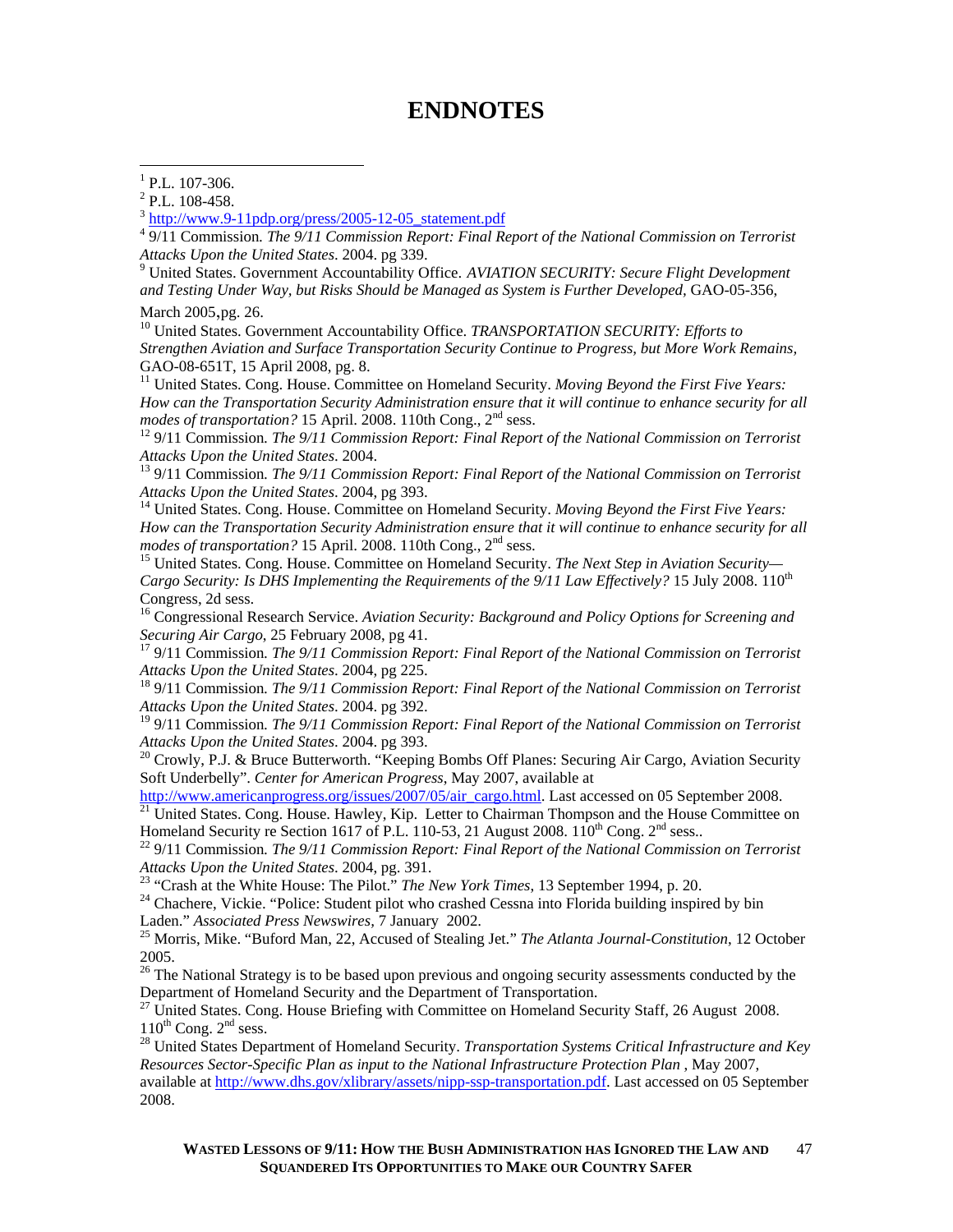<sup>29</sup> 9/11 Commission. *The 9/11 Commission Report: Final Report of the National Commission on Terrorist Attacks Upon the United States.* 2004. pg 391.

<sup>30</sup> "Amtrak Ridership Flying High: Soaring Sales for the Heartland Flyer Train," *Amtrak News Release*, 18 August 2008, available at

http://www.amtrak.com/servlet/ContentServer?pagename=Amtrak/am2Copy/News\_Release\_Page&c=am2 Copy&cid=1178294200218&ssid=180. Last accessed on 05 September 2008. 31 "Metrorail breaks its all-time monthly ridership record," *WMATA Press Release,* 7 August 2008,

available at http://www.wmata.com/about/MET\_NEWS/PressReleaseDetail.cfm?ReleaseID=2223. Last accessed on 05 September 2008.

32Murray, Lynn, Ed. "Mitigating the Consequences of Accidents," *The Volpe Journal 2005: Transportation and Safety, Volpe National Transportation Systems Center,* 2005. available at :

http://www.volpe.dot.gov/infosrc/journal/2005/mitigate.html#top. Last accessed 28 August 2008.<br><sup>33</sup> United States. Cong. House. Subcommittee on Transportation Security and Infrastructure Protection of

the Committee on Homeland Security, *Testimony submitted by James C. Little*, 13 February 2007, 110<sup>th</sup> Cong. 1st sess..

<sup>34</sup> United States. Cong. Senate. Committee on Homeland Security and Governmental Affairs, *Testimony submitted by Rafi Ron*, 21 September 2005, 109<sup>th</sup> Cong. 1st sess..

<sup>35</sup> 9/11 Commission. The 9/11 Commission Report: Final Report of the National Commission on Terrorist

*Attacks Upon the United States*. 2004. pg 392.<br><sup>36</sup> United States. Cong. House. Hawley, Kip. Letter to Chairman Thompson and the House Committee on Homeland Security re Section 1511 of P.L. 110-53, 09 May 2008. 110<sup>th</sup> Co

<sup>37</sup> United States Department of Homeland Security. *Transportation Systems Critical Infrastructure and Key Resources Sector-Specific Plan as input to the National Infrastructure Protection Plan* , May 2007, available at http://www.dhs.gov/xlibrary/assets/nipp-ssp-transportation.pdf. Last accessed on 05 September 2008.

38 9/11 Commission*. The 9/11 Commission Report: Final Report of the National Commission on Terrorist Attacks Upon the United States*. 2004. pg 391.

<sup>39</sup> The Secure Freight Initiative Pilot was required by Section 231 of the Security and Accountability for Every (SAFE) Port Act of 2006.

<sup>40</sup> Secretary of Homeland Security Michael Chertoff. Press release. "Remarks by Homeland Security Secretary Michael Chertoff at the Eighth Annual U.S. Customs and Border Protection 2007 Trade Symposium" 15 November 2007, available at

http://www.dhs.gov/xnews/speeches/sp\_1195225858995.shtm. Last accessed on 05 September 2008 .<br><sup>41</sup> United States. Customs and Border Protection. *Report to Congress on Integrated Scanning System Pilots (Security and Acco* 

<sup>42</sup> Secretary of Homeland Security Michael Chertoff. Press release. "Remarks by Homeland Security Secretary Michael Chertoff at Brookings on the Nation's Critical Infrastructure, 5 September 2008, available at http://www.dhs.gov/xnews/speeches/sp\_1220876790967.shtm. Last accessed on 05 September 2008.

43 Meade, Charles & Roger C. Molander. "Considering the Effects of a Catastrophic Terrorist Attack" *RAND Corp*. 2006, available at http://www.rand.org/pubs/technical\_reports/2006/RAND\_TR391.pdf. Last accessed on 05 September 2008.

 $^{44}$  Id.

45 9/11 Commission*. The 9/11 Commission Report: Final Report of the National Commission on Terrorist Attacks Upon the United States*. 2004. pg 190. 46 Staffers from the House Committee on Homeland Security requested a definition during a meeting with

Department of Homeland Security officials on June 12, 2008. Staffers followed up this request at subsequent meetings. On August 5, 2008, Chairman Thompson from the House Committee on Homeland Security sent a letter to Secretary Chertoff requesting a definition. The Secretary has failed to respond to the Chairman's request.

<sup>47</sup> The VWP allows nationals from certain countries to enter the United States as temporary visitors for business or pleasure without first obtaining a visa from a U.S. consulate abroad. The VWP constitutes one of a few exceptions under the Immigration and Nationality Act in which foreign nationals are admitted into the United States without a valid visa.

 $48$  A visa is refused or denied if an applicant cannot establish his or her eligibility to enter the United States, either because the application does not meet the requirements of an established visa category or because there are grounds for ineligibility based on other aspects of the case. A visa refusal is the formal denial of a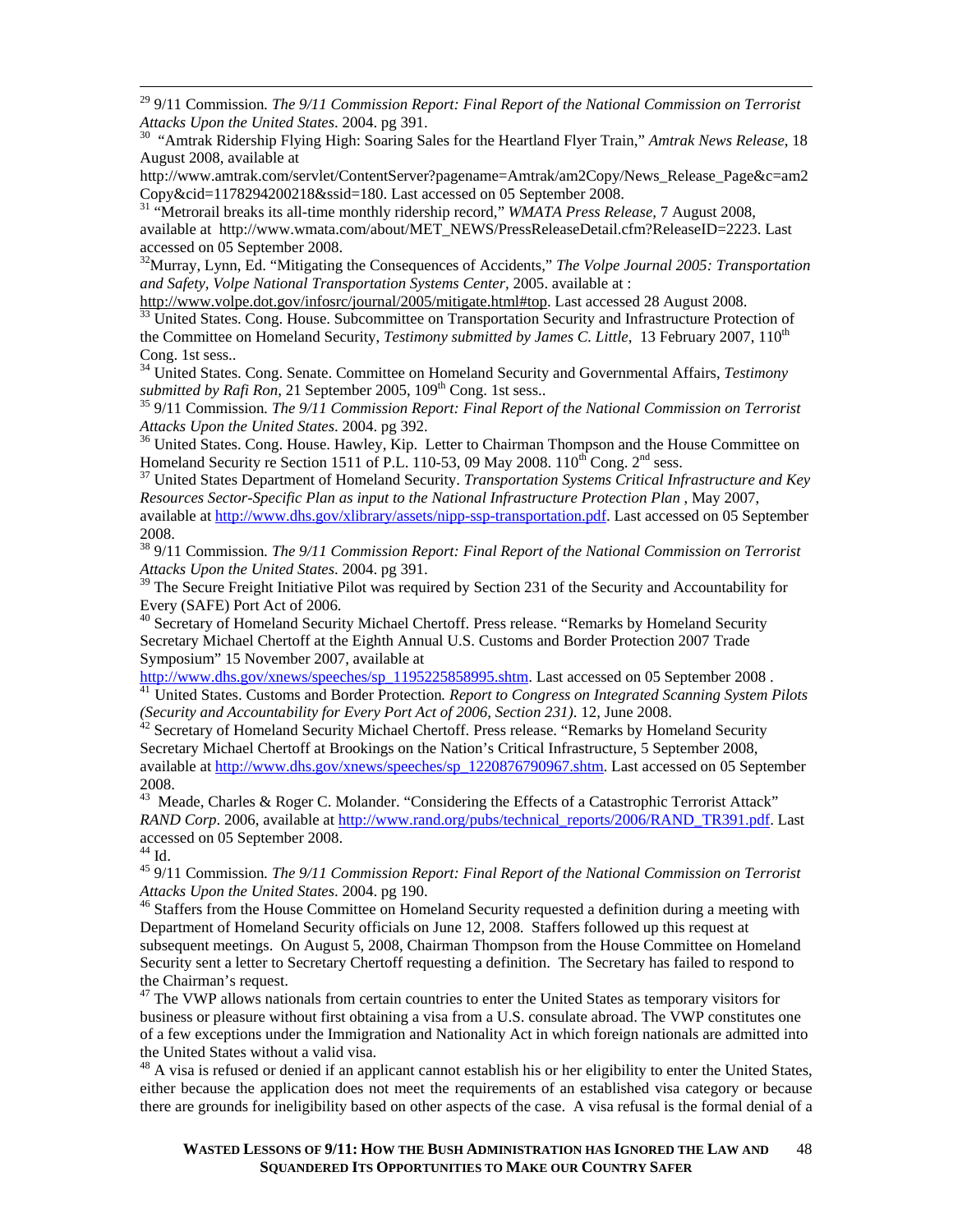nonimmigrant visa application by a U.S. consular officer acting pursuant to the Immigration and Nationality Act. Currently, a nation's visa refusal rate is used to determine whether it is eligible to participate in the VWP.

Federal Register Vol. 73, No. 111, 9 June 2008, available at:

http://www.cbp.gov/linkhandler/cgov/travel/id\_visa/esta/visa\_waiver\_changes.ctt/visa\_waiver\_changes.pdf . Last accessed on 05 September 2008.

50United States Customs and Border Protection. *Visa Waiver Program Traveler: Introducing the Electronic System for Travel Authorization*, June 2008, available at

http://www.cbp.gov/linkhandler/cgov/travel/id\_visa/esta/esta\_tear\_sheet.ctt/esta\_tear\_sheet.pdf. Last accessed on 05 September 2008.

51 United States Customs and Border Protection. *Frequently Asked Questions About ESTA*. August 2008, available at: http://www.cbp.gov/xp/cgov/travel/id\_visa/esta/esta\_faq.xml. Last accessed on 05 September 2008.

52 United States. Government Accountability Office. *Border Security: State Department Should Plan for Potentially Significant Staffing and Facilities Shortfalls Caused by Changes in the Visa Waiver Program*, GAO-08-623, 22 May 2008.

53United States. Government Accountability Office. *Prospects for Biometric US-VISIT Exit Capability Remain Unclear*, GAO-07-1044T, 28 June 2007.<br><sup>54</sup>United States Department of Homeland Security. *Privacy Impact Assessment for the Electronic System* 

*for Travel Authorization (ESTA)*. 02 June 2008, available at:

http://www.dhs.gov/xlibrary/assets/privacy/privacy\_pia\_cbp\_esta.pdf. Last accessed on 05 September 2008.

<sup>55</sup> United States. Cong. House. Subcommittee on Oversight and Investigations of the Committee on International Relations, *Visa Overstays: Can We Bar the Terrorist Door*?  $109<sup>th</sup>$  Congress.

<sup>56</sup> 9/11 Commission. The 9/11 Commission Report: Final Report of the National Commission on Terrorist Attacks Upon the United States. 2004. 57 P.L. 110-53 § 511(d).

58 Id.; staff notes from staff briefings with representatives from Office of the Under Secretary for Intelligence and Analysis (Feb. 8, 2008; March 14, 2008; April 11, 2008; May 9, 2008; June 27, 2008; Aug. 8, 2008).

 $59$  P.L. 110-53 § 511(d).

60 United States Department of Justice and Department of Homeland Security. *Fusion Center Guidelines: Developing and Sharing Information and Intelligence in a New Era.* August 2006, available at http://it.ojp.gov/documents/fusion\_center\_guidelines\_law\_enforcement.pdf. Last accessed on 05 September 2008.<br><sup>61</sup> These reports are prepared by I&A's "Critical Infrastructure Threat Assessment" Division.

 $62$  "Enhancing DHS Information Support to State and Local Fusion Centers: Results of the Chief Intelligence Officer's Pilot Project and Next Steps", *CENTRA Technology, Inc.,* 20 February 2008. 63 Id.

64 Id. at 13.

<sup>65</sup> Among the potential dangers identified by the ACLU are ambiguous lines of authority that could lead to fusion center "policy shopping" when applying Federal, State or local law as a part of their analysis work; abuse by private sector players at fusion centers; military participation at fusion centers that could lead to violations of *Posse Comitatus*; data mining activity that could threaten privacy; and excessive secrecy and a lack of transparency in the fusion center process itself. See, German, Michael & Jay Stanley. "What's Wrong With Fusion Centers?" *American Civil Liberties Union* December 2007 at 9-21; "ACLU Says Fusion Centers Remain Problematic", *States News Service*, 17 April 2008; Bain, Ben, "A New Threat, a New Institution: the Fusion Center", *FCW.com*, 18 February 18, 2008.<br><sup>66</sup> Shorrock, Tim. "America Under Surveillance," *Salon.com*, 09 August 2007); Bain, Ben. "Confusion

Over Fusion Centers", *FCW.com*, 08 October 2007. (EPIC criticizing lack of fusion center guidance and

transparency).<br><sup>67</sup> Harper, Jim. "Fusion Centers: Leave 'Em to the States," *CATO Institute*, 13 March 2007.

<sup>68</sup> United States Department of Homeland Security. *Fiscal Year 2008 Homeland Security Grant Program*, 2008, available at http://www.fema.gov/pdf/government/grant/hsgp/fy08\_hsgp\_guide.pdf. Last access on 05 September 2008.

 $69$  Id.

 $^{70}$  Id.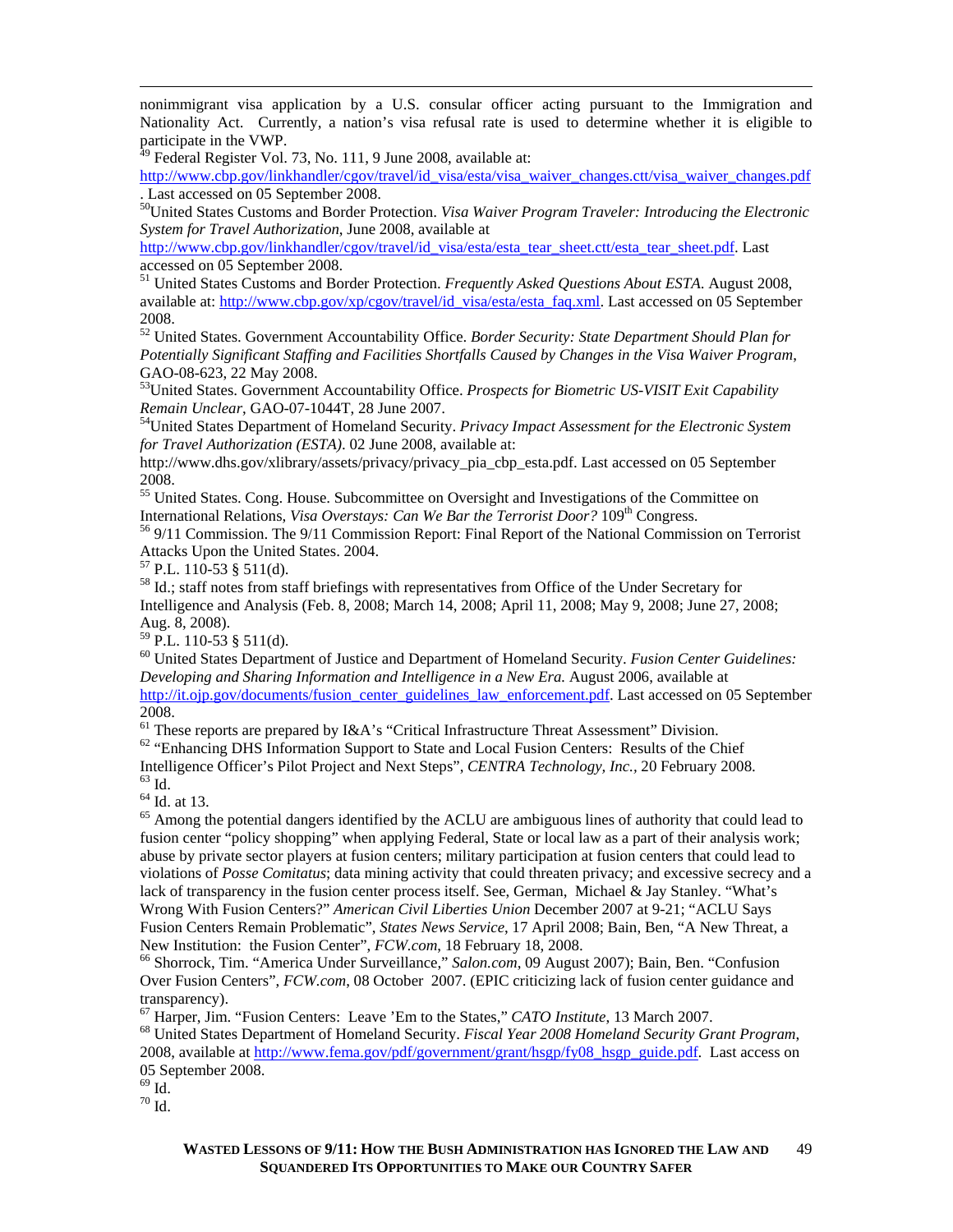71 United States Department of Homeland Security. Grant *Programs Directorate Information Bulletin No. 288,* 25 April 2008, available at http://www.ojp.usdoj.gov/odp/docs/info288.pdf. Last accessed on 05 September 2008.

 $72$  Office of the Director of National Intelligence. "Second National Fusion Center Conference Held to Foster Greater Collaboration." Press Release. 20 March 2008, available at http://www.dhs.gov/xnews/releases/pr\_1206047160541.shtm. Last accessed on 05 August 2008.<br><sup>73</sup> Id.

74Congressional Research Service. *Fusion Centers: Issues and Options for Congress*, 06 July 2007 at CRS-44 (describing "sustainment funding" as "funding which is provided annually, on a sustained basis, to fusion centers to support personnel costs and information connectivity, among other functions"). 75 President George W. Bush, *National Strategy for Information Sharing* Oct. 2007, available at

http://www.whitehouse.gov/nsc/infosharing/index.html. Last accessed on 05 September 2008. 76 Jason Hancock, "Iowa's Intelligence Fusion Center Connects the Dots," *Iowa Independent*, 29 July 2008;

available at http://iowaindependent.com/2983/iowas-intelligence-fusion-center-connects-the-dots; Ben Bain, "Funding Worries Fusion Center Officials," *FCW.com*, 21 April 2008, available at

http://www.fcw.com/online/news/152306-1.html; Eileen Sullivan, "Intel Centers Losing Anti-Terror Focus," *Associated Press,* 20 (November 2007), available at

http://www.foxnews.com/wires/2007Nov29/0,4670,IntelligenceCenters,00.html; Bruce Finley, "Funding for Colorado Intel Center May Die," *DenverPost.com*, 13 August 2006), available at

http://www.denverpost.com/nationworld/ci\_4175196</u>. All last accessed on 05 September 2008.<br><sup>77</sup> United States Department of Homeland Security. *Data Mining Report: DHS Privacy Office Response to House Report 109-669* 06

<sup>78</sup> United States Department of Homeland Security. *Letter Report Pursuant to Section 804 of the* 

*Implementing Recommendations of the 9/11 Commissions Act of 2007*, 11 February 2008.<br><sup>79</sup> United States Department of Homeland Security. *Data Mining Report: DHS Privacy Office Response to House Report 108-774*, 26 July

<sup>80</sup> *Id*, note 1.<br><sup>81</sup> Congressional Research Service. *Data Mining and Homeland Security: An Overview*, 03 April 2008.<br><sup>82</sup> The Multistate Anti-Terrorism Information Exchange Pilot Project (MATRIX), was cancelled in Apri 2005 after the Department expended \$8 million because "the MATRIX pilot project lost public support because it failed to consider and adopt comprehensive privacy protections from the beginning." *See* United States Department of Homeland Security. *DHS Report to the Public Regarding the Multistate Antiterrorism Information Exchange Pilot Project*, December 2006.<br><sup>83</sup> In August 2004, the Department cancelled the \$100 million Computer Assisted Passenger Prescreening

System II (CAPPS II) program because issues regarding privacy concerns were unresolved. See United States Government Accountability Office, *Aviation Security: Computer-Assisted Prescreening System* 

<sup>84</sup> The Analysis, Dissemination, Visualization, Insight and Semantic Enhancement program, otherwise known as ADVISE, funded and managed by the Department of Homeland Security Science and Technology Directorate (S&T), cost the Department \$42 million prior to being canceled due to privacy concerns. *See* United States Department of Homeland Security, Office of Inspector General. *ADVISE Could Support Intelligence More Effectively*, OIG-07-56, June 2007. 85 Section 1802 of the Post-Katrina Emergency Management Reform Act of 2006 (P.L. 110-295).

<sup>86</sup> Interoperable communications is "the ability of emergency response providers and relevant Federal, State, and local government agencies to communicate with each other as necessary, through a dedicated public safety network utilizing information technology systems and radio communications systems, and to exchange voice, data, or video with one another on demand, in real time, as necessary." See, P.L. 108-458  $\frac{8}{87}$  7303(g)(1).

P.L. 110-161

88 9/11 Commission*. The 9/11 Commission Report: Final Report of the National Commission on Terrorist Attacks Upon the United States*. 2004. pg 397.

<sup>89</sup> Figures provided by the Department of Homeland Security – current as of July 9, 2008.

<sup>90</sup>National Protection and Programs Directorate, Office of Emergency Communications, and the Federal Emergency Management Agency, Grant Programs Directorate. *Interoperable Emergency Communications Grant Program: Program Guidance and Application Kit,* 18 June 2008, pg 2.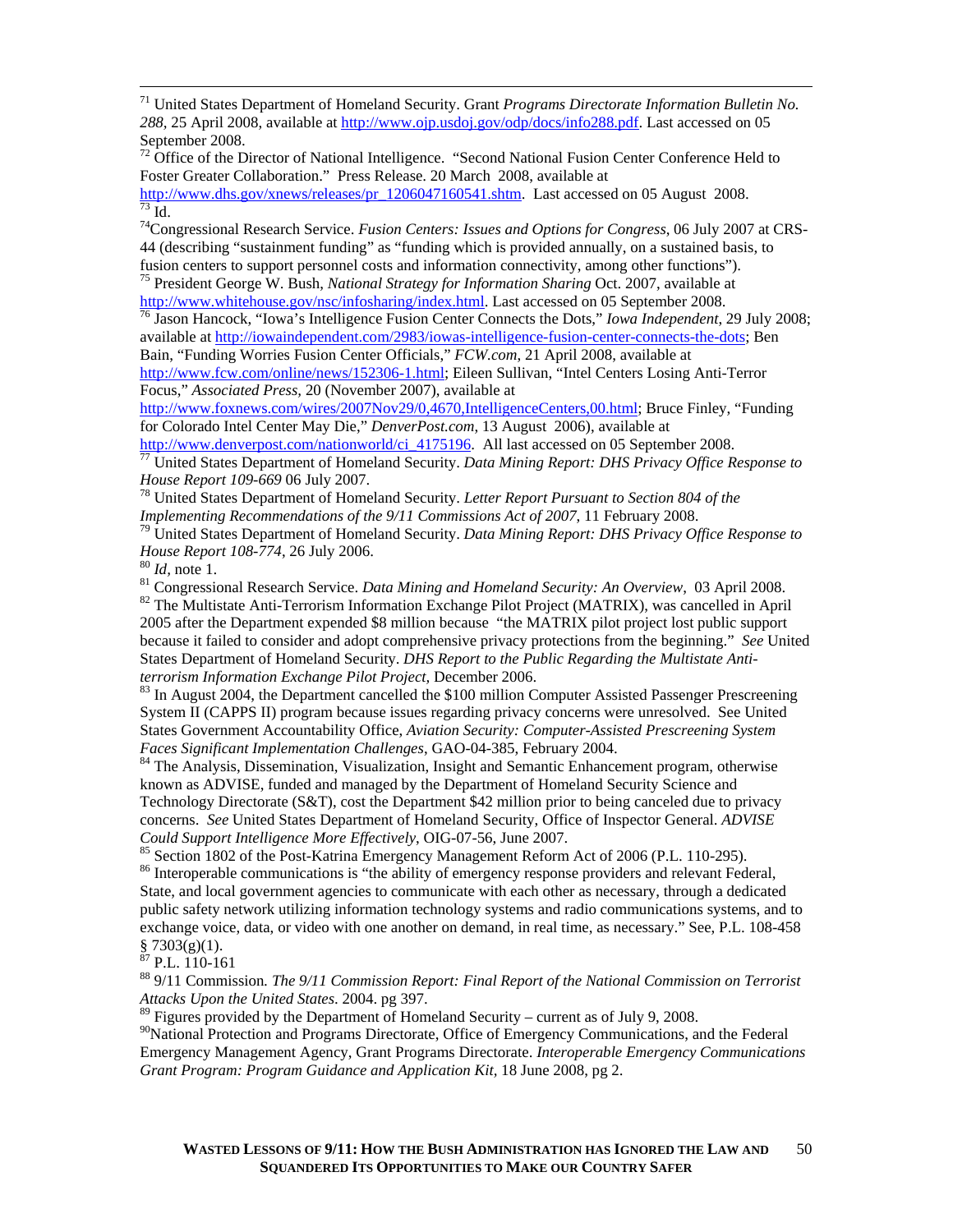<sup>91</sup> United States Department of Justice, Office of State and Local Government Coordination Preparedness. *ICTAP Interoperable Communications Equipment Survey*, July 2005, available *at* 

www.ojp.usdoj.gov/odp/docs/ICTAPJuly05Bulletin\_att.pdf . Last accessed 09 March 2007.  $92$ United States. Cong. House. Subcommittee on Telecommunications of the Committee on Energy and Commerce *Protecting Homeland Security: A Status Report on Interoperability Between Public Safety Communications Systems.* 23 June 2004 108<sup>th</sup> Cong.

93 United States House of Representatives Report 109-377, *A Failure of Initiative: The Final Report of the Select Bipartisan Committee to Investigate the Preparation for and Response to Hurricane Katrina, U.S. House of Representatives*, 2006, available at http://www.gpoaccess.gov/serialset/creports/katrina.html. Last accessed on 05 September 2008.

<sup>94</sup> International Association of Fire Fighters Legislative Conference, Mar. 21, 2006 (Remarks by Michael Chertoff, Secretary, Department of Homeland Security).

95 United States Federal Emergency Management Agency. *Resource Management: Credentialing,* 07 June 2007, available at http://www.fema.gov/emergency/nims/rm/credentialing.htm. Last accessed on 05 September 2008.

<sup>96</sup> United States. Cong. House. Subcommittee on Emergency Communications, Preparedness, and Response of the Committee on Homeland Security,: *Leveraging the Private Sector to Strengthen Emergency*  Preparedness and Response, 19 July 2007 110th Cong, 1<sup>st</sup> Sess.

97 9/11 Commission*. The 9/11 Commission Report: Final Report of the National Commission on Terrorist Attacks Upon the United States*. 2004. pg. 317

98United States Senate Report 109-322, 375. *Hurricane Katrina, A Nation Still Unprepared: Special* 

*Report of the Committee on Homeland Security and Governmental Affairs.*2006, Pg 417.<br><sup>99</sup> United States Department of Homeland Security: *National Biosurveillance Integration System and the National Biosurveillance Integr* 

 $^{100}$  MOUs are in place with the following Federal agencies: USDA, HHS, DOT, DOD, and DOI.<br> $^{101}$  United States Department of Homeland Security: *Interim Report on the Status of the Operations at The* 

*National Biosurveillance Integration Center (NBIC)*, February 2008.<br><sup>102</sup> 9/11 Commission. *The 9/11 Commission Report: Final Report of the National Commission on Terrorist Attacks Upon the United States*. 2004. pg 102.<br><sup>103</sup> Dr. Michael Osterholm, University of Minnesota School of Public Health, presentation to House

Members and Staff, 18 October 2005.

104 United States Department of Homeland Security. *Critical Infrastructure Sector Partnership*, 01 May 2008, available at http://www.dhs.gov/xprevprot/partnerships/editorial\_0206.shtm. Last accessed on 05 September 2008.

105<br>
<sup>105</sup>United States Department of Homeland Security, *Voluntary Private Sector Preparedness Accreditation*<br> *and Certification Program* Briefing to Congress, 30 May 2008.

<sup>106</sup> *Id.* <sup>2006</sup> *Id.* Commission. The 9/11 Commission Report: Final Report of the National Commission on Terrorist *Attacks Upon the United States.* 2004. pg 397-398.<br><sup>108</sup> *Id.* at 398.<br><sup>109</sup> *Id* 

<sup>110</sup> P.L. 110-53.<br><sup>111</sup> Congressional Research Service. *Critical Infrastructure: The National Asset Database*. 17 August 2007.